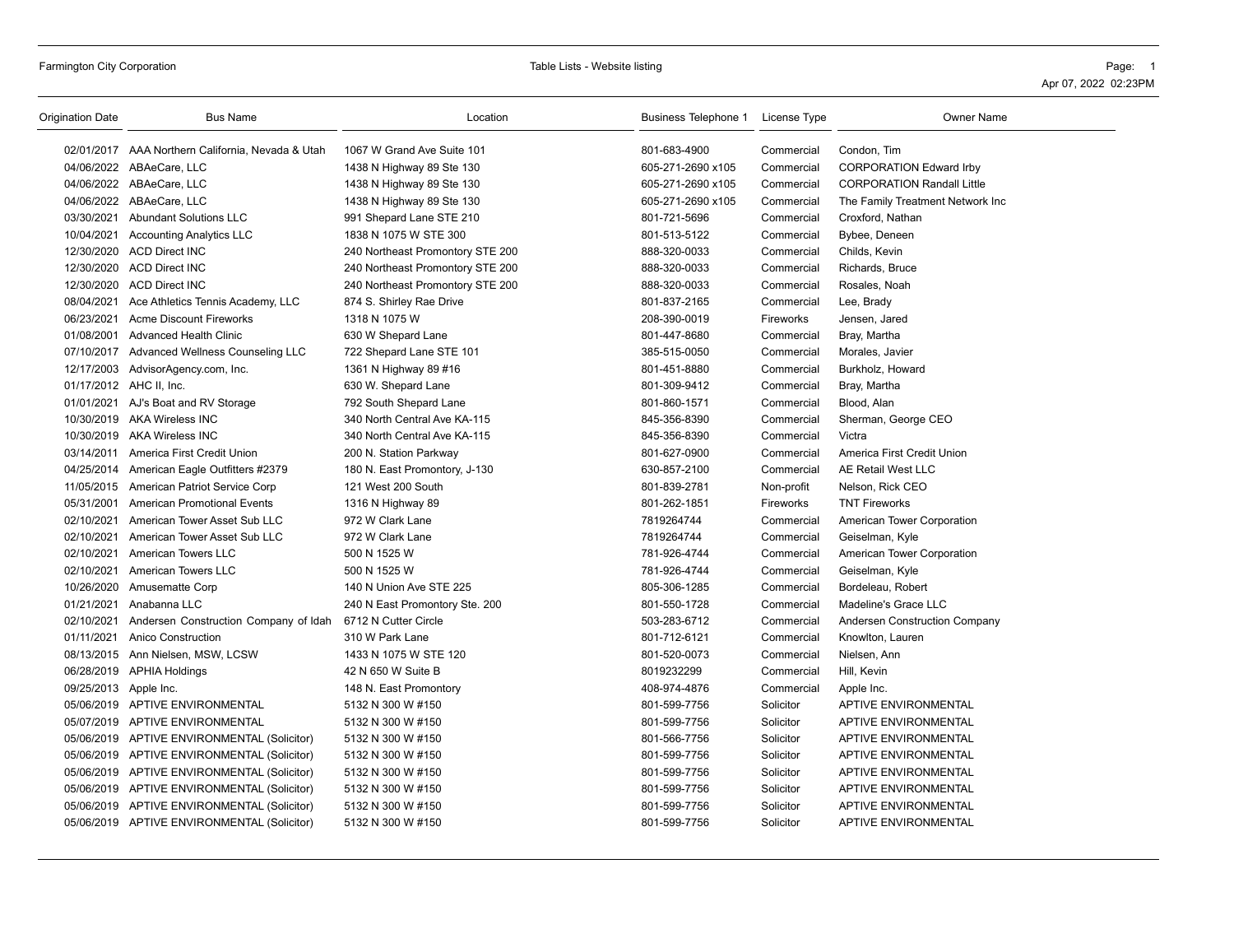| Origination Date | <b>Bus Name</b>                             | Location                         | Business Telephone 1 | License Type | <b>Owner Name</b>              |
|------------------|---------------------------------------------|----------------------------------|----------------------|--------------|--------------------------------|
|                  | 05/06/2019 APTIVE ENVIRONMENTAL (Solicitor) | 5132 N 300 W #150                | 8001-599-7756        | Solicitor    | <b>APTIVE ENVIRONMENTAL</b>    |
|                  | 05/06/2019 APTIVE ENVIRONMENTAL (Solicitor) | 5132 N 300 W #150                | 801-599-7756         | Solicitor    | APTIVE ENVIRONMENTAL           |
|                  | 05/06/2019 APTIVE ENVIRONMENTAL (Solicitor) | 5132 N 300 W #150                | 801-599-7756         | Solicitor    | APTIVE ENVIRONMENTAL           |
|                  | 05/06/2019 APTIVE ENVIRONMENTAL (Solicitor) | 5132 N 300 W #150                | 801-599-7756         | Solicitor    | <b>APTIVE ENVIRONMENTAL</b>    |
|                  | 05/06/2019 APTIVE ENVIRONMENTAL (Solicitor) | 5132 N 300 W #150                | 801-599-7756         | Solicitor    | APTIVE ENVIRONMENTAL           |
|                  | 07/14/2014 Arbinger Institute LLC           | 1379 N. 1075 West # 100          | 801-447-9244         | Commercial   | Treu, Mark                     |
|                  | 07/14/2014 Arbinger Institute LLC           | 1379 N. 1075 West # 100          | 801-447-9244         | Commercial   | Warner, C. Terry               |
|                  | 07/14/2014 Arbinger Institute LLC           | 1379 N. 1075 West # 100          | 801-447-9244         | Commercial   | Warner, Mitchell               |
| 02/11/2016       | Archie's Barbershop Farmington              | 1322 North Highway 89            | 801-710-7212         | Commercial   | Brown, Archie Rochelle         |
|                  | 07/08/2013 Ardour Dance Centre              | 1401 N Sandtrap Ln STE 200       | 801-510-6063         | Commercial   | Iverson, Kayla                 |
|                  | 07/08/2013 Ardour Dance Centre              | 1401 N Sandtrap Ln STE 200       | 801-510-6063         | Commercial   | Iverson, Logan                 |
|                  | 03/24/2020 Arete Real Estate LLC            | 1173 N Shepard Creek Parkway     | 801-745-0745         | Commercial   | Bengtzen, Spring               |
|                  | 07/02/2019 Arturs Books                     | 1724 Oakridge Dr                 | 801-510-7827         | Solicitor    | Eglitis, Arturs                |
|                  | 11/08/2016 Ascent Construction              | 310 W Park Lane                  | 801-299-1711         | Commercial   | Johansen, Scott                |
| 11/08/2016       | <b>Ascent Construction</b>                  | 310 W Park Lane                  | 801-299-1711         | Commercial   | Knowlton, Brad L               |
| 11/24/2021       | <b>Ashley Rollins</b>                       | 1050 Shepard Ln #10              | 801-888-0172         | Commercial   | <b>Ashley Rollins</b>          |
| 09/22/2021       | Aspen Cove Counseling LLC                   | 991 Shepard Lane ST 110          | 385-439-1628         | Commercial   | Fritinger, Suzette             |
|                  | 09/18/2018 Aspen Exteriors (Solicitor)      | 14245 St Francis Blvd            | 612-799-3652         | Solicitor    | Cherry, Dan                    |
|                  | 01/22/2018 At First Sight Mobile Ultrasound | 240 N East Promontory STE 200    | 801-218-3543         | Commercial   | Resendiz, Marisela             |
|                  | 02/10/2021 ATC Sequoia LLC                  | 286 South 200 East               | 781-926-4744         | Commercial   | American Tower Corporation     |
| 02/10/2021       | ATC Sequoia LLC                             | 286 South 200 East               | 781-926-4744         | Commercial   | Geiselman, Kyle                |
|                  | 06/17/2021 Athleta LLC                      | 230 NE Promontory                | 505-462-0663         | Commercial   | <b>GAP INC</b>                 |
|                  | 04/16/2018 Auana Shave Ice                  | 1365 Craftsman Court             | 801-513-8114         | Temp         | Beau, Kapeliela                |
|                  | 03/20/2015 Austin Imus Behavioral Health    | 1433 N. 1075 W. Ste 120          | 801-923-8044         | Commercial   | Imus D.O., Austin              |
|                  | 09/11/2018 Auto Hail Repair                 | 2462 E 6600 S                    | 801-683-9989         | Solicitor    | Hayden, Eric                   |
|                  | 09/11/2018 Auto Hail Repair                 | 2462 E 6600 S                    | 386-281-0157         | Solicitor    | Hayden, Eric                   |
|                  | 09/11/2018 Auto Hail Repair                 | 2462 E 6600 S                    | 801-541-5660         | Solicitor    | Hayden, Eric                   |
|                  | 07/19/2016 AutoPal Software, LLC            | 164 N West Promontory Ste 200    | 888-725-4495         | Commercial   | Blue Tree Holdings, INC        |
|                  | 09/20/2016 Avanti at Farmington Station     | 736 West State Street            | 801-447-8500         | Commercial   | Avanti Farmington LLC          |
|                  | 09/20/2016 Avanti at Farmington Station     | 736 West State Street            | 801-447-8500         | Commercial   | Schultz, Michael N MBR         |
|                  | 04/04/2016 AYW Utah LLC                     | 855 W E Promontory               | 480-332-3258         | Commercial   | Neff, John S.                  |
|                  | 04/04/2016 AYW Utah LLC                     | 855 W E Promontory               | 480-332-3258         | Commercial   | Neff, Lori M.                  |
| 05/18/2021       | <b>B&amp;B Supplements LLC</b>              | 166 N Central Avenue             | 801-455-1985         | Commercial   | Brower, Bo                     |
| 05/25/2017       | <b>Backman Title Services LTD</b>           | 1067 West Grand Avenue Suite 103 | 801-683-4440         | Commercial   | Anderson, Canyon               |
| 06/08/2015       | <b>Bailey Orthodontics</b>                  | 122 E. State Street              | 801-451-6664         | Commercial   | Bailey, Grant S.               |
| 08/02/1993       | <b>Bailey's Brass Comb</b>                  | 1244 N Main                      | 801-451-7474         | Commercial   | Bailey, Kent                   |
| 08/02/1993       | Bailey's Brass Comb                         | 1244 N Main                      | 801-451-7474         | Commercial   | Bailey, Mable                  |
| 09/18/2019       | Barnes & Noble Booksellers INC              | 238 North Union Ave              | 801-218-9580         | Commercial   | Barnes & Noble Booksellers INC |
| 09/08/2021       | <b>Basic Witches LLC</b>                    | 140 N Union Ave STE 225          | 8015575832           | Temp         | East, Shay                     |
| 07/13/2020       | Basmati Indian Street Tacos                 | 37 North 100 West                | 801-859-5330         | Mobile       | Rumsey, Amanda                 |
|                  | 01/01/2016 Bass Pro Outdoor World LLC       | 391 North Cabela's Drive         | 801-939-3700         | Commercial   | Bass Pro Outdoor World, LLC    |
|                  |                                             |                                  |                      |              |                                |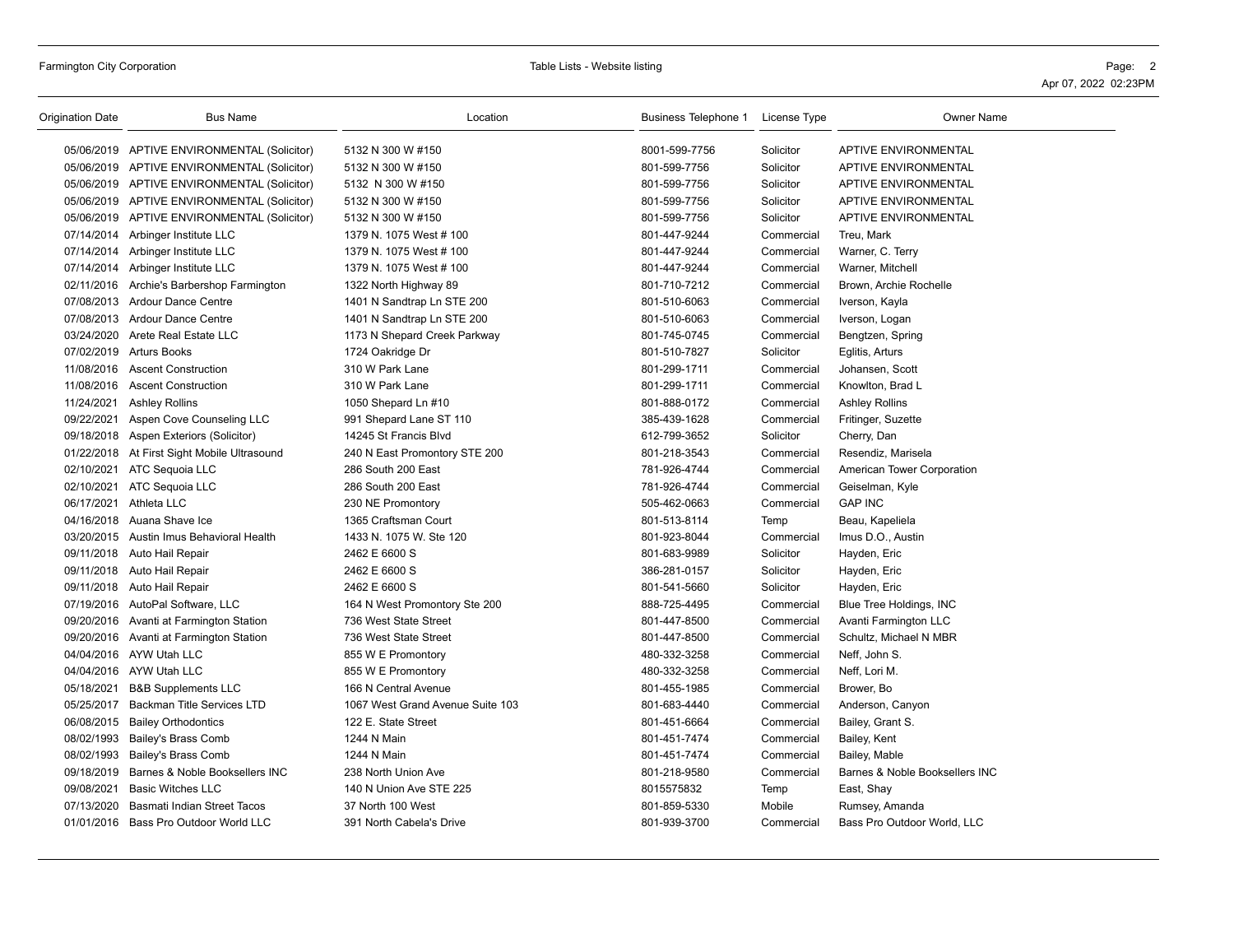| Origination Date     | <b>Bus Name</b>                               | Location                           | Business Telephone 1 | License Type | <b>Owner Name</b>            |
|----------------------|-----------------------------------------------|------------------------------------|----------------------|--------------|------------------------------|
|                      | 07/01/2014 Bath & Body Works LLC              | 205 N. East Promontory             | 801-451-5222         | Commercial   | Bath & Body Works LLC        |
| 02/24/1981           | <b>Bayview Animal Hospital</b>                | 677 W Shepard Lane                 | 801-451-2359         | Commercial   | White, Clayne                |
|                      | 02/24/1981 Bayview Animal Hospital            | 677 W Shepard Lane                 | 801-451-2359         | Commercial   | White, Richard               |
| 09/09/2015 Be Bowl'd |                                               | 249 Centennial Dr.                 | 801-558-9418         | Mobile       | Wright, Eric                 |
| 09/22/2021           | Beauty By Kaybree                             | 1050 S Shepard Ln                  | 801-643-4353         | Commercial   | Udink, McKaybree             |
| 06/01/2020           | Beauty by Mary                                | 1050 W Shepard Ln Unit 10          | 801-451-7789         | Commercial   | Nielson, Mary                |
|                      | 02/08/2022 Beauty Systems Group, LLC          | 1290 N Hwy 89                      | 385-316-8444         | Commercial   | <b>Sally Beauty Holdings</b> |
| 07/22/1997           | Benjamin D. Leaver DMD P.C.                   | 1460 N 1075 W                      | 801-451-7812         | Commercial   | Leaver, Benjamin D.          |
|                      | 09/06/2018 Best Buy Stores LP                 | 360 North Station Pkwy             | 612-291-4863         | Commercial   | Best Buy Stores LP           |
|                      | 08/06/2019 Big Sky Conference INC             | 286 South 200 West STE 110         | 801-392-1978         | Non-profit   | Wistrcill, Thomas            |
|                      | 09/22/2016 Blaze Pizza                        | 260 N University Dr.               | 801-447-8861         | Commercial   | Five Star Pies Utah, LLC     |
| 09/22/2021           | Blue Clover Therapy LLC                       | 249 E Promontory STE 204           | 801-206-4321         | Commercial   | Shepherd, Jessie             |
|                      | 11/04/2016 Blue Lemon Farmington LLC          | 1022 Park Lane                     | 801-756-5855         | Commercial   | Day, Aaron                   |
| 09/16/2013 Bohme     |                                               | 320 N Station Pkwy Suite A120      | 801-266-2002         | Commercial   | Bohme Holdings Inc           |
| 10/28/2021           | <b>Bombshell Studio</b>                       | 1050 Shepard Lane                  | 801-824-4288         | Commercial   | Hart, Bailey                 |
| 02/19/2019           | <b>Bombshell Studio Maia</b>                  | 1050 Shepard Lane #10              | 801-451-7789         | Commercial   | Maass, Maia                  |
|                      | 08/31/2020 Brandee Downes LLC                 | 121 W 200 S                        | 385-319-1107         | Commercial   | Downes, Brandee              |
|                      | 05/21/2018 Breezy Styles (Temp Kiosk)         | 140 N Union Ave                    | 801-833-2575         | Temp         | Stout, Devanie               |
| 03/23/2021           | <b>Brian Scott LLC</b>                        | 1838 N 1075 W STE 100              | 801-923-1011         | Commercial   | Call, Brian                  |
|                      | 03/23/2021 Brian Scott LLC                    | 1838 N 1075 W STE 100              | 801-923-1011         | Commercial   | Ferguson, Scott              |
| 03/23/2021           | <b>Brian Scott LLC</b>                        | 1838 N 1075 W STE 100              | 801-923-1011         | Commercial   | Scott LLC, Brian             |
|                      | 03/06/2017 Bridge House LLC                   | 235 S 200 E                        | 435-830-4058         | Commercial   | Epic Investments             |
| 11/06/2013           | <b>Brighton Collectibles</b>                  | 161 N. East Promontory             | 626-968-7408 x1207   | Commercial   | Kohl, Jerry                  |
|                      | 11/06/2013 Brighton Collectibles              | 161 N. East Promontory             | 626-968-7408 x1207   | Commercial   | Kohl, Terry                  |
|                      | 07/03/2018 BrightStar Wireless INC            | 1060 W Park Ln STE 112             | 435-723-7477         | Commercial   | Bess, Bart                   |
| 05/13/2021           | <b>Brookside Senior Living LLC</b>            | 430 S Brookside Drive              | 801-635-4394         | Commercial   | Clarke, Stephen David        |
| 10/11/1995           | Bryan Jennings Plumbing, Inc                  | 252 South 25 West                  | 801-451-6001         | Commercial   | Jennings, Bryan P            |
|                      | 01/29/2018 BStofferahn Enterprise LLC         | 1371 N 1075 W Ste 3                | 801-413-4103         | Commercial   | Eaves, Brittney              |
|                      | 07/06/2015 Build-A-Bear Workshop Inc.         | 220 N. West Promontory Space A-107 | 314-423-8000         | Commercial   | Build-A-Bear Workshop        |
|                      | 09/13/1994 Burt Brothers Tires & Service Inc. | 976 W Shepard Lane                 | 801-451-4590         | Commercial   | Burt, Wendell K              |
|                      | 11/16/2018 Busy Bugs Preschool                | 1004 W Deer Clover Street          | 801-698-8876         | Preschool    | Dahl, Allie                  |
|                      | 07/11/2018 C & CB Adventures LLC              | 1067 Park Ln STE 102               | 801-791-2174         | Commercial   | Bauman, Chris                |
|                      | 02/09/2022 C.S. Roper and Associates, PLLC    | 121 W 200 S                        | 801-510-1725         | Commercial   | Christopher Scott Roper      |
|                      | 08/02/2017 Cafe Rio INC                       | 426 N Cabela's Drive Suite 101     | 801-441-5000         | Commercial   | Gagnon, David CEO            |
|                      | 08/02/2017 Cafe Rio INC                       | 426 N Cabela's Drive Suite 101     | 801-441-5000         | Commercial   | Hortin, Darren SECRETARY     |
|                      | 08/02/2017 Cafe Rio INC                       | 426 N Cabela's Drive Suite 101     | 801-441-5000         | Commercial   | Vaughan, Stephen PRES        |
|                      | 04/09/2012 Cafe Zupas                         | 262 N Central Ave Building K       | 801-808-9960         | Commercial   | Seely, Rob                   |
|                      | 06/01/2017 Calvalcade Creative Co.            | 230 S 500 W Apt 6                  | 801-809-6425         | Temp         | George, Nick                 |
|                      | 07/23/2020 Capital Financial Group, Inc.      | 810 West Shepard Lane              | 801-298-5887         | Commercial   | Blood, Alan                  |
|                      | 08/24/2015 Carhartt Retail LLC                | 825 W East Promontory              | 313-749-6777         | Commercial   | Carhartt Inc                 |
|                      | 03/24/2021 Catalyst Behavior Soutions         | 1438 N Highway 89 STE 130          | 801-549-8821         | Commercial   | Edward Irby                  |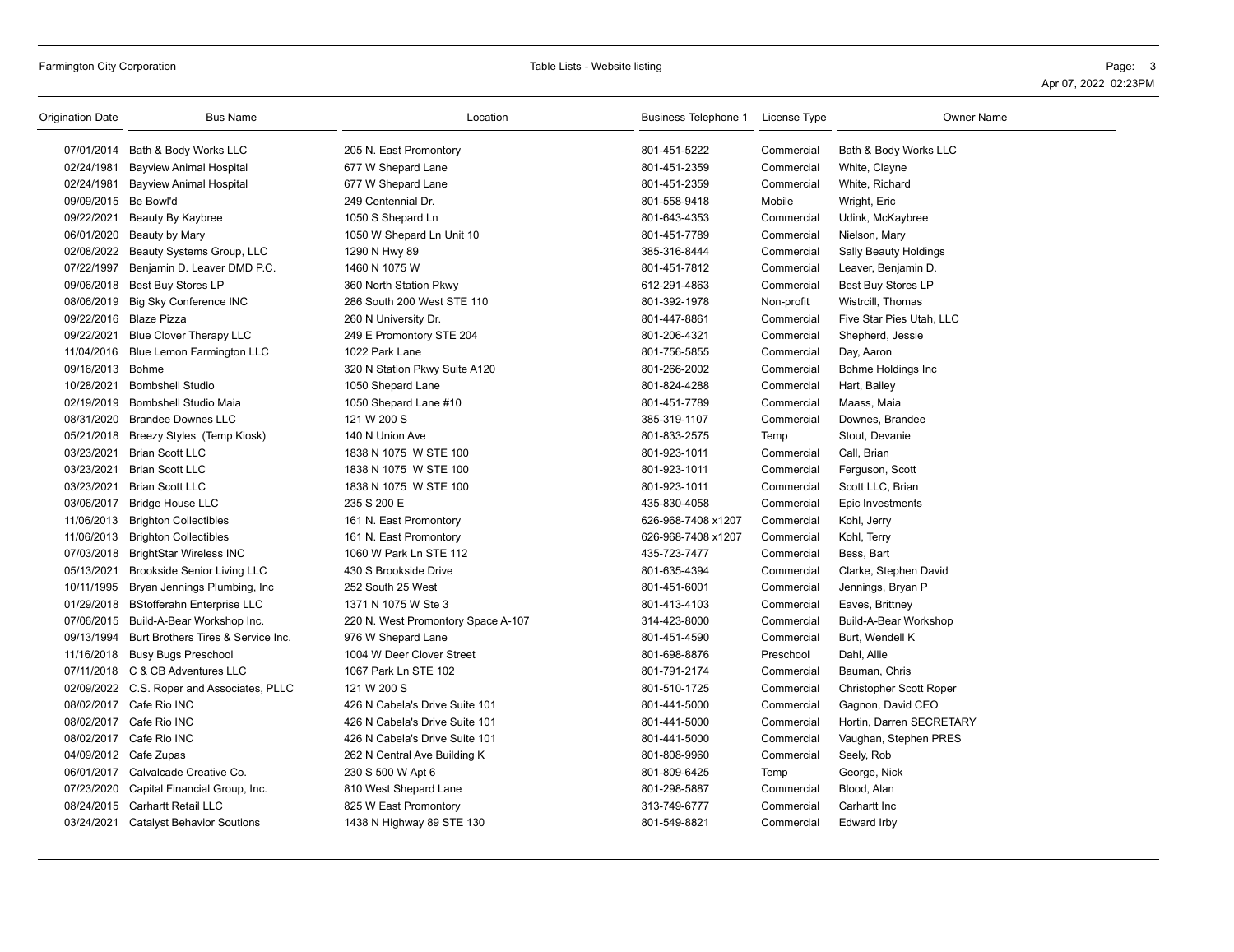| 03/24/2021<br>801-549-8821<br><b>Randall Little</b><br>Catalyst Behavior Soutions<br>1438 N Highway 89 STE 130<br>Commercial<br>03/24/2021 Catalyst Behavior Soutions<br>801-549-8821<br>1438 N Highway 89 STE 130<br>Commercial<br>The Family Treatment Network Inc<br>01/20/2012 CE Prop, LLC<br>1379 North 1075 West, Suite 224<br>801-451-4827<br>Commercial<br>Chilcote, Sean<br>01/20/2012 CE Prop, LLC<br>1379 North 1075 West, Suite 224<br>801-451-4827<br>Commercial<br>Chilcote, Sharla<br>06/04/2020 Cellco Partnership<br>286 S 200 E<br>630-857-2290<br>Poduri, Radhika<br>Commercial<br>01/06/2009 CenterCal Properties, LLC<br>140 N. Union Ave. #225<br>801-451-5993<br>Commercial<br>Wardy, Jean Paul<br>01/28/2022 CenturyLink - Solicitor<br>51 E 100 N<br>801-725-4588<br>Solicitor<br>Georganne Weidenbach<br>03/18/2008 Challenger School Foundation<br>1089 Shepard Creek Parkway<br>801-451-6565<br>Non-profit<br><b>Challenger School Foundation</b><br>01/11/2001<br>801-451-0240<br>Chang's Chopstix Cuisine INC<br>1296 N Highway 89<br>Commercial<br>Bang Zhang<br>07/30/2021<br>Charities Cooperative Foundation of Am<br>240 N East Promontory Ste 200<br>801-675-0313<br>Commercial<br>Geilman, Zakary Frank<br>01/25/2018 CHBO Enterprises LLC<br>320 N Central Ave<br>801-451-8466<br>Commercial<br>Bown, Kyle<br>01/20/2012 Chilcote Engineering<br>1379 North 1075 West, Suite 224<br>801-451-4827<br>Chilcote, Sean<br>Commercial<br>05/18/2020 Chip Cookies LLC<br>1060 W Park Lane STE NN 104<br>385-225-9888<br>Commercial<br>Wilson, Sean<br>03/19/2020 Chonchis Taco Shop<br>801-979-2099<br>Martin, Rocio A<br>1324 N Highway 89<br>Commercial<br>04/14/2006 Christensen Chiropractic PC<br>1353 N 1075<br>801-451-6010<br>Commercial<br>Christensen, Joshua<br>900 West Clark Lane<br>Theater<br>07/01/2011 Cinemark #1059<br>801-447-8561<br>Cinemark USA Inc.<br>07/01/2012 Claire's #5074<br>877 W East Promontory H-105<br>954-392-4446<br>Claire's Boutiques Inc.<br>Commercial<br>02/18/1994 Clark's Barber Shop<br>801-589-4119<br>23 E State Street<br>Commercial<br>Clark, Anson<br>801-360-9068<br>11/13/2018 CLC Group Inc<br>Station Park West Suite NN-115<br>Commercial<br>Clegg, Jonathan Earl<br>06/06/2019 Clear Water Labs LLC<br>801-628-5608<br>240 N East Promontory Ste 200<br>Commercial<br>Clark, Spencer C<br>08/03/2018 CLJ INC<br>1328 North Hwy 89<br>801-487-1061<br>Commercial<br>Jackson, Carter<br>01/20/2017 Code Quick LLC<br>228 S 200 W<br>801-560-3024<br>Commercial<br>Cowley, David<br>801-295-2700<br>NRT LLC<br>03/23/2015 Coldwell Banker Realty<br>172 N. East Promontory, Suite 280<br>Commercial<br>04/02/2019 Columbia Sportswear<br>385-220-3919<br>Columbia Brands USA LLC<br>140 N Union Ave A-100<br>Commercial<br>03/15/2017 Colynk Inc<br>801-877-1111<br>1466 N Highway 89 Ste 200<br>Commercial<br>Jackson, Koby<br>09/18/2017 Copper Kettle Roasters LLC<br>151 S 1100 W<br>801-682-0228<br>Fowler, Brandon<br>Temp<br>08/26/2015 Cornerstone Dental Lab<br>88 E State Street<br>801-554-5075<br><b>Michael Packer</b><br>Commercial<br>Cost Plus INC<br>10/13/2015 Cost Plus World Market<br>230 N Central Ave<br>510-893-7300<br>Commercial<br>07/14/2021 Cotton On Body<br>140 N W Union Ave STE A-105<br>714-562-9307<br>Commercial<br>Austin, Nigel<br>06/14/2021<br><b>COTTON ON USA</b><br>801-451-8363<br>205 N Promontory #E100<br>Commercial<br>Austin, Nigel<br>06/14/2021 COTTON ON USA<br>205 N Promontory #E100<br>801-451-8363<br>Commercial<br>Austin, Nigel<br>01/02/2020 Cotton On USA INC<br>818-638-0917<br>170 N West Promontory #160<br>Commercial<br>Austin, Nigel<br>10/13/1998 Country Care<br>513 S 950 W<br>801-204-9042<br>Commercial<br>Barlow, Greg<br>10/13/1998 Country Care<br>513 S 950 W<br>801-204-9042<br>Commercial<br><b>Carloee Barlow</b><br>09/24/2014 Covey Park Lane LLC<br>801-923-9000<br>500 N. Broadway Main Office<br>Commercial<br>Covey Apartments Inc.<br>02/20/2019 Crane Construction Company<br>343 Wainwright Drive STE B<br>847-564-7418<br>Commercial<br>Crane, Jeffrey D<br>01/26/2022 Creative Claws<br>801-390-7483<br>1050 Shepard Ln #10<br>Commercial<br>Alyssa Walton<br>05/01/2019 CT Caffe LLC<br>58 N Main<br>801-451-4678<br>Commercial<br>Abendroth, E Aaron<br>05/01/2019 CT Caffe LLC<br>58 N Main<br>801-451-4678<br>Commercial<br>Abendroth, Jennifer<br>05/01/2019 CT Caffe LLC<br>58 N Main<br>801-451-4678<br>Commercial<br>Amendola, Francesco<br>10/01/2018 CTI Contractors<br>331 W Parrish Lane<br>8012182843<br>Solicitor<br>Jennings, Jamie | Origination Date | <b>Bus Name</b> | Location | Business Telephone 1 License Type | <b>Owner Name</b> |
|------------------------------------------------------------------------------------------------------------------------------------------------------------------------------------------------------------------------------------------------------------------------------------------------------------------------------------------------------------------------------------------------------------------------------------------------------------------------------------------------------------------------------------------------------------------------------------------------------------------------------------------------------------------------------------------------------------------------------------------------------------------------------------------------------------------------------------------------------------------------------------------------------------------------------------------------------------------------------------------------------------------------------------------------------------------------------------------------------------------------------------------------------------------------------------------------------------------------------------------------------------------------------------------------------------------------------------------------------------------------------------------------------------------------------------------------------------------------------------------------------------------------------------------------------------------------------------------------------------------------------------------------------------------------------------------------------------------------------------------------------------------------------------------------------------------------------------------------------------------------------------------------------------------------------------------------------------------------------------------------------------------------------------------------------------------------------------------------------------------------------------------------------------------------------------------------------------------------------------------------------------------------------------------------------------------------------------------------------------------------------------------------------------------------------------------------------------------------------------------------------------------------------------------------------------------------------------------------------------------------------------------------------------------------------------------------------------------------------------------------------------------------------------------------------------------------------------------------------------------------------------------------------------------------------------------------------------------------------------------------------------------------------------------------------------------------------------------------------------------------------------------------------------------------------------------------------------------------------------------------------------------------------------------------------------------------------------------------------------------------------------------------------------------------------------------------------------------------------------------------------------------------------------------------------------------------------------------------------------------------------------------------------------------------------------------------------------------------------------------------------------------------------------------------------------------------------------------------------------------------------------------------------------------------------------------------------------------------------------------------------------------------------------------------------------------------------------------------------------------------------------------------------------------------------------------------------------------------------------------------------------------------------------------------------------------------------------------------------------------------------------------------------------------------------------------------------------------------------------------------------------------------------------------------------------------------------------------------------------------------------------|------------------|-----------------|----------|-----------------------------------|-------------------|
|                                                                                                                                                                                                                                                                                                                                                                                                                                                                                                                                                                                                                                                                                                                                                                                                                                                                                                                                                                                                                                                                                                                                                                                                                                                                                                                                                                                                                                                                                                                                                                                                                                                                                                                                                                                                                                                                                                                                                                                                                                                                                                                                                                                                                                                                                                                                                                                                                                                                                                                                                                                                                                                                                                                                                                                                                                                                                                                                                                                                                                                                                                                                                                                                                                                                                                                                                                                                                                                                                                                                                                                                                                                                                                                                                                                                                                                                                                                                                                                                                                                                                                                                                                                                                                                                                                                                                                                                                                                                                                                                                                                                                                    |                  |                 |          |                                   |                   |
|                                                                                                                                                                                                                                                                                                                                                                                                                                                                                                                                                                                                                                                                                                                                                                                                                                                                                                                                                                                                                                                                                                                                                                                                                                                                                                                                                                                                                                                                                                                                                                                                                                                                                                                                                                                                                                                                                                                                                                                                                                                                                                                                                                                                                                                                                                                                                                                                                                                                                                                                                                                                                                                                                                                                                                                                                                                                                                                                                                                                                                                                                                                                                                                                                                                                                                                                                                                                                                                                                                                                                                                                                                                                                                                                                                                                                                                                                                                                                                                                                                                                                                                                                                                                                                                                                                                                                                                                                                                                                                                                                                                                                                    |                  |                 |          |                                   |                   |
|                                                                                                                                                                                                                                                                                                                                                                                                                                                                                                                                                                                                                                                                                                                                                                                                                                                                                                                                                                                                                                                                                                                                                                                                                                                                                                                                                                                                                                                                                                                                                                                                                                                                                                                                                                                                                                                                                                                                                                                                                                                                                                                                                                                                                                                                                                                                                                                                                                                                                                                                                                                                                                                                                                                                                                                                                                                                                                                                                                                                                                                                                                                                                                                                                                                                                                                                                                                                                                                                                                                                                                                                                                                                                                                                                                                                                                                                                                                                                                                                                                                                                                                                                                                                                                                                                                                                                                                                                                                                                                                                                                                                                                    |                  |                 |          |                                   |                   |
|                                                                                                                                                                                                                                                                                                                                                                                                                                                                                                                                                                                                                                                                                                                                                                                                                                                                                                                                                                                                                                                                                                                                                                                                                                                                                                                                                                                                                                                                                                                                                                                                                                                                                                                                                                                                                                                                                                                                                                                                                                                                                                                                                                                                                                                                                                                                                                                                                                                                                                                                                                                                                                                                                                                                                                                                                                                                                                                                                                                                                                                                                                                                                                                                                                                                                                                                                                                                                                                                                                                                                                                                                                                                                                                                                                                                                                                                                                                                                                                                                                                                                                                                                                                                                                                                                                                                                                                                                                                                                                                                                                                                                                    |                  |                 |          |                                   |                   |
|                                                                                                                                                                                                                                                                                                                                                                                                                                                                                                                                                                                                                                                                                                                                                                                                                                                                                                                                                                                                                                                                                                                                                                                                                                                                                                                                                                                                                                                                                                                                                                                                                                                                                                                                                                                                                                                                                                                                                                                                                                                                                                                                                                                                                                                                                                                                                                                                                                                                                                                                                                                                                                                                                                                                                                                                                                                                                                                                                                                                                                                                                                                                                                                                                                                                                                                                                                                                                                                                                                                                                                                                                                                                                                                                                                                                                                                                                                                                                                                                                                                                                                                                                                                                                                                                                                                                                                                                                                                                                                                                                                                                                                    |                  |                 |          |                                   |                   |
|                                                                                                                                                                                                                                                                                                                                                                                                                                                                                                                                                                                                                                                                                                                                                                                                                                                                                                                                                                                                                                                                                                                                                                                                                                                                                                                                                                                                                                                                                                                                                                                                                                                                                                                                                                                                                                                                                                                                                                                                                                                                                                                                                                                                                                                                                                                                                                                                                                                                                                                                                                                                                                                                                                                                                                                                                                                                                                                                                                                                                                                                                                                                                                                                                                                                                                                                                                                                                                                                                                                                                                                                                                                                                                                                                                                                                                                                                                                                                                                                                                                                                                                                                                                                                                                                                                                                                                                                                                                                                                                                                                                                                                    |                  |                 |          |                                   |                   |
|                                                                                                                                                                                                                                                                                                                                                                                                                                                                                                                                                                                                                                                                                                                                                                                                                                                                                                                                                                                                                                                                                                                                                                                                                                                                                                                                                                                                                                                                                                                                                                                                                                                                                                                                                                                                                                                                                                                                                                                                                                                                                                                                                                                                                                                                                                                                                                                                                                                                                                                                                                                                                                                                                                                                                                                                                                                                                                                                                                                                                                                                                                                                                                                                                                                                                                                                                                                                                                                                                                                                                                                                                                                                                                                                                                                                                                                                                                                                                                                                                                                                                                                                                                                                                                                                                                                                                                                                                                                                                                                                                                                                                                    |                  |                 |          |                                   |                   |
|                                                                                                                                                                                                                                                                                                                                                                                                                                                                                                                                                                                                                                                                                                                                                                                                                                                                                                                                                                                                                                                                                                                                                                                                                                                                                                                                                                                                                                                                                                                                                                                                                                                                                                                                                                                                                                                                                                                                                                                                                                                                                                                                                                                                                                                                                                                                                                                                                                                                                                                                                                                                                                                                                                                                                                                                                                                                                                                                                                                                                                                                                                                                                                                                                                                                                                                                                                                                                                                                                                                                                                                                                                                                                                                                                                                                                                                                                                                                                                                                                                                                                                                                                                                                                                                                                                                                                                                                                                                                                                                                                                                                                                    |                  |                 |          |                                   |                   |
|                                                                                                                                                                                                                                                                                                                                                                                                                                                                                                                                                                                                                                                                                                                                                                                                                                                                                                                                                                                                                                                                                                                                                                                                                                                                                                                                                                                                                                                                                                                                                                                                                                                                                                                                                                                                                                                                                                                                                                                                                                                                                                                                                                                                                                                                                                                                                                                                                                                                                                                                                                                                                                                                                                                                                                                                                                                                                                                                                                                                                                                                                                                                                                                                                                                                                                                                                                                                                                                                                                                                                                                                                                                                                                                                                                                                                                                                                                                                                                                                                                                                                                                                                                                                                                                                                                                                                                                                                                                                                                                                                                                                                                    |                  |                 |          |                                   |                   |
|                                                                                                                                                                                                                                                                                                                                                                                                                                                                                                                                                                                                                                                                                                                                                                                                                                                                                                                                                                                                                                                                                                                                                                                                                                                                                                                                                                                                                                                                                                                                                                                                                                                                                                                                                                                                                                                                                                                                                                                                                                                                                                                                                                                                                                                                                                                                                                                                                                                                                                                                                                                                                                                                                                                                                                                                                                                                                                                                                                                                                                                                                                                                                                                                                                                                                                                                                                                                                                                                                                                                                                                                                                                                                                                                                                                                                                                                                                                                                                                                                                                                                                                                                                                                                                                                                                                                                                                                                                                                                                                                                                                                                                    |                  |                 |          |                                   |                   |
|                                                                                                                                                                                                                                                                                                                                                                                                                                                                                                                                                                                                                                                                                                                                                                                                                                                                                                                                                                                                                                                                                                                                                                                                                                                                                                                                                                                                                                                                                                                                                                                                                                                                                                                                                                                                                                                                                                                                                                                                                                                                                                                                                                                                                                                                                                                                                                                                                                                                                                                                                                                                                                                                                                                                                                                                                                                                                                                                                                                                                                                                                                                                                                                                                                                                                                                                                                                                                                                                                                                                                                                                                                                                                                                                                                                                                                                                                                                                                                                                                                                                                                                                                                                                                                                                                                                                                                                                                                                                                                                                                                                                                                    |                  |                 |          |                                   |                   |
|                                                                                                                                                                                                                                                                                                                                                                                                                                                                                                                                                                                                                                                                                                                                                                                                                                                                                                                                                                                                                                                                                                                                                                                                                                                                                                                                                                                                                                                                                                                                                                                                                                                                                                                                                                                                                                                                                                                                                                                                                                                                                                                                                                                                                                                                                                                                                                                                                                                                                                                                                                                                                                                                                                                                                                                                                                                                                                                                                                                                                                                                                                                                                                                                                                                                                                                                                                                                                                                                                                                                                                                                                                                                                                                                                                                                                                                                                                                                                                                                                                                                                                                                                                                                                                                                                                                                                                                                                                                                                                                                                                                                                                    |                  |                 |          |                                   |                   |
|                                                                                                                                                                                                                                                                                                                                                                                                                                                                                                                                                                                                                                                                                                                                                                                                                                                                                                                                                                                                                                                                                                                                                                                                                                                                                                                                                                                                                                                                                                                                                                                                                                                                                                                                                                                                                                                                                                                                                                                                                                                                                                                                                                                                                                                                                                                                                                                                                                                                                                                                                                                                                                                                                                                                                                                                                                                                                                                                                                                                                                                                                                                                                                                                                                                                                                                                                                                                                                                                                                                                                                                                                                                                                                                                                                                                                                                                                                                                                                                                                                                                                                                                                                                                                                                                                                                                                                                                                                                                                                                                                                                                                                    |                  |                 |          |                                   |                   |
|                                                                                                                                                                                                                                                                                                                                                                                                                                                                                                                                                                                                                                                                                                                                                                                                                                                                                                                                                                                                                                                                                                                                                                                                                                                                                                                                                                                                                                                                                                                                                                                                                                                                                                                                                                                                                                                                                                                                                                                                                                                                                                                                                                                                                                                                                                                                                                                                                                                                                                                                                                                                                                                                                                                                                                                                                                                                                                                                                                                                                                                                                                                                                                                                                                                                                                                                                                                                                                                                                                                                                                                                                                                                                                                                                                                                                                                                                                                                                                                                                                                                                                                                                                                                                                                                                                                                                                                                                                                                                                                                                                                                                                    |                  |                 |          |                                   |                   |
|                                                                                                                                                                                                                                                                                                                                                                                                                                                                                                                                                                                                                                                                                                                                                                                                                                                                                                                                                                                                                                                                                                                                                                                                                                                                                                                                                                                                                                                                                                                                                                                                                                                                                                                                                                                                                                                                                                                                                                                                                                                                                                                                                                                                                                                                                                                                                                                                                                                                                                                                                                                                                                                                                                                                                                                                                                                                                                                                                                                                                                                                                                                                                                                                                                                                                                                                                                                                                                                                                                                                                                                                                                                                                                                                                                                                                                                                                                                                                                                                                                                                                                                                                                                                                                                                                                                                                                                                                                                                                                                                                                                                                                    |                  |                 |          |                                   |                   |
|                                                                                                                                                                                                                                                                                                                                                                                                                                                                                                                                                                                                                                                                                                                                                                                                                                                                                                                                                                                                                                                                                                                                                                                                                                                                                                                                                                                                                                                                                                                                                                                                                                                                                                                                                                                                                                                                                                                                                                                                                                                                                                                                                                                                                                                                                                                                                                                                                                                                                                                                                                                                                                                                                                                                                                                                                                                                                                                                                                                                                                                                                                                                                                                                                                                                                                                                                                                                                                                                                                                                                                                                                                                                                                                                                                                                                                                                                                                                                                                                                                                                                                                                                                                                                                                                                                                                                                                                                                                                                                                                                                                                                                    |                  |                 |          |                                   |                   |
|                                                                                                                                                                                                                                                                                                                                                                                                                                                                                                                                                                                                                                                                                                                                                                                                                                                                                                                                                                                                                                                                                                                                                                                                                                                                                                                                                                                                                                                                                                                                                                                                                                                                                                                                                                                                                                                                                                                                                                                                                                                                                                                                                                                                                                                                                                                                                                                                                                                                                                                                                                                                                                                                                                                                                                                                                                                                                                                                                                                                                                                                                                                                                                                                                                                                                                                                                                                                                                                                                                                                                                                                                                                                                                                                                                                                                                                                                                                                                                                                                                                                                                                                                                                                                                                                                                                                                                                                                                                                                                                                                                                                                                    |                  |                 |          |                                   |                   |
|                                                                                                                                                                                                                                                                                                                                                                                                                                                                                                                                                                                                                                                                                                                                                                                                                                                                                                                                                                                                                                                                                                                                                                                                                                                                                                                                                                                                                                                                                                                                                                                                                                                                                                                                                                                                                                                                                                                                                                                                                                                                                                                                                                                                                                                                                                                                                                                                                                                                                                                                                                                                                                                                                                                                                                                                                                                                                                                                                                                                                                                                                                                                                                                                                                                                                                                                                                                                                                                                                                                                                                                                                                                                                                                                                                                                                                                                                                                                                                                                                                                                                                                                                                                                                                                                                                                                                                                                                                                                                                                                                                                                                                    |                  |                 |          |                                   |                   |
|                                                                                                                                                                                                                                                                                                                                                                                                                                                                                                                                                                                                                                                                                                                                                                                                                                                                                                                                                                                                                                                                                                                                                                                                                                                                                                                                                                                                                                                                                                                                                                                                                                                                                                                                                                                                                                                                                                                                                                                                                                                                                                                                                                                                                                                                                                                                                                                                                                                                                                                                                                                                                                                                                                                                                                                                                                                                                                                                                                                                                                                                                                                                                                                                                                                                                                                                                                                                                                                                                                                                                                                                                                                                                                                                                                                                                                                                                                                                                                                                                                                                                                                                                                                                                                                                                                                                                                                                                                                                                                                                                                                                                                    |                  |                 |          |                                   |                   |
|                                                                                                                                                                                                                                                                                                                                                                                                                                                                                                                                                                                                                                                                                                                                                                                                                                                                                                                                                                                                                                                                                                                                                                                                                                                                                                                                                                                                                                                                                                                                                                                                                                                                                                                                                                                                                                                                                                                                                                                                                                                                                                                                                                                                                                                                                                                                                                                                                                                                                                                                                                                                                                                                                                                                                                                                                                                                                                                                                                                                                                                                                                                                                                                                                                                                                                                                                                                                                                                                                                                                                                                                                                                                                                                                                                                                                                                                                                                                                                                                                                                                                                                                                                                                                                                                                                                                                                                                                                                                                                                                                                                                                                    |                  |                 |          |                                   |                   |
|                                                                                                                                                                                                                                                                                                                                                                                                                                                                                                                                                                                                                                                                                                                                                                                                                                                                                                                                                                                                                                                                                                                                                                                                                                                                                                                                                                                                                                                                                                                                                                                                                                                                                                                                                                                                                                                                                                                                                                                                                                                                                                                                                                                                                                                                                                                                                                                                                                                                                                                                                                                                                                                                                                                                                                                                                                                                                                                                                                                                                                                                                                                                                                                                                                                                                                                                                                                                                                                                                                                                                                                                                                                                                                                                                                                                                                                                                                                                                                                                                                                                                                                                                                                                                                                                                                                                                                                                                                                                                                                                                                                                                                    |                  |                 |          |                                   |                   |
|                                                                                                                                                                                                                                                                                                                                                                                                                                                                                                                                                                                                                                                                                                                                                                                                                                                                                                                                                                                                                                                                                                                                                                                                                                                                                                                                                                                                                                                                                                                                                                                                                                                                                                                                                                                                                                                                                                                                                                                                                                                                                                                                                                                                                                                                                                                                                                                                                                                                                                                                                                                                                                                                                                                                                                                                                                                                                                                                                                                                                                                                                                                                                                                                                                                                                                                                                                                                                                                                                                                                                                                                                                                                                                                                                                                                                                                                                                                                                                                                                                                                                                                                                                                                                                                                                                                                                                                                                                                                                                                                                                                                                                    |                  |                 |          |                                   |                   |
|                                                                                                                                                                                                                                                                                                                                                                                                                                                                                                                                                                                                                                                                                                                                                                                                                                                                                                                                                                                                                                                                                                                                                                                                                                                                                                                                                                                                                                                                                                                                                                                                                                                                                                                                                                                                                                                                                                                                                                                                                                                                                                                                                                                                                                                                                                                                                                                                                                                                                                                                                                                                                                                                                                                                                                                                                                                                                                                                                                                                                                                                                                                                                                                                                                                                                                                                                                                                                                                                                                                                                                                                                                                                                                                                                                                                                                                                                                                                                                                                                                                                                                                                                                                                                                                                                                                                                                                                                                                                                                                                                                                                                                    |                  |                 |          |                                   |                   |
|                                                                                                                                                                                                                                                                                                                                                                                                                                                                                                                                                                                                                                                                                                                                                                                                                                                                                                                                                                                                                                                                                                                                                                                                                                                                                                                                                                                                                                                                                                                                                                                                                                                                                                                                                                                                                                                                                                                                                                                                                                                                                                                                                                                                                                                                                                                                                                                                                                                                                                                                                                                                                                                                                                                                                                                                                                                                                                                                                                                                                                                                                                                                                                                                                                                                                                                                                                                                                                                                                                                                                                                                                                                                                                                                                                                                                                                                                                                                                                                                                                                                                                                                                                                                                                                                                                                                                                                                                                                                                                                                                                                                                                    |                  |                 |          |                                   |                   |
|                                                                                                                                                                                                                                                                                                                                                                                                                                                                                                                                                                                                                                                                                                                                                                                                                                                                                                                                                                                                                                                                                                                                                                                                                                                                                                                                                                                                                                                                                                                                                                                                                                                                                                                                                                                                                                                                                                                                                                                                                                                                                                                                                                                                                                                                                                                                                                                                                                                                                                                                                                                                                                                                                                                                                                                                                                                                                                                                                                                                                                                                                                                                                                                                                                                                                                                                                                                                                                                                                                                                                                                                                                                                                                                                                                                                                                                                                                                                                                                                                                                                                                                                                                                                                                                                                                                                                                                                                                                                                                                                                                                                                                    |                  |                 |          |                                   |                   |
|                                                                                                                                                                                                                                                                                                                                                                                                                                                                                                                                                                                                                                                                                                                                                                                                                                                                                                                                                                                                                                                                                                                                                                                                                                                                                                                                                                                                                                                                                                                                                                                                                                                                                                                                                                                                                                                                                                                                                                                                                                                                                                                                                                                                                                                                                                                                                                                                                                                                                                                                                                                                                                                                                                                                                                                                                                                                                                                                                                                                                                                                                                                                                                                                                                                                                                                                                                                                                                                                                                                                                                                                                                                                                                                                                                                                                                                                                                                                                                                                                                                                                                                                                                                                                                                                                                                                                                                                                                                                                                                                                                                                                                    |                  |                 |          |                                   |                   |
|                                                                                                                                                                                                                                                                                                                                                                                                                                                                                                                                                                                                                                                                                                                                                                                                                                                                                                                                                                                                                                                                                                                                                                                                                                                                                                                                                                                                                                                                                                                                                                                                                                                                                                                                                                                                                                                                                                                                                                                                                                                                                                                                                                                                                                                                                                                                                                                                                                                                                                                                                                                                                                                                                                                                                                                                                                                                                                                                                                                                                                                                                                                                                                                                                                                                                                                                                                                                                                                                                                                                                                                                                                                                                                                                                                                                                                                                                                                                                                                                                                                                                                                                                                                                                                                                                                                                                                                                                                                                                                                                                                                                                                    |                  |                 |          |                                   |                   |
|                                                                                                                                                                                                                                                                                                                                                                                                                                                                                                                                                                                                                                                                                                                                                                                                                                                                                                                                                                                                                                                                                                                                                                                                                                                                                                                                                                                                                                                                                                                                                                                                                                                                                                                                                                                                                                                                                                                                                                                                                                                                                                                                                                                                                                                                                                                                                                                                                                                                                                                                                                                                                                                                                                                                                                                                                                                                                                                                                                                                                                                                                                                                                                                                                                                                                                                                                                                                                                                                                                                                                                                                                                                                                                                                                                                                                                                                                                                                                                                                                                                                                                                                                                                                                                                                                                                                                                                                                                                                                                                                                                                                                                    |                  |                 |          |                                   |                   |
|                                                                                                                                                                                                                                                                                                                                                                                                                                                                                                                                                                                                                                                                                                                                                                                                                                                                                                                                                                                                                                                                                                                                                                                                                                                                                                                                                                                                                                                                                                                                                                                                                                                                                                                                                                                                                                                                                                                                                                                                                                                                                                                                                                                                                                                                                                                                                                                                                                                                                                                                                                                                                                                                                                                                                                                                                                                                                                                                                                                                                                                                                                                                                                                                                                                                                                                                                                                                                                                                                                                                                                                                                                                                                                                                                                                                                                                                                                                                                                                                                                                                                                                                                                                                                                                                                                                                                                                                                                                                                                                                                                                                                                    |                  |                 |          |                                   |                   |
|                                                                                                                                                                                                                                                                                                                                                                                                                                                                                                                                                                                                                                                                                                                                                                                                                                                                                                                                                                                                                                                                                                                                                                                                                                                                                                                                                                                                                                                                                                                                                                                                                                                                                                                                                                                                                                                                                                                                                                                                                                                                                                                                                                                                                                                                                                                                                                                                                                                                                                                                                                                                                                                                                                                                                                                                                                                                                                                                                                                                                                                                                                                                                                                                                                                                                                                                                                                                                                                                                                                                                                                                                                                                                                                                                                                                                                                                                                                                                                                                                                                                                                                                                                                                                                                                                                                                                                                                                                                                                                                                                                                                                                    |                  |                 |          |                                   |                   |
|                                                                                                                                                                                                                                                                                                                                                                                                                                                                                                                                                                                                                                                                                                                                                                                                                                                                                                                                                                                                                                                                                                                                                                                                                                                                                                                                                                                                                                                                                                                                                                                                                                                                                                                                                                                                                                                                                                                                                                                                                                                                                                                                                                                                                                                                                                                                                                                                                                                                                                                                                                                                                                                                                                                                                                                                                                                                                                                                                                                                                                                                                                                                                                                                                                                                                                                                                                                                                                                                                                                                                                                                                                                                                                                                                                                                                                                                                                                                                                                                                                                                                                                                                                                                                                                                                                                                                                                                                                                                                                                                                                                                                                    |                  |                 |          |                                   |                   |
|                                                                                                                                                                                                                                                                                                                                                                                                                                                                                                                                                                                                                                                                                                                                                                                                                                                                                                                                                                                                                                                                                                                                                                                                                                                                                                                                                                                                                                                                                                                                                                                                                                                                                                                                                                                                                                                                                                                                                                                                                                                                                                                                                                                                                                                                                                                                                                                                                                                                                                                                                                                                                                                                                                                                                                                                                                                                                                                                                                                                                                                                                                                                                                                                                                                                                                                                                                                                                                                                                                                                                                                                                                                                                                                                                                                                                                                                                                                                                                                                                                                                                                                                                                                                                                                                                                                                                                                                                                                                                                                                                                                                                                    |                  |                 |          |                                   |                   |
|                                                                                                                                                                                                                                                                                                                                                                                                                                                                                                                                                                                                                                                                                                                                                                                                                                                                                                                                                                                                                                                                                                                                                                                                                                                                                                                                                                                                                                                                                                                                                                                                                                                                                                                                                                                                                                                                                                                                                                                                                                                                                                                                                                                                                                                                                                                                                                                                                                                                                                                                                                                                                                                                                                                                                                                                                                                                                                                                                                                                                                                                                                                                                                                                                                                                                                                                                                                                                                                                                                                                                                                                                                                                                                                                                                                                                                                                                                                                                                                                                                                                                                                                                                                                                                                                                                                                                                                                                                                                                                                                                                                                                                    |                  |                 |          |                                   |                   |
|                                                                                                                                                                                                                                                                                                                                                                                                                                                                                                                                                                                                                                                                                                                                                                                                                                                                                                                                                                                                                                                                                                                                                                                                                                                                                                                                                                                                                                                                                                                                                                                                                                                                                                                                                                                                                                                                                                                                                                                                                                                                                                                                                                                                                                                                                                                                                                                                                                                                                                                                                                                                                                                                                                                                                                                                                                                                                                                                                                                                                                                                                                                                                                                                                                                                                                                                                                                                                                                                                                                                                                                                                                                                                                                                                                                                                                                                                                                                                                                                                                                                                                                                                                                                                                                                                                                                                                                                                                                                                                                                                                                                                                    |                  |                 |          |                                   |                   |
|                                                                                                                                                                                                                                                                                                                                                                                                                                                                                                                                                                                                                                                                                                                                                                                                                                                                                                                                                                                                                                                                                                                                                                                                                                                                                                                                                                                                                                                                                                                                                                                                                                                                                                                                                                                                                                                                                                                                                                                                                                                                                                                                                                                                                                                                                                                                                                                                                                                                                                                                                                                                                                                                                                                                                                                                                                                                                                                                                                                                                                                                                                                                                                                                                                                                                                                                                                                                                                                                                                                                                                                                                                                                                                                                                                                                                                                                                                                                                                                                                                                                                                                                                                                                                                                                                                                                                                                                                                                                                                                                                                                                                                    |                  |                 |          |                                   |                   |
|                                                                                                                                                                                                                                                                                                                                                                                                                                                                                                                                                                                                                                                                                                                                                                                                                                                                                                                                                                                                                                                                                                                                                                                                                                                                                                                                                                                                                                                                                                                                                                                                                                                                                                                                                                                                                                                                                                                                                                                                                                                                                                                                                                                                                                                                                                                                                                                                                                                                                                                                                                                                                                                                                                                                                                                                                                                                                                                                                                                                                                                                                                                                                                                                                                                                                                                                                                                                                                                                                                                                                                                                                                                                                                                                                                                                                                                                                                                                                                                                                                                                                                                                                                                                                                                                                                                                                                                                                                                                                                                                                                                                                                    |                  |                 |          |                                   |                   |
|                                                                                                                                                                                                                                                                                                                                                                                                                                                                                                                                                                                                                                                                                                                                                                                                                                                                                                                                                                                                                                                                                                                                                                                                                                                                                                                                                                                                                                                                                                                                                                                                                                                                                                                                                                                                                                                                                                                                                                                                                                                                                                                                                                                                                                                                                                                                                                                                                                                                                                                                                                                                                                                                                                                                                                                                                                                                                                                                                                                                                                                                                                                                                                                                                                                                                                                                                                                                                                                                                                                                                                                                                                                                                                                                                                                                                                                                                                                                                                                                                                                                                                                                                                                                                                                                                                                                                                                                                                                                                                                                                                                                                                    |                  |                 |          |                                   |                   |
|                                                                                                                                                                                                                                                                                                                                                                                                                                                                                                                                                                                                                                                                                                                                                                                                                                                                                                                                                                                                                                                                                                                                                                                                                                                                                                                                                                                                                                                                                                                                                                                                                                                                                                                                                                                                                                                                                                                                                                                                                                                                                                                                                                                                                                                                                                                                                                                                                                                                                                                                                                                                                                                                                                                                                                                                                                                                                                                                                                                                                                                                                                                                                                                                                                                                                                                                                                                                                                                                                                                                                                                                                                                                                                                                                                                                                                                                                                                                                                                                                                                                                                                                                                                                                                                                                                                                                                                                                                                                                                                                                                                                                                    |                  |                 |          |                                   |                   |
|                                                                                                                                                                                                                                                                                                                                                                                                                                                                                                                                                                                                                                                                                                                                                                                                                                                                                                                                                                                                                                                                                                                                                                                                                                                                                                                                                                                                                                                                                                                                                                                                                                                                                                                                                                                                                                                                                                                                                                                                                                                                                                                                                                                                                                                                                                                                                                                                                                                                                                                                                                                                                                                                                                                                                                                                                                                                                                                                                                                                                                                                                                                                                                                                                                                                                                                                                                                                                                                                                                                                                                                                                                                                                                                                                                                                                                                                                                                                                                                                                                                                                                                                                                                                                                                                                                                                                                                                                                                                                                                                                                                                                                    |                  |                 |          |                                   |                   |
|                                                                                                                                                                                                                                                                                                                                                                                                                                                                                                                                                                                                                                                                                                                                                                                                                                                                                                                                                                                                                                                                                                                                                                                                                                                                                                                                                                                                                                                                                                                                                                                                                                                                                                                                                                                                                                                                                                                                                                                                                                                                                                                                                                                                                                                                                                                                                                                                                                                                                                                                                                                                                                                                                                                                                                                                                                                                                                                                                                                                                                                                                                                                                                                                                                                                                                                                                                                                                                                                                                                                                                                                                                                                                                                                                                                                                                                                                                                                                                                                                                                                                                                                                                                                                                                                                                                                                                                                                                                                                                                                                                                                                                    |                  |                 |          |                                   |                   |
|                                                                                                                                                                                                                                                                                                                                                                                                                                                                                                                                                                                                                                                                                                                                                                                                                                                                                                                                                                                                                                                                                                                                                                                                                                                                                                                                                                                                                                                                                                                                                                                                                                                                                                                                                                                                                                                                                                                                                                                                                                                                                                                                                                                                                                                                                                                                                                                                                                                                                                                                                                                                                                                                                                                                                                                                                                                                                                                                                                                                                                                                                                                                                                                                                                                                                                                                                                                                                                                                                                                                                                                                                                                                                                                                                                                                                                                                                                                                                                                                                                                                                                                                                                                                                                                                                                                                                                                                                                                                                                                                                                                                                                    |                  |                 |          |                                   |                   |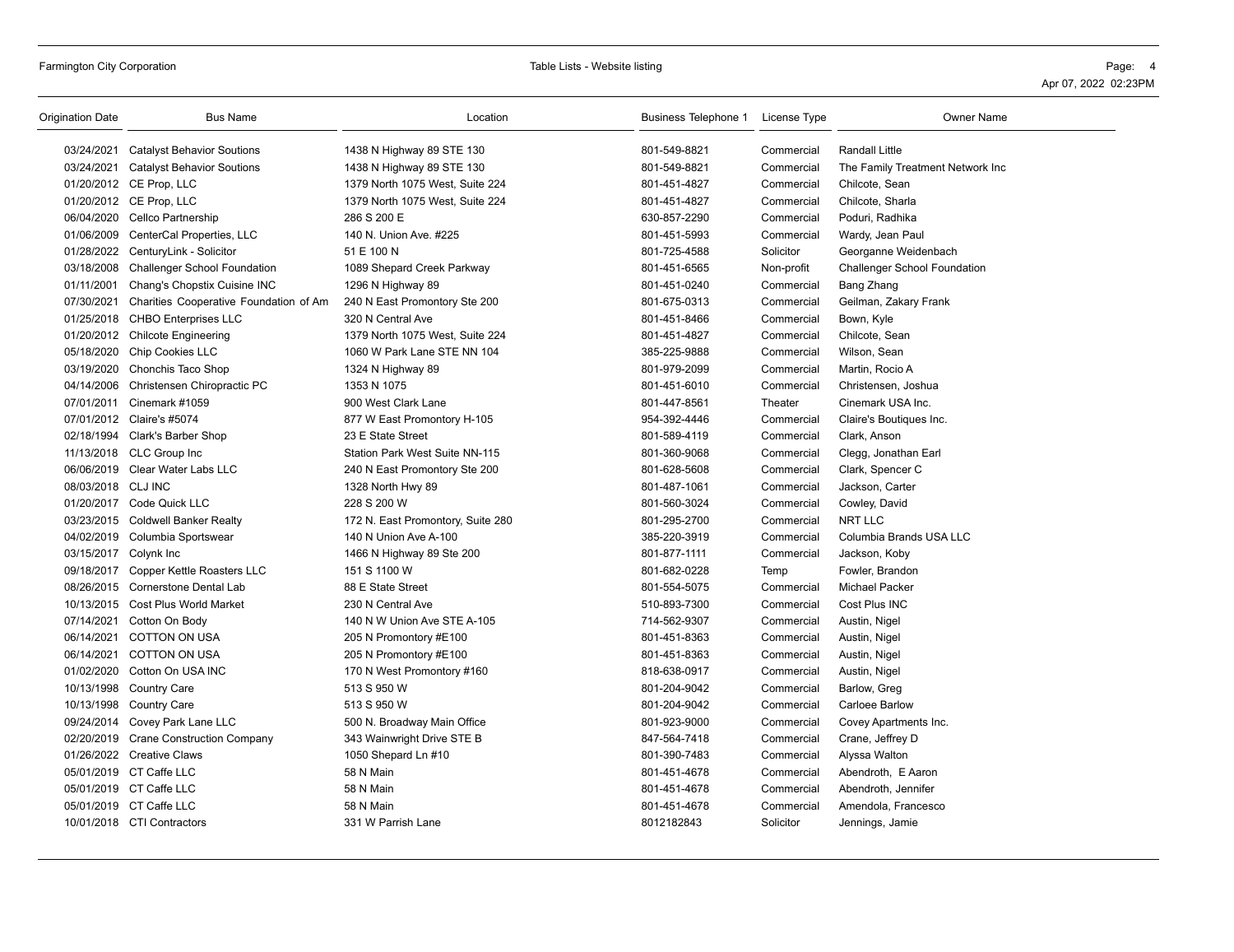| <b>Origination Date</b> | <b>Bus Name</b>                                      | Location                        | Business Telephone 1 | License Type | <b>Owner Name</b>                        |
|-------------------------|------------------------------------------------------|---------------------------------|----------------------|--------------|------------------------------------------|
|                         | 10/01/2018 CTI Contractors (Solicitor)               | 331 W Parrish Lane              | 801-218-2843         | Solicitor    | Jennings, Jamie                          |
|                         | 10/01/2018 CTI Contractors (Solicitor)               | 331 Parrish Lane                | 4804661624           | Solicitor    | Jennings, Jamie                          |
|                         | 10/01/2018 CTI Contractors (Solicitor)               | 331 W Parrish Lane              | 4804407854           | Solicitor    | Jennings, Jamie                          |
|                         | 10/01/2018 CTI Contractors (Solicitor)               | 331 W Parrish Lane              | 4804407845           | Solicitor    | Jennings, Jamie                          |
|                         | 10/01/2018 CTI Contractors (Solicitor)               | 331 W Parrish Lane              | 8012182843           | Solicitor    | Jennings, Jamie                          |
|                         | 10/01/2018 CTI Contractors (Solicitor)               | 331 W Parrish Lane              | 8012182843           | Solicitor    | Jennings, Jamie                          |
|                         | 06/04/2021 Cut N Curl On the Go                      | 400 S 200 W                     | 801-628-9822         | Commercial   | Bentley, Tammy                           |
|                         | 01/16/2012 Dance Impressions                         | 650 West 1262 South Unit 1E     | 801-451-2541         | Commercial   | Allen, Kandee                            |
|                         | 01/16/2012 Dance Impressions                         | 650 West 1262 South Unit 1E     | 801-451-2541         | Commercial   | Johns, Mallorie                          |
| 04/12/2021              | David A Nice Builders INC                            | 4571 Ware Creek Rd              | 757-566-3032         | Temp         | Nice, David A                            |
| 09/27/1988              | David Ellis Construction                             | 27 East 450 South               | 801-451-5294         | Commercial   | Ellis, David                             |
| 10/31/2019              | Davis Behavioral Health INC                          | 380 S 200 W                     | 801-458-7335         | Non-profit   | Davis Behavioral Health                  |
|                         | 06/25/2019 Davis Citizen's Coalition Against Violenc | 280 North Union Avenue          | 801-444-3191         | Non-profit   | Davis Citizens Coalition Against Violenc |
|                         | 11/07/2012 Davis County Spinal Care, PC              | 1371 N 1075 W #2                | 801-888-9906         | Commercial   | Crowley, L. Bryce                        |
|                         | 02/01/2012 Davis Education Association               | 85 S. 185 E.                    | 801-451-2277         | Commercial   | Davis Education Association              |
| 11/03/2010              | Davis Hospital & Medical Center                      | 1050 West Shepard Lane Suite 3  | 801-825-8091         | Commercial   | Davis Hospital & Medical Ctr.            |
|                         | 01/18/2019 DC Station Park LLC                       | 256 N University Avenue         | 801-900-1649         | Commercial   | Crossley, Keith                          |
|                         | 10/14/2019 De Jager Construction INC                 | 75 60th St SW                   | 616-530-0060         | Temp         | De Jager, Daniel                         |
| 06/12/2019              | Dedicated Construction Management LL                 | 710 Larry Ct                    | 414-431-8555         | Temp         | Tubin, Keith                             |
|                         | 08/22/2017 Defay Orthodontics                        | 193 S 200 W                     | 801-546-0892         | Commercial   | Defay, David                             |
|                         | 06/05/2018 Dell Nichols Commercial Real Estate LL    | 1353 N 1075 W #6                | 801-797-9900         | Commercial   | Nichols, Dell S                          |
|                         | 01/06/2014 Dick Jensen & Alan McKay Tours            | 1361 North 1075 West, Suite 113 | 801-917-1131         | Commercial   | Jensen, Mark                             |
|                         | 01/06/2014 Dick Jensen & Alan McKay Tours            | 1361 North 1075 West, Suite 113 | 801-917-1131         | Commercial   | Jensen, Richard                          |
|                         | 01/06/2014 Dick Jensen & Alan McKay Tours            | 1361 North 1075 West, Suite 113 | 801-917-1131         | Commercial   | McKay, Alan                              |
| 08/11/2011              | Dirk's Cleaners                                      | 818 W. Shepard Lane             | 801-451-7750         | Commercial   | Kang Associates LLC                      |
| 08/31/2020              | Divine Awakening Center                              | 121 W 200 S                     | 385-319-1107         | Commercial   | Downes, Brandee                          |
| 08/31/2020              | Divine Awakening Center                              | 121 W 200 S                     | 385-319-1107         | Commercial   | Smith, Tai                               |
|                         | 06/26/2012 Dollar Cuts, Inc.                         | 282 North Central Ave           | 801-676-6006         | Commercial   | Dollar Cuts Inc.                         |
| 08/04/1999              | Domain Systems, Inc                                  | 117 West 200 South              | 801-447-3777         | Commercial   | Pettit, Randy                            |
| 11/12/2013              | Downeast Outfitters, Inc.                            | 865 West East Promontory H115   | 801-467-7520         | Commercial   | Freedman, Charles                        |
| 11/12/2013              | Downeast Outfitters, Inc.                            | 865 West East Promontory H115   | 801-467-7520         | Commercial   | Freedman, Jonathan                       |
| 11/12/2013              | Downeast Outfitters, Inc.                            | 865 West East Promontory H115   | 801-467-7520         | Commercial   | Freedman, William                        |
| 11/17/2000              | Dr. Brown Orthodontics                               | 670 W Shepard Lane, #105        | 801-447-2001         | Commercial   | Brown, Dr. Justin                        |
| 08/18/2021              | E&H Drywall & Construction LLC                       | 240 N East Promontory STE 200   | 801-823-5495         | Commercial   | Hernandez, Erica                         |
| 06/23/2021              | Eastin Therapy INC                                   | 240 N East Promontory STE #200  | 801-510-1434         | Commercial   | Eastin, Rachelle                         |
| 12/08/2011              | Edgar Law                                            | 1361 N 1075 W Ste.9             | 801-451-5800         | Commercial   | Edgar, Scott                             |
|                         | 06/28/2016 EDGE Pest Control                         | 554 W 8360 S                    | 928-792-6809         | Solicitor    | Gonzalez, Hector                         |
|                         | 06/28/2016 EDGE Pest Control                         | 554 W 8360 S                    | 928-792-6809         | Solicitor    | Gonzalez, Hector                         |
|                         | 06/28/2016 EDGE Pest Control                         | 554 W 8360 S                    | 928-792-6809         | Solicitor    | Gonzalez, Hector                         |
|                         | 06/28/2016 EDGE Pest Control                         | 554 W 8360 S                    | 928-792-6809         | Solicitor    | Gonzalez, Hector                         |
|                         | 07/27/2017 Edward D. Jones & Co LP                   | 991 Shepard Ln 215              | 801-690-4228         | Commercial   | Edward D Jones & Co LP                   |
|                         |                                                      |                                 |                      |              |                                          |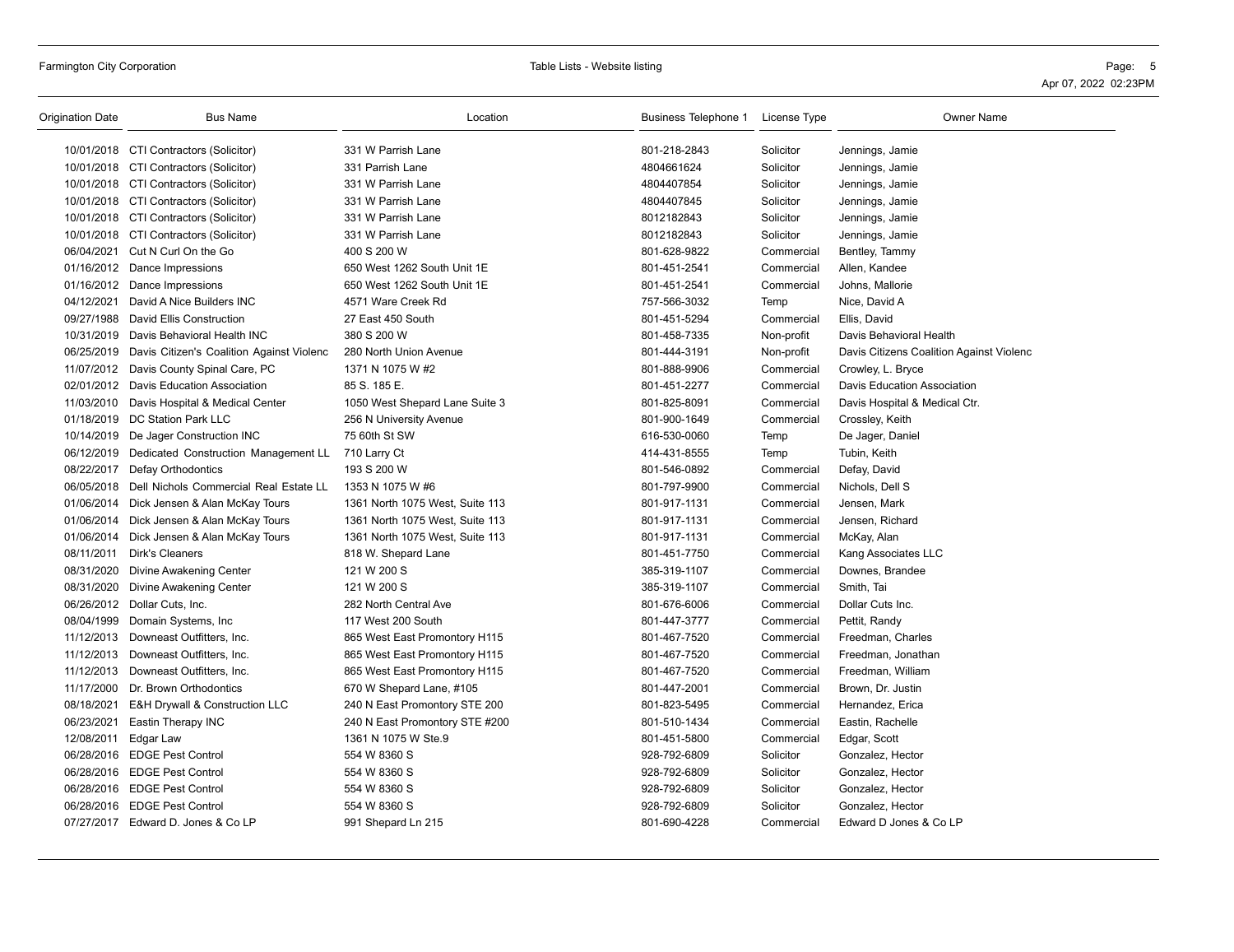| <b>Origination Date</b> | <b>Bus Name</b>                                  | Location                                 | Business Telephone 1 License Type |            | <b>Owner Name</b>           |
|-------------------------|--------------------------------------------------|------------------------------------------|-----------------------------------|------------|-----------------------------|
|                         | 01/02/1997 Edward D. Jones & Co., L.P.           | 824 W Shepard Lane                       | 801-451-7229                      | Commercial | Edward D Jones & Co         |
| 04/06/2017              | Edward Jones Investment (Solicitor)              | 824 W Shepard Lane                       | 801-451-7229                      | Solicitor  | Burns, David                |
|                         | 03/10/2022 Edward Jones Investments (Business)   | 824 W Shepard Ln                         | 801-547-7586                      | Solicitor  | Braden K Burns (Solicitor)  |
|                         | 11/15/2016 Elf Project Inc                       | 182 N. Union Avenue                      | 801-298-1100                      | Non-profit | Frasure, Danny              |
|                         | 05/12/2014 Elite Craft Homes                     | 49 N. Main Street Ste.B                  | 801-451-6525                      | Commercial | Preston, Jerry              |
| 02/02/2021              | Elsa Moreno                                      | 1379 North 1075 West STE 224/Office 2261 | 8801-440-3477                     | Commercial | Moreno, Elsa                |
| 03/08/2021              | <b>Empowered Healing LLC</b>                     | 121 W 200 S                              | 801-719-8877                      | Commercial | Smedley, Nicole             |
| 08/04/2020              | Encompass Life Therapy PLLC                      | 1353 N 1075 W STE 204                    | 385-251-4697                      | Commercial | Young, David                |
| 08/04/2020              | Encompass Life Therapy PLLC                      | 1353 N 1075 W STE 204                    | 385-251-4697                      | Commercial | Young, Lanaiah              |
| 12/01/2020              | <b>Energy Savers Insulation LLC</b>              | 245 E 2150 N                             | 801-499-1760                      | Solicitor  | Creswell, Steve             |
| 04/16/2018              | Energy Savers Insulation LLC (Business)          | 245 E 2150 N                             | 801-614-0606                      | Commercial | Creswell, Steve             |
| 10/28/2019              | Energy Savers Insulation LLC (Solicitor)         | 201 E 2150 N                             | 801-499-1760                      | Solicitor  | Creswell, Steve             |
| 10/28/2019              | Energy Savers Insulation LLC (Solicitor)         | 201 E 2150 N #C                          | 801-499-1760                      | Solicitor  | Creswell, Steve             |
| 10/28/2019              | Energy Savers Insulation LLC (Solicitor)         | 201 E 2150 N                             | 8010-499-1760                     | Solicitor  | Creswell, Steve             |
| 10/28/2019              | Energy Savers Insulation LLC (Solicitor)         | 201 E 2150 N #C                          | 801-499-1760                      | Solicitor  | Creswell, Steve             |
| 02/24/2021              | Energy Savers Insulation LLC (Solicitor)         | 245 E 2150 N                             | 801-499-1760                      | Solicitor  | Creswell, Steve             |
| 02/24/2021              | Energy Savers Insulation LLC (Solicitor)         | 245 E 2150 N                             | 801-614-0606                      | Solicitor  | Creswell, Steve             |
| 03/10/2021              | Energy Savers Insulation LLC (Solicitor)         | 245 E 2150 N                             | 8014991760                        | Solicitor  | Creswell, Steve             |
| 03/16/2021              | Energy Savers Insulation LLC (Solicitor)         | 245 E 2150 N                             | 801-614-0606                      | Solicitor  | Creswell, Steve             |
| 07/22/2008              | Engineered Structures, Inc.                      | 3330 E. Louise Drive, Suite 300          | 208-362-3040                      | Commercial | Hill, Thomas                |
| 03/12/2007              | <b>Ensign Wealth Partners</b>                    | 1353 North 1075 West #202                | 801-934-6256                      | Commercial | Rich, Robert                |
| 03/27/2017              | Enswell Speed & Fab                              | 1224 S 650 W Suite 2A                    | 801-341-9683                      | Commercial | Anderson, Jennifer          |
| 04/12/2021              | <b>Events Elevated LLC</b>                       | 1262 S 650 W 2B                          | 801-703-8790                      | Commercial | Dunn, Drew                  |
| 11/03/2016              | <b>Everbase Security Solutions LLC</b>           | 1262 S 650 W Suite 1D                    | 855-255-5521                      | Commercial | Colston, Preston            |
| 11/03/2016              | <b>Everbase Security Solutions LLC</b>           | 1262 S 650 W Suite 1D                    | 855-255-5521                      | Commercial | Justesen, David T           |
| 11/03/2016              | <b>Everbase Security Solutions LLC</b>           | 1262 S 650 W Suite 1D                    | 855-255-5521                      | Commercial | Potokar, David              |
| 10/21/2014 Evereve      |                                                  | 170 E. Promontory                        | 801-447-2925                      | Commercial | Tamte, Michael              |
| 10/21/2014 Evereve      |                                                  | 170 E. Promontory                        | 801-447-2925                      | Commercial | Tamte, Mike                 |
|                         | 03/16/2018 Express Services INC                  | 9701 Boardwalk Blvd                      | 405-840-5000                      | Commercial | Funk, Robert                |
| 03/16/2018              | <b>Express Services INC</b>                      | 9701 Boardwalk Blvd                      | 405-840-5000                      | Commercial | Stoller, William            |
|                         | 05/10/2016 Extra Space Management, INC           | 1318 North 1075 West                     | 385-368-5361                      | Commercial | Extra Space Management, INC |
|                         | 12/17/2013 F21 OpCo LLC                          | 188 N. East Promontory # J120            | 213-741-8962                      | Commercial | Sell, Bradley               |
| 01/13/2020              | Family Therapy Center of Utah LLC                | 240 NE Promontory STE 234                | 385-243-0012                      | Commercial | Christensen, David          |
|                         | 01/11/1999 Family Wealth Advisors                | 670 W Shepard Lane, #101                 | 801-447-4656                      | Commercial | Knight, JR                  |
|                         | 07/16/2012 Famous Footwear #3156                 | 150 N. Station Parkway                   | 801-451-0225                      | Commercial | <b>BG Retail LLC</b>        |
|                         | 09/04/2003 Farmington Bay Storage                | 1278 South 650 West                      | 801-451-6242                      | Commercial | Pack, Devan S               |
|                         | 06/03/2014 Farmington Cove Incorporated          | Po Box 131                               | 801-541-2577                      | <b>HOA</b> | Curtis, Maria               |
| 01/23/1981              | <b>Farmington Dental Group</b>                   | 56 South 200 East                        | 801-451-2841                      | Commercial | Palmer DDS, Bradley         |
| 09/22/2021              | Farmington Mental Health LLC                     | 1361 North 1075 West #118                | 385-381-1926                      | Commercial | Gubler, Lyndee              |
| 11/01/1985              | Farmington Service & Towing                      | 92 N Main                                | 801-451-2352                      | Commercial | Wahlstrom, Kenneth          |
|                         | 05/07/2014 Farmington Station Owners Association | 153 E 200 S Ste 9                        | 801-712-3030                      | <b>HOA</b> | Asay, David                 |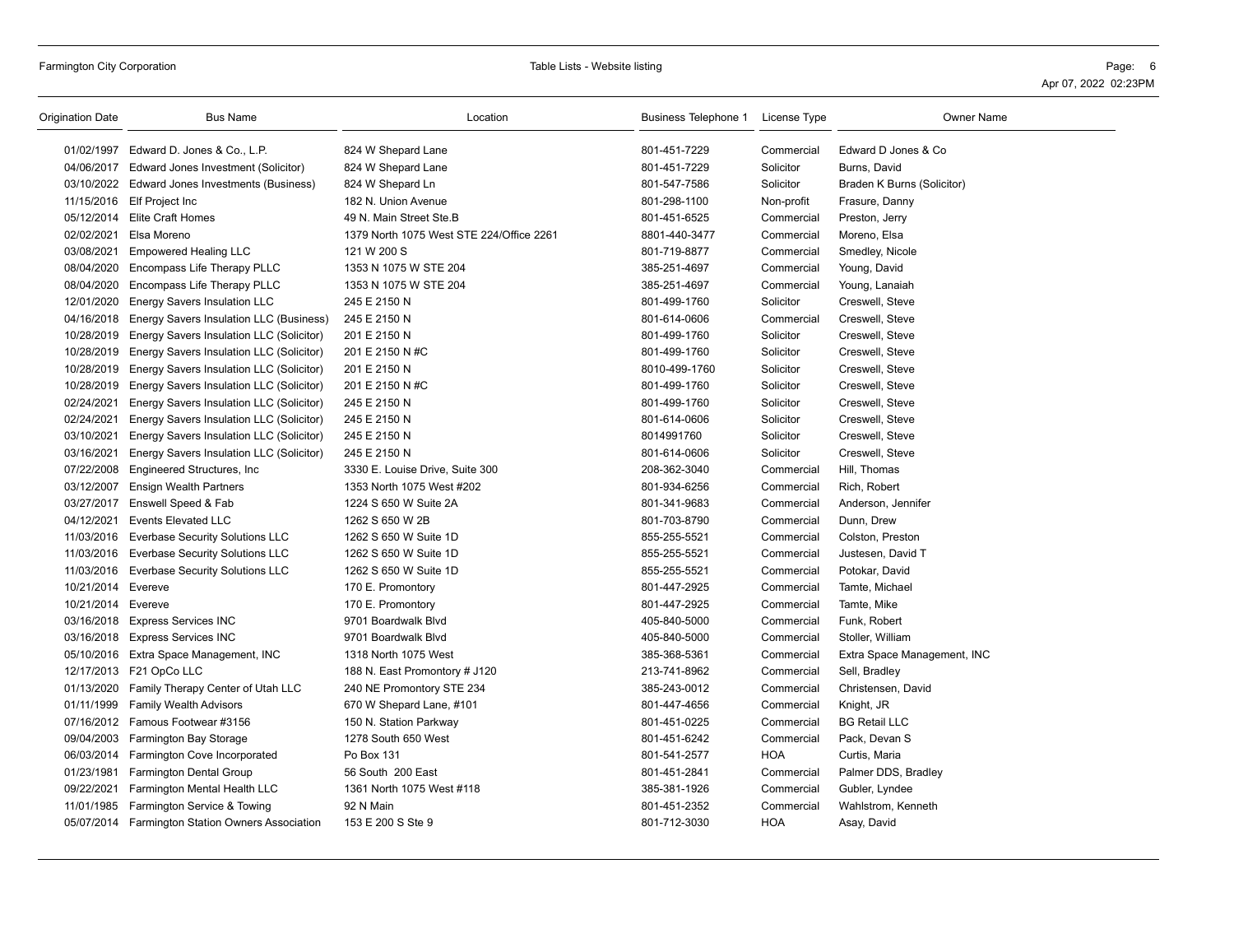# Farmington City Corporation **Table City Corporation** Page: 7

| <b>Origination Date</b> | <b>Bus Name</b>                                 | Location                           | Business Telephone 1 | License Type | <b>Owner Name</b>                |
|-------------------------|-------------------------------------------------|------------------------------------|----------------------|--------------|----------------------------------|
|                         | 10/05/2015 Farmington Vision Clinic             | 57 N Main St.                      | 801-447-4393         | Commercial   | Bateman, Camron                  |
|                         | 10/05/2015 Farmington Vision Clinic             | 57 N Main St.                      | 801-447-4393         | Commercial   | <b>Wasatch Vision Clinic LLC</b> |
|                         | 03/07/2018 Feller Behavioral Health             | 1401 North 1075 West #240          | 801-613-8178         | Commercial   | Feller PhD LCSW, Kelly C         |
| 05/26/2015 Fiiz         |                                                 | 115 East South Promontory SVB-150  | 801-678-8598         | Commercial   | Anderson, Jennifer               |
|                         | 05/31/2019 Forbes Marshall INC                  | 240 NEast Promontory STE 200 #7032 | 801-725-3226         | Commercial   | Regus                            |
|                         | 01/01/2010 Forman Insurance Agency              | 11 East State Street               | 801-451-2124         | Commercial   | Forman, Todd                     |
|                         | 10/26/2007 Francisco's Mexican Grill            | 7 E State Street                   | 801-451-0383         | Commercial   | Teran, Francisco                 |
|                         | 10/26/2007 Francisco's Mexican Grill            | 7 E State Street                   | 801-451-0383         | Commercial   | Teran, Francisco                 |
|                         | 04/25/2017 Full Range Equipment Leasing LLC     | 722 W Shepard Lane Suite 105       | 801-510-0283         | Commercial   | Rhodes, Jon                      |
|                         | 08/14/2017 Fuzion Tumbling and Cheer            | 1284 N 1075 W                      | 801-644-4411         | Commercial   | Rigby, Tennille                  |
| 05/31/2016 G.F. Idaho   |                                                 | 258 North University Drive         | 503-431-2420         | Commercial   | Austad, Dan                      |
|                         | 07/16/2020 G.O.A.T. Glove LLC                   | 761 N Lagoon Dr. Unit 2413         | 888-841-0099         | Commercial   | Jay Khan                         |
|                         | 04/28/2020 Gateway Mortgage Group Division Gate | 280 S 200 W                        | 918-526-5248         | Commercial   | Gateway First Bank               |
| 04/28/2020              | Gateway Mortgage Group Division Gate            | 280 S 200 W                        | 918-526-5248         | Commercial   | Gesell CEO, Scott                |
| 04/28/2020              | Gateway Mortgage Group Division Gate            | 280 S 200 W                        | 918-526-5248         | Commercial   | Patrick, Steven                  |
| 05/18/2021              | Genesco Inc                                     | 140 North Union Ave SP#H-135       | 615-367-7536         | Commercial   | Genesco Inc                      |
| 01/02/2020              | Gibbons & Associates CPAs LC                    | 240 N East Promontory 2nd Floor    | 435-554-0101         | Commercial   | Gibbons, Hyrum Paul              |
| 06/28/2021              | GK Orchards Preschool Farmington LLC            | 218 South 200 West                 | 801-913-7736         | Commercial   | Greenwood, Brittany              |
| 11/03/2016              | Global Surveillance LLC                         | 1262 S 650 W Suite 1D              | 800-991-4525         | Commercial   | Colston, Elizabeth               |
|                         | 11/03/2016 Global Surveillance LLC              | 1262 S 650 W Suite 1D              | 800-991-4525         | Commercial   | Colston, Preston                 |
|                         | 11/03/2016 Global Surveillance LLC              | 1262 S 650 W Suite 1D              | 800-991-4525         | Commercial   | Justesen, David T                |
|                         | 04/04/2018 Goldenwest Federal Credit Union      | 698 N Lagoon Dr                    | 801-337-8300         | Commercial   | Goldenwest Federal Credit Union  |
|                         | 12/30/2021 GOLFTEC Enterprises LLC              | 210 N Union Ave                    | 303-223-2378         | Commercial   | <b>Golftec Enterprises LLC</b>   |
| 01/12/2017 Goliax LLC   |                                                 | 1361 N 1075 W #9                   | 253-740-7430         | Commercial   | Disque, Frank                    |
|                         | 11/08/2018 GoodLife Market                      | 220 N Station Pkwy                 | 801-513-8500         | Temp         | Luther, Brian H                  |
|                         | 04/15/2019 GoodLife Market                      | 2625 West 700 South                | 801-513-8500         | Temp         | Luther, Brian H                  |
|                         | 09/05/1995 Great Clips                          | 1286 N Highway 89                  | 801-451-9622         | Commercial   | Fifth Avenue Ventures Inc        |
|                         | 05/04/2015 Green Mango Pest Control             | 6618 S. 400 West                   | 435-862-5168         | Solicitor    | Krause, Ryan Robert              |
|                         | 05/06/2015 Green Mango Pest Control             | 6618 S. 400 West                   | 435-862-5168         | Solicitor    | Gillespie, Brett Ryan            |
|                         | 09/17/2009 Green Source, LLC                    | 1262 S. 650 W. #1A                 | 801-560-6346         | Commercial   | Johnson, Troy                    |
| 10/14/2020              | Grow with the Flow Preschool                    | 1006 Water Turn Dr.                | 435-890-9980         | Preschool    | Johnson, Karli                   |
|                         | 01/01/2018 Guaranteed Rate Affinity LLC         | 172 North Promontory Ste 285       | 502-208-7520         | Commercial   | Ciardelli, Victor III            |
|                         | 05/20/2013 H&M Hennes & Mauritz LP              | 210 N. Central Avenue              | 201-428-2246         | Commercial   | Tervonen, Jyrki                  |
|                         | 03/02/2020 Hair by Madison Michaelis            | 1050 Shepard Lane #10              | 801-660-0623         | Commercial   | Michaelis, Madison               |
|                         | 03/30/2021 Hair, Cultivated                     | 1050 W Shepherd Lane               | 385-988-5030         | Commercial   | Kilian, Katelyn                  |
|                         | 04/17/2014 Hampton Inn & Suites                 | 332 W. Park Lane                   | 801-451-7999         | Commercial   | Ahir, Balubhai                   |
|                         | 04/17/2014 Hampton Inn & Suites                 | 332 W. Park Lane                   | 801-451-7999         | Commercial   | Ahir, Dharmesh                   |
|                         | 04/17/2014 Hampton Inn & Suites                 | 332 W. Park Lane                   | 801-451-7999         | Commercial   | Ahir, Hemu                       |
|                         | 04/17/2014 Hampton Inn & Suites                 | 332 W. Park Lane                   | 801-451-7999         | Commercial   | Ahir, Lalitaben                  |
|                         | 04/17/2014 Hampton Inn & Suites                 | 332 W. Park Lane                   | 801-451-7999         | Commercial   | Ahir, Leena                      |
|                         | 04/17/2014 Hampton Inn & Suites                 | 332 W. Park Lane                   | 801-451-7999         | Commercial   | Ahir, Subhash                    |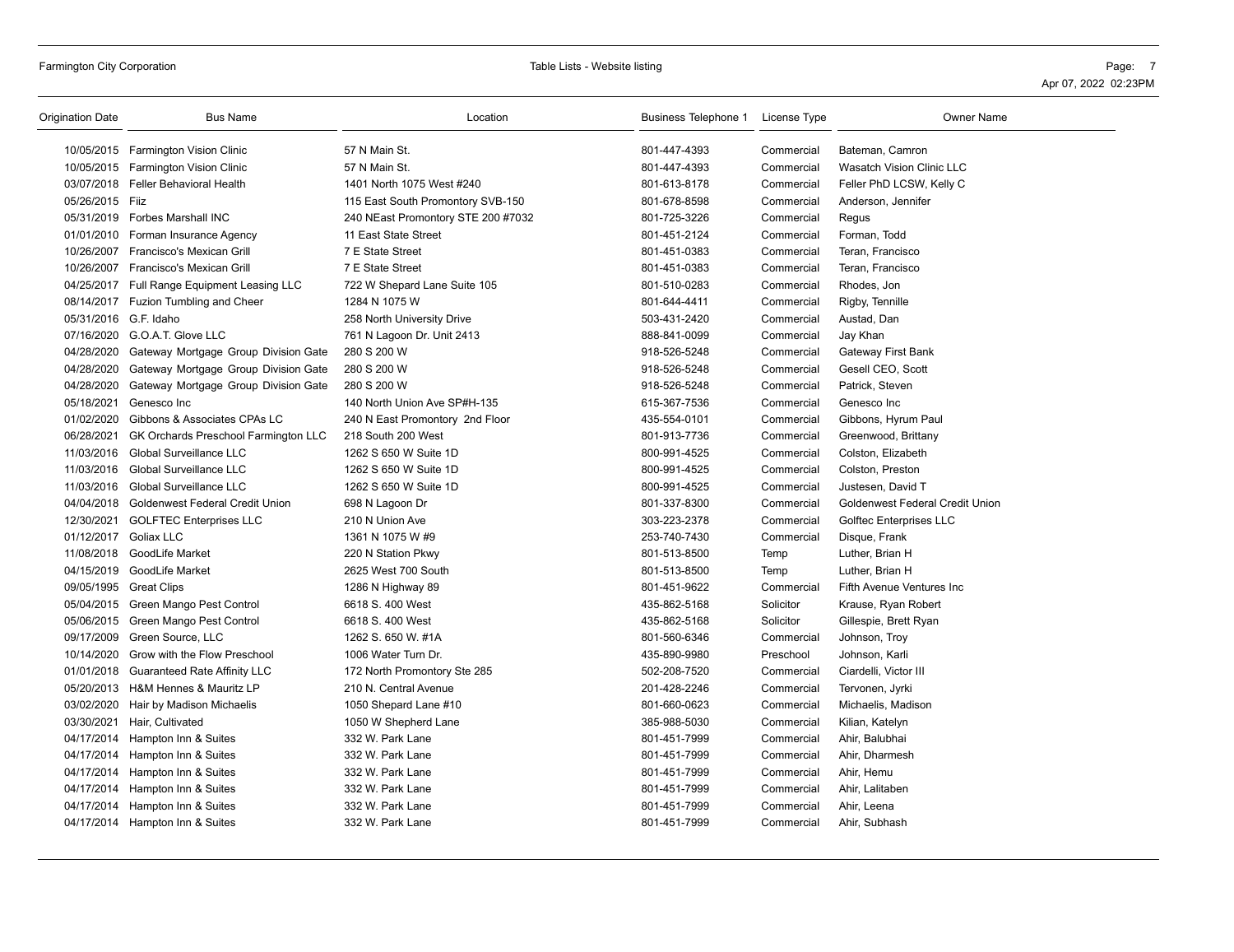| Origination Date       | <b>Bus Name</b>                                | Location                                 | Business Telephone 1 License Type |            | <b>Owner Name</b>                   |
|------------------------|------------------------------------------------|------------------------------------------|-----------------------------------|------------|-------------------------------------|
|                        | 08/18/2014 Hands on Art for Children LLC       | 1050 W Shepard Lane                      | 801-451-7689                      | Commercial | Otteson, Iraima                     |
| 03/14/2011             | <b>Harmons Station Park</b>                    | 200 N. Station Parkway                   | 801-957-8460                      | Commercial | Harmon City Inc.                    |
| 03/14/2011             | <b>Harmons Station Park</b>                    | 200 N. Station Parkway                   | 801-957-8460                      | Beer       | Harmon City Inc.                    |
|                        | 11/25/2019 Harmons Station Park                | 1092 W Park Lane                         | 801-969-8261                      | Commercial | Harmon City Inc.                    |
|                        | 04/01/2010 Hartmann's Art & Concessions, LLC   | 375 N. Lagoon Drive                      | 636-565-0005                      | Commercial | Hartmann, Gary                      |
|                        | 01/18/2022 Healers Compass LLC                 | 121 W 200 S                              | 801-505-3995                      | Commercial | <b>Brittany Kice</b>                |
|                        | 01/17/2012 Health & Nutrition, LLC             | 630 W. Shepard Lane                      | 801-447-8680                      | Commercial | Bray, Martha                        |
|                        | 10/26/2020 Healthy Feet Happy Soul             | 79 North Main St.                        | 775-340-1116                      | Commercial | Church, Kimberli                    |
| 04/16/2007             | <b>Healthy Vibrations Inc</b>                  | 1371 N 1075 W Bldg C Suite 4             | 801-540-1963                      | Commercial | Williams, Sarah                     |
|                        | 04/13/2016 Heather Haltinner                   | 1050 Shepard Ln                          | 801-660-0220                      | Commercial | Haltinner, Heather                  |
|                        | 01/24/2018 Heaton & Company                    | 1438 N Highway 89 STE 120                | 801-447-9572                      | Commercial | Heaton, Kris                        |
|                        | 09/30/2019 Hip & Humble INC                    | 945 W West Promontory                    | 801-560-5430                      | Commercial | Mordue, Sheridan                    |
|                        | 08/29/2017 Hive Volleyball LLC                 | 1224 S 650 W #2b                         | 801-573-1659                      | Commercial | Burleson, Colby                     |
|                        | 05/02/2018 Hokulia Shave Ice                   | 976 Shepard Lane                         | 801-719-1856                      | Temp       | Adam Webster                        |
|                        | 05/02/2018 Hokulia Shave Ice                   | 976 Shepard Lane                         | 801-719-1856                      | Temp       | Sam Webster                         |
|                        | 03/25/2019 Holman Technologies                 | 1371 N 1075 W STE 6                      | 801-746-5560                      | Commercial | Holman, Jeffrey T                   |
|                        | 12/12/2017 Home Health Advantage Inc           | 352 S 200 W Ste 5                        | 801-441-7099                      | Commercial | Taylor, Nathan A                    |
| 08/03/2011             | Homegoods INC                                  | 260 N. Station Parkway                   | 801-451-2116                      | Commercial | Homegoods Inc.                      |
| 07/01/2015 Hope Ave    |                                                | 945 W West Promontory                    | 801-467-7520                      | Commercial | Freedman, Charles                   |
|                        | 04/25/2014 Horizon Development & Management LL | 1466 North Hwy 89, Suite 220             | 801-683-7386                      | Commercial | Adams, Mark K                       |
|                        | 04/25/2014 Horizon Development & Management LL | 1466 North Hwy 89, Suite 220             | 801-683-7386                      | Commercial | Peterson, J Kirt                    |
|                        | 12/17/1993 Horizon Utah Federal Credit Union   | 225 South 200 West                       | 801-451-5064                      | Commercial | Bennett, Page                       |
| 11/03/2015 Hyatt Place |                                                | 222 N. Union Ave                         | 801-683-4444                      | Commercial | Station Park Hotel LLC              |
| 11/03/2015 Hyatt Place |                                                | 222 N. Union Ave                         | 801-683-4444                      | Beer       | <b>Station Park Hotel LLC</b>       |
|                        | 05/17/2018 ICE Technical Services INC          | 240 N East Promontory STE 200 Office 207 | 801-218-3554                      | Commercial | Katmai Government Services LLC      |
|                        | 04/20/2020 ICO Station Parkway LLC             | 590 N Station Parkway                    | 385-315-3843                      | Commercial | ICO Multifamily Property Management |
| 03/04/2019 IHM LLC     |                                                | 1060 West Park Lane STE 108              | 801-309-9101                      | Commercial | Whimpey, Brandon                    |
|                        | 09/26/2016 Independence Health Services        | 182 North Union Avenue                   | 801-298-1100                      | Commercial | Frasure, Danny                      |
|                        | 05/27/2016 Individual and Relational Therapy   | 240 North East Promontory Suite 214      | 801-543-2120                      | Commercial | Harker, Emil                        |
| 03/07/2011             | Indulgent Foods LLC                            | 228 S. 200 West                          | 801-939-9100                      | Commercial | Cowley, Greg                        |
| 03/23/2021             | Infrared Fitness Farmington LLC                | 1060 West Park Lane STE 107              | 385-270-9679                      | Commercial | Taylor, Taryn                       |
|                        | 03/06/2019 Inkling Solutions INC               | 1353 North 1075 West                     | 801-425-3362                      | Commercial | Koford, Amy                         |
| 01/12/2021             | Insur-West INC                                 | 286 S 200 W STE 140                      | 801-451-8300                      | Commercial | Wood, Glen                          |
|                        | 08/31/2016 Intermountain Wind & Solar LLC      | 1953 W 2425 S                            | 801-675-9602                      | Solicitor  | Shipley, Doug                       |
| 12/08/2021             | INW Manufacturing, LLC                         | 310 Park Lane Ste B & C                  | 801-344-6568                      | Commercial | INW HOLDCO. LLC                     |
|                        | 05/04/2021 Ishopworld LLC                      | 225 N East Promontory STE 145            | 801-997-0184                      | Commercial | Villarreal, Raynei                  |
|                        | 04/08/2013 It'Sugar, LLC                       | 930 West Forbush Place                   | 561-226-4999                      | Commercial | Rubin, Allison                      |
|                        | 04/08/2013 It'Sugar, LLC                       | 930 West Forbush Place                   | 561-226-4999                      | Commercial | Rubin, Jeffrey                      |
|                        | 02/27/2017 Jana Lee Huff                       | 1649 S 200 E                             | 801-663-3333                      | Commercial | Huff, Jana Lee                      |
| 03/20/2018             | Janela Bay LLC                                 | 845 W East Promontory                    | 385-988-3183                      | Commercial | Thomas, Brittany                    |
|                        | 03/20/2018 Janela Bay LLC                      | 845 W East Promontory                    | 385-988-3183                      | Commercial | Thomas, Kalen                       |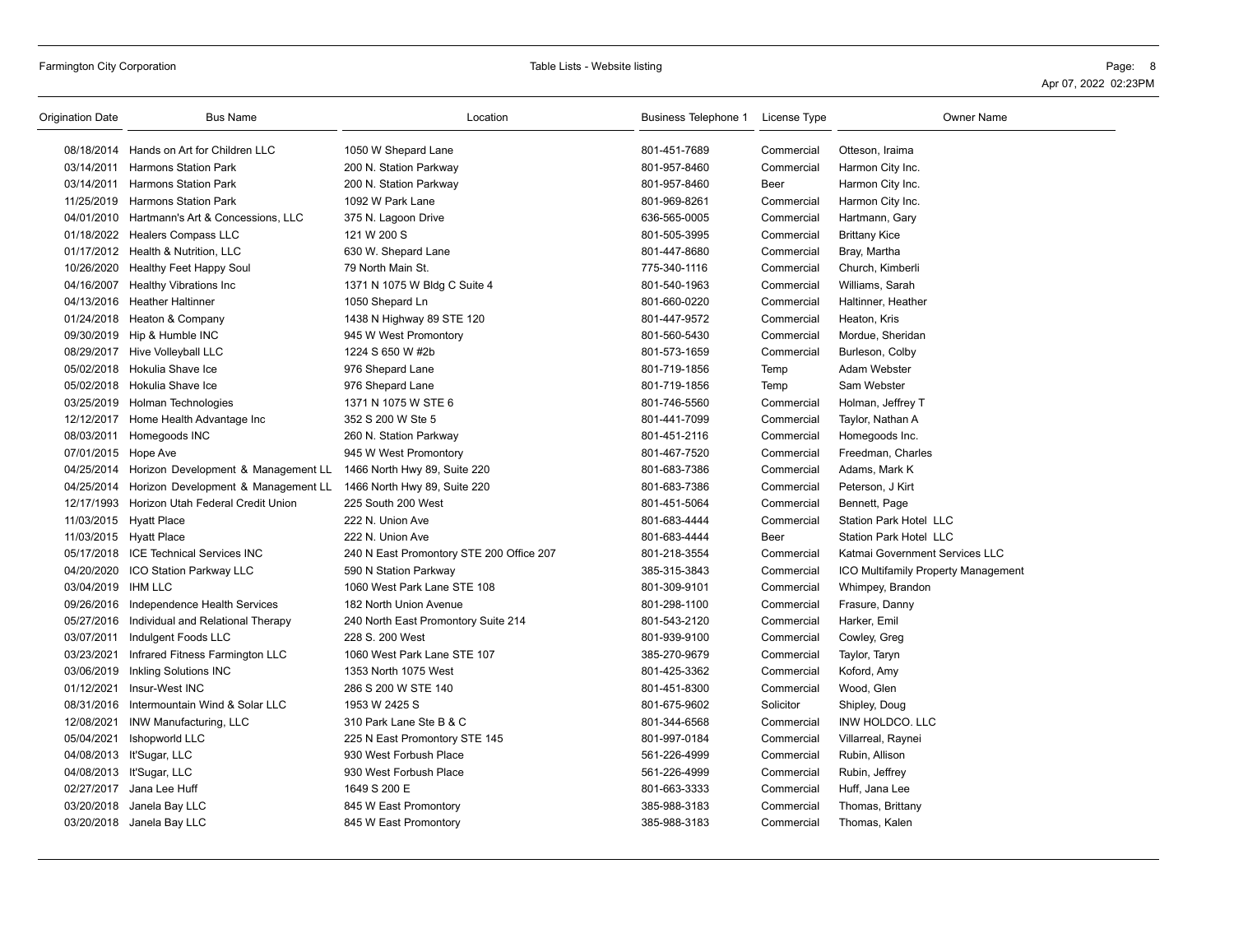| Origination Date    | <b>Bus Name</b>                                | Location                        | Business Telephone 1 | License Type | <b>Owner Name</b>               |
|---------------------|------------------------------------------------|---------------------------------|----------------------|--------------|---------------------------------|
|                     | 06/17/2013 Jared the Galleria of Jewelry #2539 | 300 N. Union Avenue             | 300-665-6582         | Commercial   | Sterling Jewelers Inc.          |
| 08/17/2010          | Javier's Authentic Mexican Food LLC #7         | 1050 Shepard Lane Suite 2       | 801-447-9028         | Commercial   | Buitron, Hector                 |
| 08/17/2010          | Javier's Authentic Mexican Food LLC #7         | 1050 Shepard Lane Suite 2       | 801-447-9028         | Commercial   | Ramir, Elizabeth                |
| 06/28/2021 JCCP LLC |                                                | 1060 West Park Lane STE 105     | 801-888-1739         | Commercial   | Lower, Jordan                   |
| 09/04/1987          | Jean Taylor's Studio 1 Dance LLC               | 46 N 100 E                      | 801-725-6567         | Commercial   | Taylor, Jean                    |
|                     | 01/19/2016 Jennifer Johnson CMHC LLC           | 1379 N 1075 W STE 230           | 801-510-6997         | Commercial   | Johnson, Jennifer               |
|                     | 12/01/2017 Jenny Pace INC                      | 286 South 200 West STE 200      | 801-698-5066         | Commercial   | Pace, Jenny                     |
|                     | 01/13/2020 Jill Acquisition LLC                | 165 NE Promontory B-115         | 603-266-2369         | Commercial   | DuBois, Andrew                  |
|                     | 01/13/2020 Jill Acquisition LLC                | 165 NE Promontory B-115         | 603-266-2369         | Commercial   | Jill Acquisition LLC            |
| 01/13/2020          | Jill Acquisition LLC                           | 165 NE Promontory B-115         | 603-266-2369         | Commercial   | Webb, Mark                      |
| 01/09/2020          | <b>JM Counseling LLC</b>                       | 1433 North 1075 West STE 120    | 385-399-3696         | Commercial   | Jones PhD, Lisa                 |
|                     | 02/22/2017 Joel M Smith LMT                    | 630 W Shepard Ln                | 801-447-8680         | Commercial   | Smith, Joel                     |
|                     | 01/31/2014 Joint Ventures, LLC                 | 158 N. Central Ave.             | 775-200-9928         | Commercial   | O'Neal, Chris                   |
|                     | 06/20/2011 JP Morgan Chase Bank NA             | 100 North Station Parkway       | 801-451-0735         | Commercial   | JP Morgan Chase Bank NA         |
|                     | 03/05/2012 JR Farmington, LLC                  | 875 W. East Promontory, H110    | 310-371-1580         | Commercial   | Ghomizadeh, Ali                 |
| 04/21/2016          | JSA Properties, LLC                            | 1318 N 1075 W                   | 801-698-7878         | Commercial   | Asay, Jon                       |
|                     | 01/09/2014 Julie Blair, LCSW PLLC              | 1379 North 1075 West, Suite 230 | 801-837-0342         | Commercial   | Blair, Julie                    |
| 07/22/2016          | Just Beachy Soflopo, LLC                       | 440 N Station Parkway           | 954-770-2661         | Commercial   | Poor, Seth Michael              |
| 08/27/2009          | Just Between Friends                           | 3607 S. Elmwood Street          | 801-597-4006         | Commercial   | Oakeson, Amy                    |
|                     | 04/25/2014 Justin W Mansfield, MD PC           | 1768 Grand View Drive           | 801-451-5573         | Home         | Mansfield, Justin               |
|                     | 01/01/2022 Karla's Play & Learn Daycare        | 231 Dexter Circle               | 385-423-0748         | Day Care     | Morones, Karla                  |
|                     | 03/18/2019 Kauer ETC INC                       | 1298 North Hwy 89               | 801-698-8447         | Commercial   | Kauer, Casey                    |
|                     | 03/18/2019 Kauer ETC INC                       | 1298 North Hwy 89               | 801-698-8447         | Commercial   | Kauer, Jennifer                 |
|                     | 08/31/2020 Kearsta Gunn LLC                    | 121 W 200 S                     | 801-941-0807         | Commercial   | Gunn, Kearsta                   |
|                     | 01/05/2007 Key Financial Group                 | 23 N Main #A                    | 801-451-2172         | Commercial   | Smith, Terry L                  |
| 09/22/2008          | KinderCare Learning Center #301860             | 1208 N Shepard Creek Parkway    | 801-447-3310         | Commercial   | Kindercare Learning Centers LLC |
| 07/19/2021          | <b>Knoebel Construction INC</b>                | 18333 Wings Corporate Drive     | 6363264100           | Temp         | Mabie, Matthew R                |
|                     | 01/30/2020 Knotted Up Massage                  | 1050 Shepard Lane STE 8         | 801-205-0626         | Commercial   | Bingham, Holly                  |
|                     | 07/25/2019 Kosapacha Group LLC                 | 240 N East Promontory STE 200   | 801-218-3545         | Commercial   | Swanson, Peter                  |
|                     | 01/24/2018 KROX Enterprises LLC                | 330 Central Ave                 | 801-244-4314         | Commercial   | Bown, Kyle                      |
| 01/01/1981          | <b>Lagoon Corporation</b>                      | 375 N. Lagoon Drive             | 801-451-8033         | Amusement    | Freed, Peter                    |
| 01/01/1981          | <b>Lagoon Corporation</b>                      | 375 N. Lagoon Drive             | 801-451-8033         | Beer         | Freed, Peter                    |
|                     | 01/02/1989 Lagoon RV Park & Campground         | 135 S. Lagoon Drive             | 801-451-8000         | Commercial   | Freed, David                    |
|                     | 01/02/1989 Lagoon RV Park & Campground         | 135 S. Lagoon Drive             | 801-451-8000         | Beer         | Freed, David                    |
|                     | 04/15/1981 Lake Welding & Services             | 57 East 100 North               | 801-451-5094         | Commercial   | Lake, Darrell                   |
|                     | 10/04/2018 Landmark Wealth Advisors LLC        | 286 South 200 West STE 230      | 801-295-8700         | Commercial   | Bangerter, Timothy              |
|                     | 10/04/2018 Landmark Wealth Advisors LLC        | 286 South 200 West STE 230      | 801-295-8700         | Commercial   | Tempest, Lance                  |
|                     | 02/11/2009 Landvisions LLC                     | 1284 North 1075 West Suite 12   | 801-447-4771         | Commercial   | Miller, Brad                    |
|                     | 07/14/2012 Lantis Fireworks and Lasers         | 150 South 200 West              | 800-443-3040         | Temp         | Lantis Fireworks & Lasers       |
| 06/28/2001          | <b>Legacy Events Center</b>                    | 151 South 1100 West             | 801-451-7811         | Commercial   | Davis County                    |
|                     | 06/28/2001 Legacy Events Center                | 151 South 1100 West             | 801-451-7811         | Beer         | Davis County                    |
|                     |                                                |                                 |                      |              |                                 |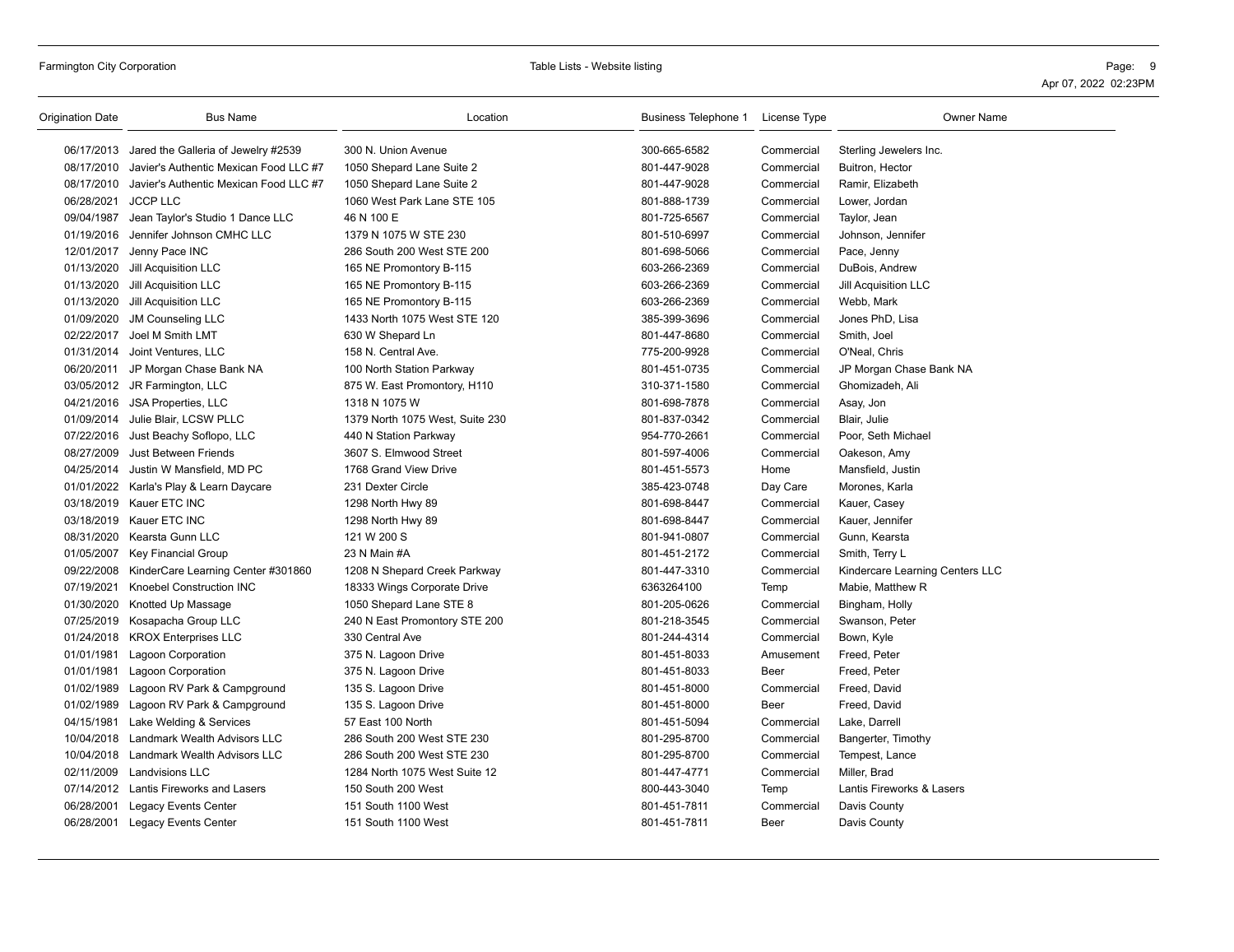| <b>Origination Date</b> | <b>Bus Name</b>                              | Location                          | Business Telephone 1 License Type |             | <b>Owner Name</b>                   |
|-------------------------|----------------------------------------------|-----------------------------------|-----------------------------------|-------------|-------------------------------------|
|                         | 06/21/2018 Legacy House of Park Lane         | 547 N Station Parkway             | 801-939-4600                      | Commercial  | Western States Lodging & Management |
|                         | 05/23/2014 Leonard Lane Country Estates HOA  | 690 Leonard Lane                  | 801-451-0446                      | <b>HOA</b>  | Jensen, Dave                        |
|                         | 05/23/2014 Leonard Lane Country Estates HOA  | 690 Leonard Lane                  | 801-451-0446                      | <b>HOA</b>  | Jeppsen, Harv                       |
|                         | 05/23/2014 Leonard Lane Country Estates HOA  | 690 Leonard Lane                  | 801-451-0446                      | <b>HOA</b>  | Johnson, Pat                        |
|                         | 05/23/2014 Leonard Lane Country Estates HOA  | 690 Leonard Lane                  | 801-451-0446                      | <b>HOA</b>  | Pack, Doug                          |
|                         | 06/13/2005 Life Changing Services            | 1361 N 1075 W STE 10              | 877-437-6877                      | Commercial  | Harker, Maurice W                   |
|                         | 04/19/2021 Life Engineering INC              | 172 N East Promontory STE 300     | 800-417-4309                      | Commercial  | Lindquist, Rusty                    |
| 04/19/2021              | Life Engineering INC                         | 172 N East Promontory STE 300     | 800-417-4309                      | Commercial  | Low, Chris                          |
|                         | 04/19/2021 Life Engineering INC              | 172 N East Promontory STE 300     | 800-417-4309                      | Commercial  | Reich, Cory                         |
|                         | 04/14/2015 Life Matters:                     | 1433 North 1075 West, Suite 120   | 385-219-4980                      | Commercial  | Mansour, Emma                       |
|                         | 01/01/2018 Lift at Station Park              | 172 N East Promontory STE 200     | 801-510-4937                      | Commercial  | Wiseman, Kimberly                   |
|                         | 10/11/2018 Loanpro Software LLC              | 172 N East Promontory STE 275     | 888-725-4495                      | Commercial  | Roberts, Rhett                      |
|                         | 02/21/2018 Lock It Up Self Storage V LLC     | 761 North Lagoon Dr               | 801-682-4881                      | Commercial  | Nixon, Daniel                       |
|                         | 07/16/2020 Loftis Manual Therapies INC       | 630 W Shepard Lane Ste #102       | 303-596-8959                      | Commercial  | Loftis, Treylan K                   |
| 08/26/2020              | Love and Wellness Counseling                 | 240 N East Promontory             | 801-991-0484                      | Commercial  | Chacon, Sandra                      |
|                         | 08/20/2019 Lowe McBride Law PLLC             | 240 N East Promontory STE 200     | 801-948-3138                      | Commercial  | McBride, Nicole Lowe                |
|                         | 01/29/2014 Loyal Cycle Company               | 15 E State Street                 | 801-755-2984                      | Commercial  | Hepworth, Jeffrey                   |
|                         | 09/23/2014 Lululemon USA Inc                 | 135 N. West Promontory F125       | 604-732-6124                      | Commercial  | Cummins, Winston                    |
|                         | 08/28/2014 Lush Fresh Handmade Cosmetics     | 180 N. West Promontory Unit B-105 | 801-451-5452                      | Commercial  | <b>Lush Cosmetics LLC</b>           |
|                         | 07/03/2019 Luxottica of America INC          | 391 N Cabelas Dr                  | 801-939-3732                      | Commercial  | Luxottica of America INC            |
|                         | 05/24/2021 M&H Wellness                      | 134 N Station Parkway             | 801-920-4185                      | Commercial  | Maze, Lisa                          |
|                         | 04/06/2015 Mac's Cheer, Inc.                 | 1262 South 650 West               | 801-450-5164                      | Commercial  | Hirshberg, Julian "Mack"            |
| 10/03/2017 Maju         |                                              | 150 E 100 S                       | 801-390-9657                      | Temp        | Jensen, Neyith                      |
|                         | 10/19/2020 Mark H Smith INC                  | 111 W 200 S                       | 801-268-7795                      | Commercial  | Smith, Mark H                       |
|                         | 08/03/2011 Marshalls of MA INC               | 340 N. Station Parkway            | 801-451-4976                      | Commercial  | Marshalls of MA Inc                 |
|                         | 08/18/2021 Massage By Keeli LLC              | 1379 N 1076 W Ste 228             | 605-787-3963                      | Commercial  | Hinson, Keeli                       |
|                         | 08/17/2017 Math4Kids LLC                     | 1067 W Grand Avenue Suite 102     | 801-721-4021                      | Commercial  | Brown, Reed                         |
|                         | 06/06/2012 Maurices #2110                    | Station Park Sp. 1095             | 801-451-0083                      | Commercial  | Maurices Incorporated               |
|                         | 01/01/1991 Maverik Inc. #397                 | 957 W Shepard Lane                | 801-451-9160                      | Commercial  | Maverik Inc.                        |
|                         | 01/01/1991 Maverik Inc. #397                 | 957 W Shepard Lane                | 801-451-9160                      | <b>Beer</b> | Maverik Inc.                        |
| 10/08/2015 McDonalds    |                                              | 1080 W Grand Avenue               | 801-294-5810                      | Commercial  | Roetzel, Bob                        |
| 05/24/2021              | McFarland Family Farms LLC                   | 5102 West 1150 South              | 801-814-6494                      | Temp        | McFarland, Kenny and Jamila         |
|                         | 04/24/2018 Mears Pharmacy LLC                | 1050 W Shepard Lane Ste 1         | 801-628-7679                      | Commercial  | Jonathon Mears                      |
|                         | 04/19/2021 Meraki Title Insurance Agency LLC | 1173 Shepard Creek Ste A          | 385-316-8162                      | Commercial  | Poulton, Lamarr J                   |
| 12/15/2020              | <b>Midtown Ventures LLC</b>                  | 336 West Union Avenue             | 801-447-4100                      | Commercial  | Sanders, Jeffrey                    |
| 12/15/2020              | <b>Midtown Ventures LLC</b>                  | 336 West Union Avenue             | 801-447-4100                      | Commercial  | Vaughn, Ronald                      |
|                         | 10/30/2017 Mike Rowan Insurance Agency INC   | 47 S 100 E                        | 801-643-5669                      | Commercial  | Rowan, Mike                         |
|                         | 12/09/2021 Millstream Management, LLC        | 172 N East Promontory Ste 275     | 801-635-7665                      | Commercial  | Greg Nelson                         |
|                         | 01/04/2022 Mind and Strength                 | 240 N East Promontory Ste 200     | 385-222-9354                      | Commercial  | Barnard, Lyndy                      |
|                         | 09/14/2020 Minnis Solar Consultants LLC      | 117 West 200 South                | 425-623-8206                      | Commercial  | Minnis, Duane A                     |
|                         | 07/31/2014 Miss Julie's Preschool, LLC       | 1356 W. North Paddock Drive       | 801-644-6949                      | Preschool   | Willoughby, Julie                   |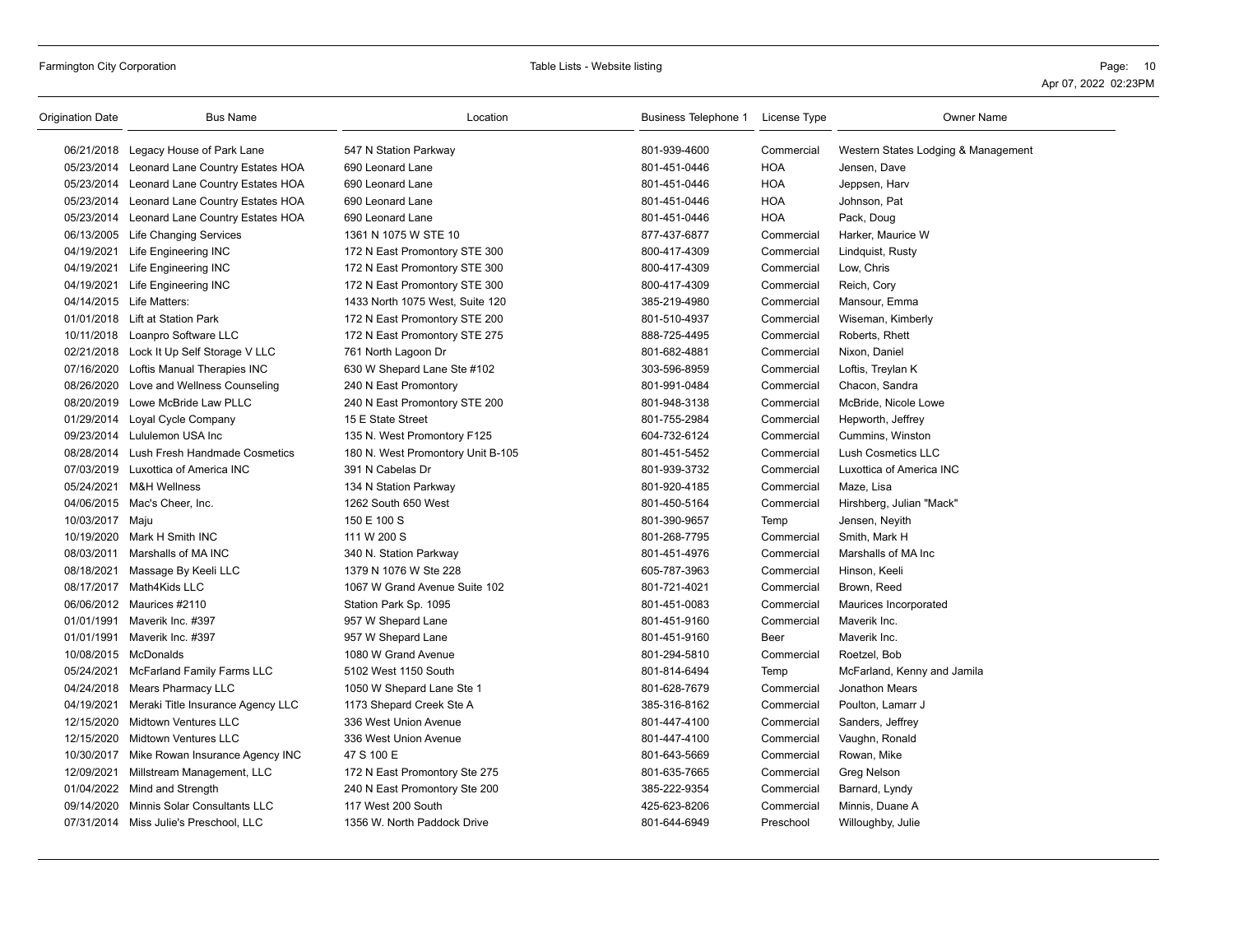| Origination Date      | <b>Bus Name</b>                                  | Location                                 | Business Telephone 1 | License Type | <b>Owner Name</b>                     |
|-----------------------|--------------------------------------------------|------------------------------------------|----------------------|--------------|---------------------------------------|
|                       | 06/26/2012 Miss Lori's Preschool                 | 469 Quail Run Road                       | 801-447-4573         | Preschool    | Conover, Lori                         |
|                       | 03/08/2021 MJC Agency LLC                        | 172 N East Promontory STE 265            | 801-416-8337         | Commercial   | Craythorne, Michael                   |
|                       | 05/12/2015 MK2 Enterprises LLC                   | 6084 S 4625 W                            | 801-739-4660         | Temp         | Kelly, Mark & Melissa                 |
|                       | 06/29/2009 Modern Health Chiropractic            | 1050 W Shepard Lane #8                   | 801-447-9194         | Commercial   | Cruz, Gregory                         |
|                       | 03/06/2018 Monica Forsman INC                    | 240 N Promontory STE 201                 | 801-604-5040         | Commercial   | Forsman, Monica                       |
|                       | 10/05/2020 Moon Counseling                       | 121 West 200 South                       | 385-310-7724         | Commercial   | Moon, Marisa                          |
|                       | 02/27/2020 MoonBerry LLC                         | 170 S 300 E                              | 801-695-1957         | Mobile       | Rowberry, Charity                     |
|                       | 02/27/2020 MoonBerry LLC                         | 170 S 300 E                              | 801-695-1957         | Mobile       | Rowberry, Gary                        |
| 02/10/2021            | Moreton Asset Management                         | 40 N 100 E                               | 801-869-4200         | Commercial   | Hansen CIO, Jordan                    |
| 02/10/2021            | Moreton Asset Management                         | 40 N 100 E                               | 801-869-4200         | Commercial   | Robbins COO, Andy                     |
| 02/10/2021            | Moreton Asset Management                         | 40 N 100 E                               | 801-869-4200         | Commercial   | Williams President, Jason             |
|                       | 06/10/2020 Morgan Howell                         | 1050 Shephard Ln #10                     | 801-462-6978         | Commercial   | Howell, Morgan                        |
|                       | 09/21/2018 Mountain America Federal Credit Union | 495 N Station Parkway                    | 801-325-6228         | Commercial   | Mountain America Federal Credit Union |
|                       | 07/30/2013 Mountain View Pediatric Dentistry     | 991 W Shepard Lane                       | 801-447-5437         | Commercial   | Bailey DMD, Samuel                    |
|                       | 07/30/2013 Mountain View Pediatric Dentistry     | 991 W Shepard Lane                       | 801-447-5437         | Commercial   | Quayle DDS, Cameron                   |
|                       | 03/30/2016 Mountain View Software                | 142 North Central Avenue                 | 888-533-1122         | Commercial   | Gallagher Bassett Services, Inc.      |
|                       | 12/03/2019 MR Audio LLC                          | 240 N East Promontory STE 200            | 385-244-7527         | Commercial   | Stephens, Michael                     |
|                       | 12/05/2013 MR Restaurants LC                     | 1252 N. Highway 89                       | 801-621-0905         | Commercial   | <b>MR Restaturants LC</b>             |
|                       | 10/24/2017 Muscle Works Chiropractic LLC         | 473 W Bourne Circle Building #2 Suite #3 | 801-663-9627         | Commercial   | Mahoney, Kyler                        |
|                       | 02/10/2021 MV Nail Spa Station Park LLC          | 850 Jupiter Way                          | 801-447-9306         | Commercial   | Do, Thanh Lan                         |
|                       | 01/19/2022 NACPB LLC                             | 1838 N 1075 W Ste 300                    | 801-540-3378         | Commercial   | Deneen Bybee                          |
|                       | 03/08/2021 Nani Ventures LLC                     | 1379 N 1075 W STE 228                    | 801-372-4761         | Commercial   | Jenkins, Alysha                       |
| 02/10/2011            | National Center on Shaken Baby Syndro            | 1433 North 1075 West Suite 110           | 801-447-9360         | Commercial   | Steinbeigle, Ryan                     |
|                       | 01/13/2014 Natural Ag Services                   | 272 S. Buffalo Ranch Road                | 801-558-2800         | Commercial   | Layton, Joseph R.                     |
|                       | 02/12/2020 Network Funding LP                    | 670 Shepard Ln STE 102                   | 801-205-2948         | Commercial   | Network Funding LP                    |
|                       | 04/10/2015 New AHC Holdings LLC                  | 140 N. Union Ave, Suite 230              | 202-641-5159         | Commercial   | Emmett CFO, Mark                      |
|                       | 04/10/2015 New AHC Holdings LLC                  | 140 N. Union Ave, Suite 230              | 202-641-5159         | Commercial   | Nattress CEO, David                   |
|                       | 06/06/2017 NextMed Plains States LLC             | 6339 E Speedway Boulevard Suite 201      |                      | Mobile       | Gleason, Christopher                  |
|                       | 05/18/2021 NIDI TEC INC                          | 1271 S 650 W STE 103                     | 714-777-9323         | Commercial   | Shah, Nilesh                          |
|                       | 03/20/2018 Nike Retail Services INC              | 210 North Station Parkway                | 503-532-4678         | Commercial   | Nike Retail Services INC              |
| 10/05/2020 Nino Viejo |                                                  | 160 N West Promontory                    | 801-860-7695         | Commercial   | Davies, Ryan David                    |
| 10/05/2020 Nino Viejo |                                                  | 160 N West Promontory                    | 801-860-7695         | Beer         | Davies, Ryan David                    |
|                       | 06/27/2016 Noodles & Company                     | 1032 W Park Lane Bldg W                  | 720-214-1900         | Commercial   | Noodles & Company                     |
|                       | 10/08/2013 Nordstrom Rack                        | 380 N. Station Parkway                   | 206-233-6435         | Commercial   | Nordstrom Inc.                        |
|                       | 01/08/2010 North Star Sales                      | 57 East 100 North                        | 801-451-5094         | Commercial   | Lake, Barbara                         |
|                       | 01/08/2010 North Star Sales                      | 57 East 100 North                        | 801-451-5094         | Commercial   | Lake, Darrell                         |
|                       | 02/08/1979 Oakridge Country Club                 | 1492 W Shepard Lane                      | 801-451-2229         | Commercial   | Oakridge Country Club                 |
|                       | 02/08/1979 Oakridge Country Club                 | 1492 W Shepard Lane                      | 801-451-2229         | Beer         | Oakridge Country Club                 |
|                       | 02/08/1979 Oakridge Country Club                 | 1492 W Shepard Lane                      | 801-451-2229         | Beer         | Oakridge Country Club                 |
| 03/26/1999            | Oakridge Dental                                  | 1838 N 1075 W STE 200                    | 801-451-6222         | Commercial   | Call, Dr. Brian D                     |
|                       | 11/30/2010 Oakridge Village Condominiums- HOA    | 1699 Sweetwater Lane                     | 314-825-4252         | <b>HOA</b>   | Dereus, Trevor (President)            |
|                       |                                                  |                                          |                      |              |                                       |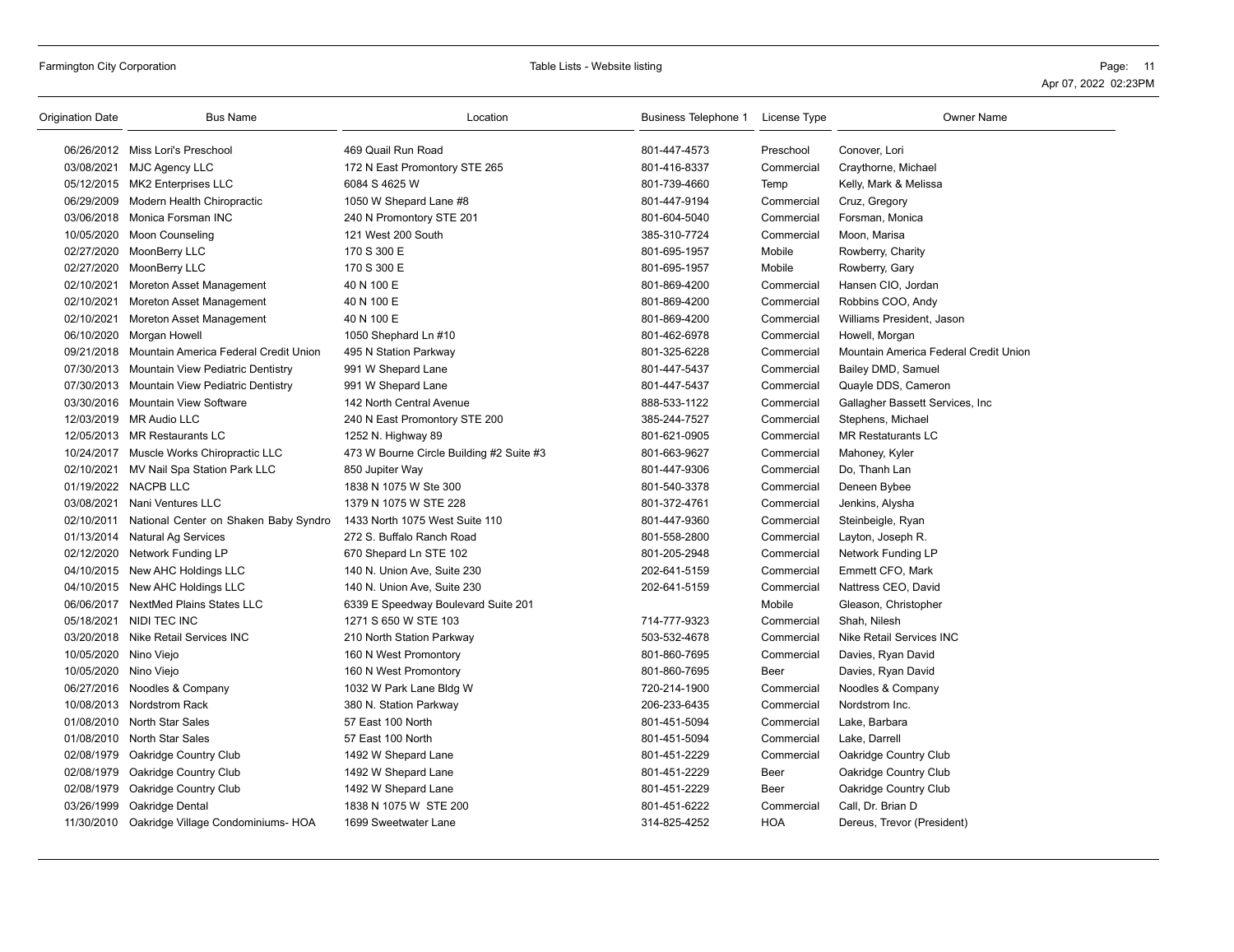| Origination Date      | <b>Bus Name</b>                                  | Location                                 | Business Telephone 1 | License Type | <b>Owner Name</b>                   |
|-----------------------|--------------------------------------------------|------------------------------------------|----------------------|--------------|-------------------------------------|
| 11/30/2010            | Oakridge Village Condominiums- HOA               | 1699 Sweetwater Lane                     | 314-825-4252         | <b>HOA</b>   | Oakridge Village Condominiums       |
| 11/30/2010            | Oakridge Village Condominiums- HOA               | 1699 Sweetwater Lane                     | 314-825-4252         | <b>HOA</b>   | Voordeckers, Diann (Vice President) |
|                       | 10/08/2015 Ogden Clinic, Farmington              | 991 W Shepard Ln STE 200                 | 801-397-6080         | Commercial   | Davis, Brian                        |
|                       | 10/08/2015 Ogden Clinic, Farmington              | 991 W Shepard Ln STE 200                 | 801-397-6080         | Commercial   | Porter, Kevin                       |
|                       | 10/08/2015 Ogden Clinic, Farmington              | 991 W Shepard Ln STE 200                 | 801-397-6080         | Commercial   | Schofied, Paul                      |
| 10/06/2021            | Oishii Ramen LLC                                 | 1060 West Park Lane STE 112              | 385-244-0674         | Commercial   | Lay, Weston                         |
| 10/06/2021            | Oishii Ramen LLC                                 | 1060 West Park Lane STE 112              | 385-244-0674         | Beer         | Lay, Weston                         |
|                       | 09/02/2020 Okula Matata LLC                      | 121 W 200 S                              | 801-837-7055         | Commercial   | Okula, Paul                         |
|                       | 11/13/2013 Old Navy #9348                        | 270 N. East Promontory                   | 505-462-0492         | Commercial   | Old Navy LLC                        |
|                       | 11/08/2018 Omega Food Group LLC                  | 290 North Central Ave                    | 801-451-5850         | Commercial   | Shafizadeh, Massoud                 |
|                       | 01/03/2017 Orn Total Health                      | 722 West Shepard Lane Suite 102          | 385-988-3965         | Commercial   | Jenkins, Hans                       |
| 08/08/2011            | Outside The Lines, Inc.                          | 2150 S Towne Centre Place STE 100        | 714-637-4747         | Commercial   | Outside the Lines Inc.              |
|                       | 02/15/2005 Oviatt & Associates, LLC              | 826 W Shepard Lane                       | 801-451-4531         | Commercial   | Oviatt, Kathy B                     |
|                       | 10/15/2018 P.F. Chang's China Bistro INC         | 905 West Promontory                      | 480-888-3000         | Commercial   | P.F. Chang's China Bistro INC       |
|                       | 10/15/2018 P.F. Chang's China Bistro INC         | 905 West Promontory                      | 480-888-3000         | Beer         | P.F. Chang's China Bistro INC       |
|                       | 02/21/2012 Panda Express #1987                   | 350 N. Central Ave.                      | 801-451-7796         | Commercial   | Panda Express Inc.                  |
|                       | 08/03/2000 Papa John's Pizza #2610               | 1322 North Hwy 89 #3                     | 801-447-7272         | Commercial   | PJ Utah LLC                         |
|                       | 05/31/2007 Park Lane Chevron                     | 697 N Lagoon Drive                       | 801-451-8311         | Commercial   | Hunsaker, Charles                   |
| 05/31/2007            | Park Lane Chevron                                | 697 N Lagoon Drive                       | 801-451-8311         | Commercial   | Hunsaker, Susan                     |
| 05/31/2007            | Park Lane Chevron                                | 697 N Lagoon Drive                       | 801-451-8311         | Beer         | Hunsaker, Charles                   |
|                       | 05/31/2007 Park Lane Chevron                     | 697 N Lagoon Drive                       | 801-451-8311         | Beer         | Hunsaker, Susan                     |
|                       | 09/05/2017 Park Lane Commons Development LLC     | 1200 W Red Barn Lane                     | 801-589-9099         | Commercial   | Haws, Rich                          |
|                       | 01/18/2013 Patterson CPA's, LLC                  | 722 W. Shepard Lane, Suite 101           | 801-451-8886         | Commercial   | Greenway, Sandra                    |
|                       | 01/18/2013 Patterson CPA's, LLC                  | 722 W. Shepard Lane, Suite 101           | 801-451-8886         | Commercial   | Patterson, John                     |
| 02/22/2019 Paydrt LLC |                                                  | 42 N 650 W STE C                         | 801-390-2782         | Commercial   | Monumetric                          |
|                       | 09/20/2016 Payroc LLC                            | 240 E Promontory Ste 200                 | 801-298-1212         | Commercial   | Oberman, James                      |
|                       | 03/17/2006 Peregrine Accounting & Consulting LLC | 352 South 200 West #3                    | 801-928-8266         | Commercial   | Jones, R Nickolas                   |
|                       | 02/27/2015 Performance West Physical Therapy     | 473 W. Bourne Cir. Ste 1                 | 801-451-5985         | Commercial   | Jolley, Curtis                      |
|                       | 02/27/2015 Performance West Physical Therapy     | 473 W. Bourne Cir. Ste 1                 | 801-451-5985         | Commercial   | Reid, Kim                           |
|                       | 02/28/2012 Petco #1258                           | 120 N. Station Parkway                   | 801-451-7123         | Commercial   | Petco Animal Supplies Inc.          |
| 05/24/2021            | <b>Phillips Company</b>                          | 240 N East Promontory #200               | 801-783-6558         | Commercial   | Phillips, Rebecca                   |
|                       | 01/11/2022 Pilkington Contracting Co., Inc.      | 240 N East Promontory Ste 200 Office 228 | 928-317-0345         | Commercial   | <b>Clint Harrington</b>             |
|                       | 09/26/2016 Pinnacle Health Services              | 182 North Union Avenue                   | 801-298-1100         | Commercial   | Frasure, Danny                      |
|                       | 03/23/2009 Pioneer Photo Gallery, LLC            | Pioneer Village, Lagoon                  | 801-451-8000 x2160   | Commercial   | Carver, Truman                      |
| 05/18/2021            | Piper & Scoot LLC                                | 925 Forbush PI                           | 801-790-0065         | Commercial   | Middleton, Nate                     |
|                       | 08/08/2013 Playa Del Sol Farmington LLC          | 310 N. Central Ave.                      | 801-451-2575         | Commercial   | Playa Del Sol Restaurant Group      |
|                       | 01/01/2016 Polished Holdings INC                 | 491 West Bourne Circle Suite #2          | 801-451-7305         | Commercial   | Blackwood, Jason                    |
|                       | 01/02/1995 Precision Windshield Repair           | 97 N Main                                | 801-451-5374         | Commercial   | Holmes, Craig L                     |
|                       | 08/03/2018 Premier Amusements INC                | 900 W Clark Ln                           | 805-416-2540         | Commercial   | <b>Premier Amusements INC</b>       |
|                       | 03/27/2017 Pretzelmaker                          | 915 W Forbush Place                      | 801-447-9752         | Commercial   | Cookie Dude Inc                     |
|                       | 05/23/2014 Prime Comms Retail LLC                | 220 North Central Ave                    | 281-275-6893         | Commercial   | Prime Comms Retail LLC              |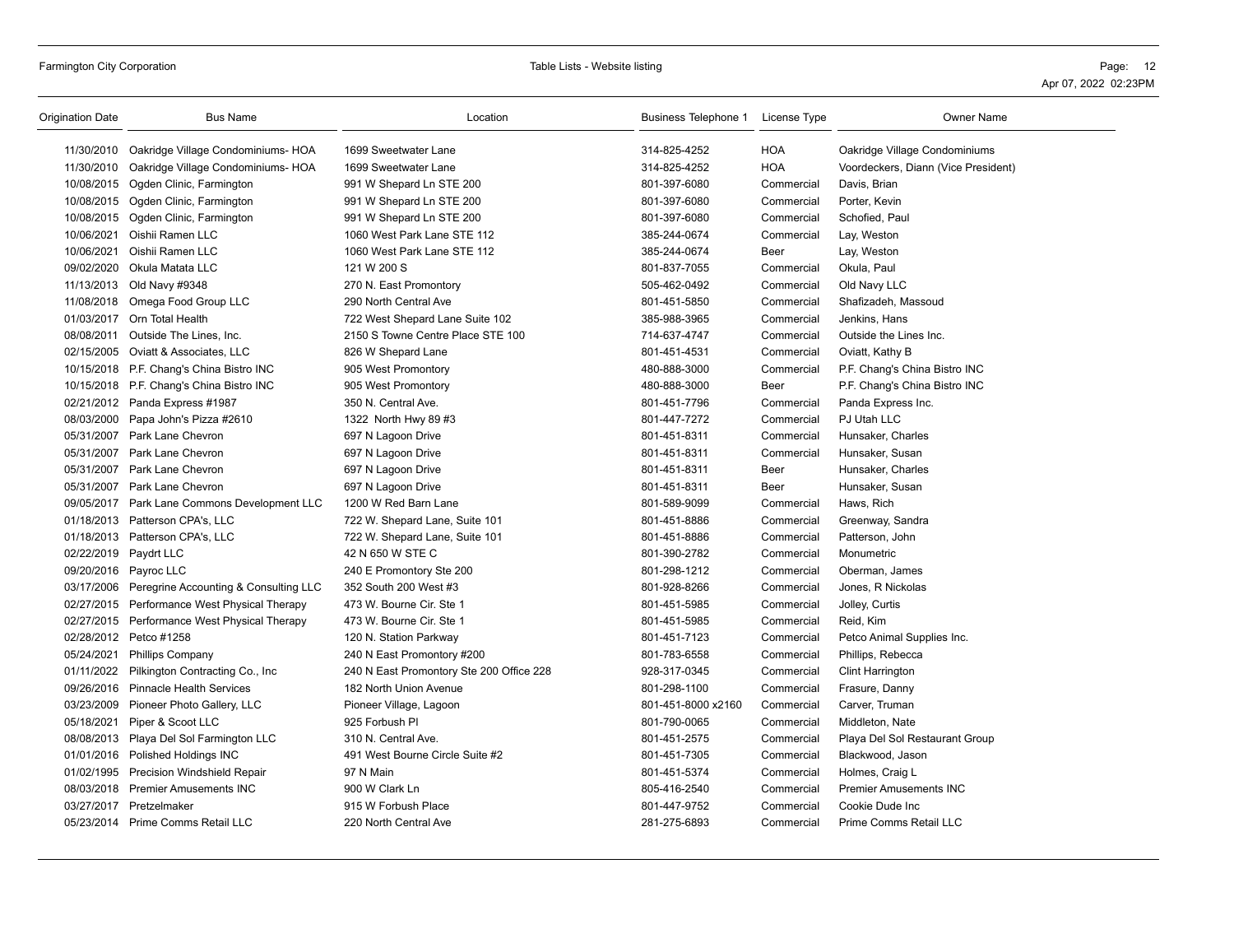| <b>Origination Date</b> | <b>Bus Name</b>                              | Location                   | Business Telephone 1 | License Type | <b>Owner Name</b>          |
|-------------------------|----------------------------------------------|----------------------------|----------------------|--------------|----------------------------|
| 10/04/2021              | Private Fairway Farmington                   | 1050 W Shepard Ln          | 801-696-6503         | Commercial   | Burt, Scott                |
|                         | 03/16/2015 Providence Group, Inc.            | 140 N. Union Ave Suite 320 | 801-447-9823         | Commercial   | Funk, Kenneth              |
|                         | 03/16/2015 Providence Group, Inc.            | 140 N. Union Ave Suite 320 | 801-447-9823         | Commercial   | Hancock, Mark Darrell      |
|                         | 03/16/2015 Providence Group, Inc.            | 140 N. Union Ave Suite 320 | 801-447-9823         | Commercial   | Murray, Jason Hulse        |
|                         | 03/16/2015 Providence Group, Inc.            | 140 N. Union Ave Suite 320 | 801-447-9823         | Commercial   | Providence Group Inc       |
|                         | 03/16/2015 Providence Group, Inc.            | 140 N. Union Ave Suite 320 | 801-447-9823         | Commercial   | Short, Alan Ray            |
|                         | 07/17/2020 Purple Innovation LLC             | 440 Station Parkway G-100  | 801-756-2600         | Commercial   | Purple Innovation LLC      |
|                         | 07/08/1998 Quantronix, Inc.                  | 314 South 200 West         | 801-451-7000         | Commercial   | Skeen, Clark               |
|                         | 11/03/2017 Quantum Counseling LLC            | 286 S 200 W Suite 220      | 801-923-8389         | Commercial   | Murray, Lillie M           |
| 06/10/2020              | <b>RCMW Holdings LLC</b>                     | 182 N Central Ave          | 801-484-5906         | Commercial   | King, Broderick            |
|                         | 10/23/2019 Recreational Equipment INC        | 220 N Station Pkwy         | 253-437-4244         | Commercial   | Recreational Equipment INC |
| 11/15/2016              | Red Barn Farms                               | 1200 W Red Barn Ln         | 801-589-9099         | Non-profit   | Haws, Rich                 |
| 09/02/2020              | <b>Red Barn Movers</b>                       | 1200 West Red Barn Lane    | 801-419-1945         | Commercial   | <b>Red Barn Farms</b>      |
|                         | 04/10/2017 Red Barn Recovery                 | 1200 West Red Barn Lane    | 801-589-9099         | Non-profit   | Haws, Michael              |
| 06/22/2009              | Redbox Automated Retail, LLC                 | 957 Shepard Lane           | 630-756-8112         | Video        | Redbox Automated Retai LLC |
| 06/09/2011              | Redbox Automated Retail, LLC                 | 200 Station Parkway        | 630-756-8112         | Video        | Redbox Automated Retai LLC |
| 02/11/2011              | Redd Door Salon                              | 1087 Oakridge Park Drive   | 801-447-8883         | Home         | Redd, Sunee                |
| 12/02/2019              | RedVector.com LLC                            | 286 S 200 W STE 300        | 813-207-0012         | Commercial   | RVL-Holdings               |
| 04/24/2015              | Regus Management Group LLC                   | 240 N. East Promontory     | 800-927-9801         | Commercial   | Regus Management Group LLC |
| 03/08/2021              | <b>Renew Hope Counseling</b>                 | 1379 N 1075 W STE 228      | 801-388-6444         | Commercial   | Letendre, Dena             |
|                         | 09/23/2019 Retail Construction Services INC  | 11343 39th Street North    |                      | Temp         | Bachman, Stephen M         |
| 09/28/2016              | Rhodes Physical Therapy INC                  | 722 W Shepard Lane STE 105 | 801-447-9339         | Commercial   | PT Rhodes, Jon             |
| 06/05/2018              | Right on the Edge (Solicitor)                | 2500 West 300 South        | 385-424-7337         | Solicitor    | Clements, Lauren           |
|                         | 01/24/2018 RKBO Enterprises LLC              | 1282 N Hwy 89              | 801-451-2430         | Commercial   | Bown, Kyle                 |
|                         | 07/11/2018 Rob Jackson Insurance Agency INC  | 1353 N 1075 W #206         | 801-406-1144         | Commercial   | Jackson, Jenessa           |
| 07/11/2018              | Rob Jackson Insurance Agency INC             | 1353 N 1075 W #206         | 801-406-1144         | Commercial   | Khoury, Ryan               |
| 01/01/1981              | <b>Rock Hotel Dental</b>                     | 88 E State Street          | 801-451-2341         | Commercial   | Corry, Scott W             |
| 01/01/1981              | <b>Rock Hotel Dental</b>                     | 88 E State Street          | 801-451-2341         | Commercial   | King, David R              |
| 01/01/1981              | <b>Rock Hotel Dental</b>                     | 88 E State Street          | 801-451-2341         | Commercial   | Packer, Craig P            |
| 01/01/1981              | <b>Rock Hotel Dental</b>                     | 88 E State Street          | 801-451-2341         | Commercial   | Peterson, Nicholas J       |
|                         | 06/03/2015 Rock House Financial              | 630 N. Main Street         | 801-447-4200         | Commercial   | Aamodt, Robert P           |
|                         | 02/02/2015 Rockagator, LLC                   | 1262 S. 650 West Unit 1B   | 801-699-0941         | Commercial   | Pinson, Randall            |
| 10/08/2018              | Roofing & Restoration (Solicitor)            | 310 W Jefferson St         | 972-533-5975         | Solicitor    | Shehan, Tim                |
|                         | 10/29/2018 Roofing & Restoration (Solicitor) | 250 NE Promontory          | 303-944-9966         | Solicitor    | Shehan, Tim                |
|                         | 10/29/2018 Roofing Restoration (Solicitor)   | 250 NE Promontory          | 303-944-9966         | Solicitor    | Shehan, Tim                |
|                         | 08/10/2015 Root to Rise Studio               | 160 N Station Parkway      | 801-451-5443         | Commercial   | Flanders, Bryan            |
|                         | 08/10/2015 Root to Rise Studio               | 160 N Station Parkway      | 801-451-5443         | Commercial   | Flanders, Chantel          |
| 04/20/2011              | Ross Dress for Less, Inc.                    | 240 Station Parkway        | 925-965-4896         | Commercial   | Ross Dress for Less Inc.   |
| 10/20/2005              | Russon Mortuary & Crematory                  | 1941 N Main                | 801-447-8247         | Commercial   | Russon, Matt               |
| 10/20/2005              | Russon Mortuary & Crematory                  | 1941 N Main                | 801-447-8247         | Commercial   | Russon, Scott              |
|                         | 03/03/2003 S&S Management and Consulting LLC | 575 North 1525 West        | 801-451-0222         | Amusement    | Flanders, Steve            |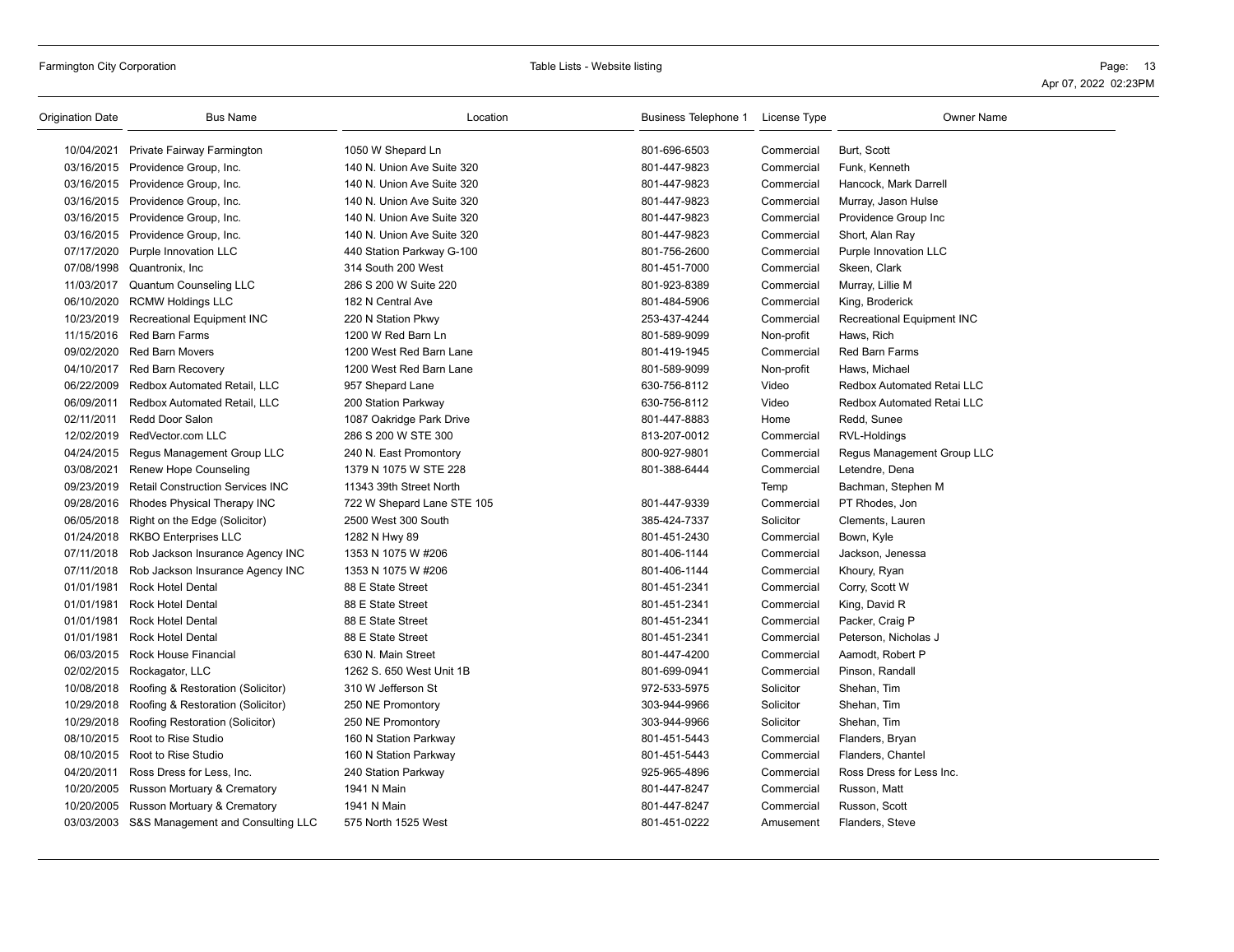## Farmington City Corporation **Page:** 14 Table Lists - Website listing **Page: 16** Table Lists - Website listing **Page: 16** Page: 14

| 07/02/2014 Sage Law Partners, LLC<br>140 N. Union Avenue Suite 220<br>801-438-7120<br>Commercial<br>Hunter, Jason C.<br>10/03/2011<br>801-451-8286<br>Sally Beauty Supply #10040<br>110 N. Station Parkway<br>Commercial<br>Sally Beauty Supply LLC<br>10/30/2017 Savory R&R Stores, LLC<br>426 North Cabela's Dr Bldg H Suite 102<br>801-642-3800<br>Savory R&R Stores LLC<br>Commercial<br>10/30/2017 Savory R&R Stores, LLC<br>Savory R&R Stores LLC<br>426 North Cabela's Dr Bldg H Suite 102<br>801-642-3800<br>Beer<br>10/16/1996<br>Schwab & Hardcastle<br>225 South 200 West #303<br>801-451-6560<br>Schwab, Michael L<br>Commercial<br>03/23/2022<br>Seagull Home Health, LLC<br>Matthew Smith, VP<br>182 N Union Ave Ste E200<br>208-401-9600<br>Commercial<br>03/23/2022<br>Seagull Home Health, LLC<br>182 N Union Ave Ste E200<br>208-401-9600<br>Commercial<br>Nathan Hosac, VP<br>03/23/2022 Seagull Home Health, LLC<br>182 N Union Ave Ste E200<br>208-401-9600<br>Commercial<br>Nikolas Hulewsky, President<br>03/23/2022 Seagull Home Health, LLC<br>182 N Union Ave Ste E200<br>208-401-9600<br>Commercial<br>Owen Hammond, VP<br>03/23/2022 Seagull Home Health, LLC<br>182 N Union Ave Ste E200<br>208-401-9600<br>Commercial<br>Seagull Home Health LLC<br>03/23/2022 Seagull Home Health, LLC<br>182 N Union Ave Ste E200<br>208-401-9600<br>Commercial<br>Warren Douglas Bodily, VP<br>03/23/2022<br>Seagull Hospice, LLC<br>182 N Union Ave Ste E200<br>208-401-9600<br>Commercial<br>Matthew Smith, VP<br>03/23/2022 Seagull Hospice, LLC<br>182 N Union Ave Ste E200<br>208-401-9600<br>Commercial<br>Nathan Hosac, VP<br>03/23/2022<br>Seagull Hospice, LLC<br>182 N Union Ave Ste E200<br>208-401-9600<br>Commercial<br>Nikolas Hulewsky, President<br>03/23/2022 Seagull Hospice, LLC<br>Owen Hammond, VP<br>182 N Union Ave Ste E200<br>208-401-9600<br>Commercial<br>03/23/2022 Seagull Hospice, LLC<br>182 N Union Ave Ste E200<br>208-401-9600<br>Commercial<br>Seagull Hospice LLC<br>03/23/2022<br>Seagull Hospice, LLC<br>182 N Union Ave Ste E200<br>208-401-9600<br>Commercial<br>Warren Douglas Bodily, VP<br>05/26/2016 Second Chance Upscale Consignment<br>1050 West Shepard Lane Suite #6<br>Commercial<br>Wickizer, Tera<br>801-451-2583<br>10/07/2021<br>See's Candies<br>250 N East Promontory STE C115<br>650-583-7307<br>Temp<br>See's Candies Inc<br>01/30/2019 Sego Med Supply LLC<br>63 North Main Street<br>801-721-1155<br>Commercial<br>Thompson, Bryan<br>06/13/2018 Select Comfort Retail Corporation<br>1060 West Park Lane STE 101<br>763-203-9956<br>Select Comfort Retail Corporation<br>Commercial<br>10/04/2018<br>Sephora USA Inc<br>Sephora USA Inc<br>144 North East Promontory STE#J-165<br>Commercial<br>03/23/2021<br>Seven Counseling and Wellness PLLC<br>722 West Shepard Ln STE 104<br>801-660-8545<br>Commercial<br>Hedin, Jameson<br>01/12/2017 Shed Antler Dog Chews<br>2500 S 1350 W<br>435-230-5125<br>Temp<br>Francis, Amanda<br>05/22/2014<br><b>Shepard Creek Country Estates</b><br>1688 Canyon Cir<br>801-580-3434<br><b>HOA</b><br>Dillree, Steve<br>05/22/2014 Shepard Creek Country Estates<br><b>HOA</b><br>1688 Canyon Cir<br>801-580-3434<br>Swain, Lew<br>09/21/1998 Shepard Creek OB/GYN, PC<br>670 West Shepard Lane, #103<br>801-447-3377<br>Spencer MD, Neil O<br>Commercial<br>05/16/2014<br><b>HOA</b><br>Shepard Pointe II Office Condo Assoc.<br>670 W. Shepard Lane, Suite 101<br>801-447-9392<br>Bray, Martha<br>05/16/2014 Shepard Pointe II Office Condo Assoc.<br>670 W. Shepard Lane, Suite 101<br>801-447-9392<br><b>HOA</b><br>Knight, JR<br>05/16/2014 Shepard Pointe II, LC<br>670 W. Shepard Lane, Suite 101<br>801-447-9392<br>Commercial<br>Fjeldsted, David<br>05/16/2014 Shepard Pointe II, LC<br>670 W. Shepard Lane, Suite 101<br>801-447-9392<br>Knight, JR<br>Commercial<br>01/15/2019 Sicilia Mia 1<br>895 E Promontory<br>Commercial<br>Mirenda, Giuseppe<br>385-267-9458<br>01/15/2019 Sicilia Mia 1<br>Mirenda, Giuseppe<br>895 E Promontory<br>385-267-9458<br>Beer<br>11/09/2021<br>Signature Group Real Estate<br>172 N East Promontory #270<br>801-208-3800<br>Commercial<br>Pok, Joan<br>09/23/2009<br>Simple Treasures Boutique<br>Thacker, Jennie<br>151 South 1100 West<br>435-258-5635<br>Temp<br>02/11/2019<br>Slapfish Farmington SF LLC<br>254 N University Drive STE Q-010<br>801-451-5351<br>Commercial<br>Haik, Mac<br>Haik, Mac<br>02/11/2019 Slapfish Farmington SF LLC<br>254 N University Drive STE Q-010<br>801-451-5351<br>Beer<br>08/14/2020<br>Smart Home Pros - Owner/Solicitor<br>4931 N 300 W<br>772-925-9983<br>Solicitor<br>Enrico, David<br>08/14/2020<br>Smart Home Pros - Solicitor<br>772-925-9983<br>4931 N 300 W<br>Solicitor<br>Enrico, David<br>08/14/2020<br>Smart Home Pros - Solicitor<br>772-925-9983<br>4931 N 300 W<br>Solicitor<br>Enrico, David<br>08/14/2020 Smart Home Pros - Solicitor<br>4931 N 300 W<br>772-925-9983<br>Solicitor<br>Enrico, David | Origination Date | <b>Bus Name</b> | Location | Business Telephone 1 | License Type | <b>Owner Name</b> |
|-------------------------------------------------------------------------------------------------------------------------------------------------------------------------------------------------------------------------------------------------------------------------------------------------------------------------------------------------------------------------------------------------------------------------------------------------------------------------------------------------------------------------------------------------------------------------------------------------------------------------------------------------------------------------------------------------------------------------------------------------------------------------------------------------------------------------------------------------------------------------------------------------------------------------------------------------------------------------------------------------------------------------------------------------------------------------------------------------------------------------------------------------------------------------------------------------------------------------------------------------------------------------------------------------------------------------------------------------------------------------------------------------------------------------------------------------------------------------------------------------------------------------------------------------------------------------------------------------------------------------------------------------------------------------------------------------------------------------------------------------------------------------------------------------------------------------------------------------------------------------------------------------------------------------------------------------------------------------------------------------------------------------------------------------------------------------------------------------------------------------------------------------------------------------------------------------------------------------------------------------------------------------------------------------------------------------------------------------------------------------------------------------------------------------------------------------------------------------------------------------------------------------------------------------------------------------------------------------------------------------------------------------------------------------------------------------------------------------------------------------------------------------------------------------------------------------------------------------------------------------------------------------------------------------------------------------------------------------------------------------------------------------------------------------------------------------------------------------------------------------------------------------------------------------------------------------------------------------------------------------------------------------------------------------------------------------------------------------------------------------------------------------------------------------------------------------------------------------------------------------------------------------------------------------------------------------------------------------------------------------------------------------------------------------------------------------------------------------------------------------------------------------------------------------------------------------------------------------------------------------------------------------------------------------------------------------------------------------------------------------------------------------------------------------------------------------------------------------------------------------------------------------------------------------------------------------------------------------------------------------------------------------------------------------------------------------------------------------------------------------------------------------------------------------------------------------------------------------------------------------------------------------------------------------------------------------------------------------------------------------------------------------------------------------------------------------------------------------------------------------------------------------------------------------------------------------------------------------------------------------------------------------------------------------------------------------------------------------------------------------------------------------------|------------------|-----------------|----------|----------------------|--------------|-------------------|
|                                                                                                                                                                                                                                                                                                                                                                                                                                                                                                                                                                                                                                                                                                                                                                                                                                                                                                                                                                                                                                                                                                                                                                                                                                                                                                                                                                                                                                                                                                                                                                                                                                                                                                                                                                                                                                                                                                                                                                                                                                                                                                                                                                                                                                                                                                                                                                                                                                                                                                                                                                                                                                                                                                                                                                                                                                                                                                                                                                                                                                                                                                                                                                                                                                                                                                                                                                                                                                                                                                                                                                                                                                                                                                                                                                                                                                                                                                                                                                                                                                                                                                                                                                                                                                                                                                                                                                                                                                                                                                                                                                                                                                                                                                                                                                                                                                                                                                                                                                                                                               |                  |                 |          |                      |              |                   |
|                                                                                                                                                                                                                                                                                                                                                                                                                                                                                                                                                                                                                                                                                                                                                                                                                                                                                                                                                                                                                                                                                                                                                                                                                                                                                                                                                                                                                                                                                                                                                                                                                                                                                                                                                                                                                                                                                                                                                                                                                                                                                                                                                                                                                                                                                                                                                                                                                                                                                                                                                                                                                                                                                                                                                                                                                                                                                                                                                                                                                                                                                                                                                                                                                                                                                                                                                                                                                                                                                                                                                                                                                                                                                                                                                                                                                                                                                                                                                                                                                                                                                                                                                                                                                                                                                                                                                                                                                                                                                                                                                                                                                                                                                                                                                                                                                                                                                                                                                                                                                               |                  |                 |          |                      |              |                   |
|                                                                                                                                                                                                                                                                                                                                                                                                                                                                                                                                                                                                                                                                                                                                                                                                                                                                                                                                                                                                                                                                                                                                                                                                                                                                                                                                                                                                                                                                                                                                                                                                                                                                                                                                                                                                                                                                                                                                                                                                                                                                                                                                                                                                                                                                                                                                                                                                                                                                                                                                                                                                                                                                                                                                                                                                                                                                                                                                                                                                                                                                                                                                                                                                                                                                                                                                                                                                                                                                                                                                                                                                                                                                                                                                                                                                                                                                                                                                                                                                                                                                                                                                                                                                                                                                                                                                                                                                                                                                                                                                                                                                                                                                                                                                                                                                                                                                                                                                                                                                                               |                  |                 |          |                      |              |                   |
|                                                                                                                                                                                                                                                                                                                                                                                                                                                                                                                                                                                                                                                                                                                                                                                                                                                                                                                                                                                                                                                                                                                                                                                                                                                                                                                                                                                                                                                                                                                                                                                                                                                                                                                                                                                                                                                                                                                                                                                                                                                                                                                                                                                                                                                                                                                                                                                                                                                                                                                                                                                                                                                                                                                                                                                                                                                                                                                                                                                                                                                                                                                                                                                                                                                                                                                                                                                                                                                                                                                                                                                                                                                                                                                                                                                                                                                                                                                                                                                                                                                                                                                                                                                                                                                                                                                                                                                                                                                                                                                                                                                                                                                                                                                                                                                                                                                                                                                                                                                                                               |                  |                 |          |                      |              |                   |
|                                                                                                                                                                                                                                                                                                                                                                                                                                                                                                                                                                                                                                                                                                                                                                                                                                                                                                                                                                                                                                                                                                                                                                                                                                                                                                                                                                                                                                                                                                                                                                                                                                                                                                                                                                                                                                                                                                                                                                                                                                                                                                                                                                                                                                                                                                                                                                                                                                                                                                                                                                                                                                                                                                                                                                                                                                                                                                                                                                                                                                                                                                                                                                                                                                                                                                                                                                                                                                                                                                                                                                                                                                                                                                                                                                                                                                                                                                                                                                                                                                                                                                                                                                                                                                                                                                                                                                                                                                                                                                                                                                                                                                                                                                                                                                                                                                                                                                                                                                                                                               |                  |                 |          |                      |              |                   |
|                                                                                                                                                                                                                                                                                                                                                                                                                                                                                                                                                                                                                                                                                                                                                                                                                                                                                                                                                                                                                                                                                                                                                                                                                                                                                                                                                                                                                                                                                                                                                                                                                                                                                                                                                                                                                                                                                                                                                                                                                                                                                                                                                                                                                                                                                                                                                                                                                                                                                                                                                                                                                                                                                                                                                                                                                                                                                                                                                                                                                                                                                                                                                                                                                                                                                                                                                                                                                                                                                                                                                                                                                                                                                                                                                                                                                                                                                                                                                                                                                                                                                                                                                                                                                                                                                                                                                                                                                                                                                                                                                                                                                                                                                                                                                                                                                                                                                                                                                                                                                               |                  |                 |          |                      |              |                   |
|                                                                                                                                                                                                                                                                                                                                                                                                                                                                                                                                                                                                                                                                                                                                                                                                                                                                                                                                                                                                                                                                                                                                                                                                                                                                                                                                                                                                                                                                                                                                                                                                                                                                                                                                                                                                                                                                                                                                                                                                                                                                                                                                                                                                                                                                                                                                                                                                                                                                                                                                                                                                                                                                                                                                                                                                                                                                                                                                                                                                                                                                                                                                                                                                                                                                                                                                                                                                                                                                                                                                                                                                                                                                                                                                                                                                                                                                                                                                                                                                                                                                                                                                                                                                                                                                                                                                                                                                                                                                                                                                                                                                                                                                                                                                                                                                                                                                                                                                                                                                                               |                  |                 |          |                      |              |                   |
|                                                                                                                                                                                                                                                                                                                                                                                                                                                                                                                                                                                                                                                                                                                                                                                                                                                                                                                                                                                                                                                                                                                                                                                                                                                                                                                                                                                                                                                                                                                                                                                                                                                                                                                                                                                                                                                                                                                                                                                                                                                                                                                                                                                                                                                                                                                                                                                                                                                                                                                                                                                                                                                                                                                                                                                                                                                                                                                                                                                                                                                                                                                                                                                                                                                                                                                                                                                                                                                                                                                                                                                                                                                                                                                                                                                                                                                                                                                                                                                                                                                                                                                                                                                                                                                                                                                                                                                                                                                                                                                                                                                                                                                                                                                                                                                                                                                                                                                                                                                                                               |                  |                 |          |                      |              |                   |
|                                                                                                                                                                                                                                                                                                                                                                                                                                                                                                                                                                                                                                                                                                                                                                                                                                                                                                                                                                                                                                                                                                                                                                                                                                                                                                                                                                                                                                                                                                                                                                                                                                                                                                                                                                                                                                                                                                                                                                                                                                                                                                                                                                                                                                                                                                                                                                                                                                                                                                                                                                                                                                                                                                                                                                                                                                                                                                                                                                                                                                                                                                                                                                                                                                                                                                                                                                                                                                                                                                                                                                                                                                                                                                                                                                                                                                                                                                                                                                                                                                                                                                                                                                                                                                                                                                                                                                                                                                                                                                                                                                                                                                                                                                                                                                                                                                                                                                                                                                                                                               |                  |                 |          |                      |              |                   |
|                                                                                                                                                                                                                                                                                                                                                                                                                                                                                                                                                                                                                                                                                                                                                                                                                                                                                                                                                                                                                                                                                                                                                                                                                                                                                                                                                                                                                                                                                                                                                                                                                                                                                                                                                                                                                                                                                                                                                                                                                                                                                                                                                                                                                                                                                                                                                                                                                                                                                                                                                                                                                                                                                                                                                                                                                                                                                                                                                                                                                                                                                                                                                                                                                                                                                                                                                                                                                                                                                                                                                                                                                                                                                                                                                                                                                                                                                                                                                                                                                                                                                                                                                                                                                                                                                                                                                                                                                                                                                                                                                                                                                                                                                                                                                                                                                                                                                                                                                                                                                               |                  |                 |          |                      |              |                   |
|                                                                                                                                                                                                                                                                                                                                                                                                                                                                                                                                                                                                                                                                                                                                                                                                                                                                                                                                                                                                                                                                                                                                                                                                                                                                                                                                                                                                                                                                                                                                                                                                                                                                                                                                                                                                                                                                                                                                                                                                                                                                                                                                                                                                                                                                                                                                                                                                                                                                                                                                                                                                                                                                                                                                                                                                                                                                                                                                                                                                                                                                                                                                                                                                                                                                                                                                                                                                                                                                                                                                                                                                                                                                                                                                                                                                                                                                                                                                                                                                                                                                                                                                                                                                                                                                                                                                                                                                                                                                                                                                                                                                                                                                                                                                                                                                                                                                                                                                                                                                                               |                  |                 |          |                      |              |                   |
|                                                                                                                                                                                                                                                                                                                                                                                                                                                                                                                                                                                                                                                                                                                                                                                                                                                                                                                                                                                                                                                                                                                                                                                                                                                                                                                                                                                                                                                                                                                                                                                                                                                                                                                                                                                                                                                                                                                                                                                                                                                                                                                                                                                                                                                                                                                                                                                                                                                                                                                                                                                                                                                                                                                                                                                                                                                                                                                                                                                                                                                                                                                                                                                                                                                                                                                                                                                                                                                                                                                                                                                                                                                                                                                                                                                                                                                                                                                                                                                                                                                                                                                                                                                                                                                                                                                                                                                                                                                                                                                                                                                                                                                                                                                                                                                                                                                                                                                                                                                                                               |                  |                 |          |                      |              |                   |
|                                                                                                                                                                                                                                                                                                                                                                                                                                                                                                                                                                                                                                                                                                                                                                                                                                                                                                                                                                                                                                                                                                                                                                                                                                                                                                                                                                                                                                                                                                                                                                                                                                                                                                                                                                                                                                                                                                                                                                                                                                                                                                                                                                                                                                                                                                                                                                                                                                                                                                                                                                                                                                                                                                                                                                                                                                                                                                                                                                                                                                                                                                                                                                                                                                                                                                                                                                                                                                                                                                                                                                                                                                                                                                                                                                                                                                                                                                                                                                                                                                                                                                                                                                                                                                                                                                                                                                                                                                                                                                                                                                                                                                                                                                                                                                                                                                                                                                                                                                                                                               |                  |                 |          |                      |              |                   |
|                                                                                                                                                                                                                                                                                                                                                                                                                                                                                                                                                                                                                                                                                                                                                                                                                                                                                                                                                                                                                                                                                                                                                                                                                                                                                                                                                                                                                                                                                                                                                                                                                                                                                                                                                                                                                                                                                                                                                                                                                                                                                                                                                                                                                                                                                                                                                                                                                                                                                                                                                                                                                                                                                                                                                                                                                                                                                                                                                                                                                                                                                                                                                                                                                                                                                                                                                                                                                                                                                                                                                                                                                                                                                                                                                                                                                                                                                                                                                                                                                                                                                                                                                                                                                                                                                                                                                                                                                                                                                                                                                                                                                                                                                                                                                                                                                                                                                                                                                                                                                               |                  |                 |          |                      |              |                   |
|                                                                                                                                                                                                                                                                                                                                                                                                                                                                                                                                                                                                                                                                                                                                                                                                                                                                                                                                                                                                                                                                                                                                                                                                                                                                                                                                                                                                                                                                                                                                                                                                                                                                                                                                                                                                                                                                                                                                                                                                                                                                                                                                                                                                                                                                                                                                                                                                                                                                                                                                                                                                                                                                                                                                                                                                                                                                                                                                                                                                                                                                                                                                                                                                                                                                                                                                                                                                                                                                                                                                                                                                                                                                                                                                                                                                                                                                                                                                                                                                                                                                                                                                                                                                                                                                                                                                                                                                                                                                                                                                                                                                                                                                                                                                                                                                                                                                                                                                                                                                                               |                  |                 |          |                      |              |                   |
|                                                                                                                                                                                                                                                                                                                                                                                                                                                                                                                                                                                                                                                                                                                                                                                                                                                                                                                                                                                                                                                                                                                                                                                                                                                                                                                                                                                                                                                                                                                                                                                                                                                                                                                                                                                                                                                                                                                                                                                                                                                                                                                                                                                                                                                                                                                                                                                                                                                                                                                                                                                                                                                                                                                                                                                                                                                                                                                                                                                                                                                                                                                                                                                                                                                                                                                                                                                                                                                                                                                                                                                                                                                                                                                                                                                                                                                                                                                                                                                                                                                                                                                                                                                                                                                                                                                                                                                                                                                                                                                                                                                                                                                                                                                                                                                                                                                                                                                                                                                                                               |                  |                 |          |                      |              |                   |
|                                                                                                                                                                                                                                                                                                                                                                                                                                                                                                                                                                                                                                                                                                                                                                                                                                                                                                                                                                                                                                                                                                                                                                                                                                                                                                                                                                                                                                                                                                                                                                                                                                                                                                                                                                                                                                                                                                                                                                                                                                                                                                                                                                                                                                                                                                                                                                                                                                                                                                                                                                                                                                                                                                                                                                                                                                                                                                                                                                                                                                                                                                                                                                                                                                                                                                                                                                                                                                                                                                                                                                                                                                                                                                                                                                                                                                                                                                                                                                                                                                                                                                                                                                                                                                                                                                                                                                                                                                                                                                                                                                                                                                                                                                                                                                                                                                                                                                                                                                                                                               |                  |                 |          |                      |              |                   |
|                                                                                                                                                                                                                                                                                                                                                                                                                                                                                                                                                                                                                                                                                                                                                                                                                                                                                                                                                                                                                                                                                                                                                                                                                                                                                                                                                                                                                                                                                                                                                                                                                                                                                                                                                                                                                                                                                                                                                                                                                                                                                                                                                                                                                                                                                                                                                                                                                                                                                                                                                                                                                                                                                                                                                                                                                                                                                                                                                                                                                                                                                                                                                                                                                                                                                                                                                                                                                                                                                                                                                                                                                                                                                                                                                                                                                                                                                                                                                                                                                                                                                                                                                                                                                                                                                                                                                                                                                                                                                                                                                                                                                                                                                                                                                                                                                                                                                                                                                                                                                               |                  |                 |          |                      |              |                   |
|                                                                                                                                                                                                                                                                                                                                                                                                                                                                                                                                                                                                                                                                                                                                                                                                                                                                                                                                                                                                                                                                                                                                                                                                                                                                                                                                                                                                                                                                                                                                                                                                                                                                                                                                                                                                                                                                                                                                                                                                                                                                                                                                                                                                                                                                                                                                                                                                                                                                                                                                                                                                                                                                                                                                                                                                                                                                                                                                                                                                                                                                                                                                                                                                                                                                                                                                                                                                                                                                                                                                                                                                                                                                                                                                                                                                                                                                                                                                                                                                                                                                                                                                                                                                                                                                                                                                                                                                                                                                                                                                                                                                                                                                                                                                                                                                                                                                                                                                                                                                                               |                  |                 |          |                      |              |                   |
|                                                                                                                                                                                                                                                                                                                                                                                                                                                                                                                                                                                                                                                                                                                                                                                                                                                                                                                                                                                                                                                                                                                                                                                                                                                                                                                                                                                                                                                                                                                                                                                                                                                                                                                                                                                                                                                                                                                                                                                                                                                                                                                                                                                                                                                                                                                                                                                                                                                                                                                                                                                                                                                                                                                                                                                                                                                                                                                                                                                                                                                                                                                                                                                                                                                                                                                                                                                                                                                                                                                                                                                                                                                                                                                                                                                                                                                                                                                                                                                                                                                                                                                                                                                                                                                                                                                                                                                                                                                                                                                                                                                                                                                                                                                                                                                                                                                                                                                                                                                                                               |                  |                 |          |                      |              |                   |
|                                                                                                                                                                                                                                                                                                                                                                                                                                                                                                                                                                                                                                                                                                                                                                                                                                                                                                                                                                                                                                                                                                                                                                                                                                                                                                                                                                                                                                                                                                                                                                                                                                                                                                                                                                                                                                                                                                                                                                                                                                                                                                                                                                                                                                                                                                                                                                                                                                                                                                                                                                                                                                                                                                                                                                                                                                                                                                                                                                                                                                                                                                                                                                                                                                                                                                                                                                                                                                                                                                                                                                                                                                                                                                                                                                                                                                                                                                                                                                                                                                                                                                                                                                                                                                                                                                                                                                                                                                                                                                                                                                                                                                                                                                                                                                                                                                                                                                                                                                                                                               |                  |                 |          |                      |              |                   |
|                                                                                                                                                                                                                                                                                                                                                                                                                                                                                                                                                                                                                                                                                                                                                                                                                                                                                                                                                                                                                                                                                                                                                                                                                                                                                                                                                                                                                                                                                                                                                                                                                                                                                                                                                                                                                                                                                                                                                                                                                                                                                                                                                                                                                                                                                                                                                                                                                                                                                                                                                                                                                                                                                                                                                                                                                                                                                                                                                                                                                                                                                                                                                                                                                                                                                                                                                                                                                                                                                                                                                                                                                                                                                                                                                                                                                                                                                                                                                                                                                                                                                                                                                                                                                                                                                                                                                                                                                                                                                                                                                                                                                                                                                                                                                                                                                                                                                                                                                                                                                               |                  |                 |          |                      |              |                   |
|                                                                                                                                                                                                                                                                                                                                                                                                                                                                                                                                                                                                                                                                                                                                                                                                                                                                                                                                                                                                                                                                                                                                                                                                                                                                                                                                                                                                                                                                                                                                                                                                                                                                                                                                                                                                                                                                                                                                                                                                                                                                                                                                                                                                                                                                                                                                                                                                                                                                                                                                                                                                                                                                                                                                                                                                                                                                                                                                                                                                                                                                                                                                                                                                                                                                                                                                                                                                                                                                                                                                                                                                                                                                                                                                                                                                                                                                                                                                                                                                                                                                                                                                                                                                                                                                                                                                                                                                                                                                                                                                                                                                                                                                                                                                                                                                                                                                                                                                                                                                                               |                  |                 |          |                      |              |                   |
|                                                                                                                                                                                                                                                                                                                                                                                                                                                                                                                                                                                                                                                                                                                                                                                                                                                                                                                                                                                                                                                                                                                                                                                                                                                                                                                                                                                                                                                                                                                                                                                                                                                                                                                                                                                                                                                                                                                                                                                                                                                                                                                                                                                                                                                                                                                                                                                                                                                                                                                                                                                                                                                                                                                                                                                                                                                                                                                                                                                                                                                                                                                                                                                                                                                                                                                                                                                                                                                                                                                                                                                                                                                                                                                                                                                                                                                                                                                                                                                                                                                                                                                                                                                                                                                                                                                                                                                                                                                                                                                                                                                                                                                                                                                                                                                                                                                                                                                                                                                                                               |                  |                 |          |                      |              |                   |
|                                                                                                                                                                                                                                                                                                                                                                                                                                                                                                                                                                                                                                                                                                                                                                                                                                                                                                                                                                                                                                                                                                                                                                                                                                                                                                                                                                                                                                                                                                                                                                                                                                                                                                                                                                                                                                                                                                                                                                                                                                                                                                                                                                                                                                                                                                                                                                                                                                                                                                                                                                                                                                                                                                                                                                                                                                                                                                                                                                                                                                                                                                                                                                                                                                                                                                                                                                                                                                                                                                                                                                                                                                                                                                                                                                                                                                                                                                                                                                                                                                                                                                                                                                                                                                                                                                                                                                                                                                                                                                                                                                                                                                                                                                                                                                                                                                                                                                                                                                                                                               |                  |                 |          |                      |              |                   |
|                                                                                                                                                                                                                                                                                                                                                                                                                                                                                                                                                                                                                                                                                                                                                                                                                                                                                                                                                                                                                                                                                                                                                                                                                                                                                                                                                                                                                                                                                                                                                                                                                                                                                                                                                                                                                                                                                                                                                                                                                                                                                                                                                                                                                                                                                                                                                                                                                                                                                                                                                                                                                                                                                                                                                                                                                                                                                                                                                                                                                                                                                                                                                                                                                                                                                                                                                                                                                                                                                                                                                                                                                                                                                                                                                                                                                                                                                                                                                                                                                                                                                                                                                                                                                                                                                                                                                                                                                                                                                                                                                                                                                                                                                                                                                                                                                                                                                                                                                                                                                               |                  |                 |          |                      |              |                   |
|                                                                                                                                                                                                                                                                                                                                                                                                                                                                                                                                                                                                                                                                                                                                                                                                                                                                                                                                                                                                                                                                                                                                                                                                                                                                                                                                                                                                                                                                                                                                                                                                                                                                                                                                                                                                                                                                                                                                                                                                                                                                                                                                                                                                                                                                                                                                                                                                                                                                                                                                                                                                                                                                                                                                                                                                                                                                                                                                                                                                                                                                                                                                                                                                                                                                                                                                                                                                                                                                                                                                                                                                                                                                                                                                                                                                                                                                                                                                                                                                                                                                                                                                                                                                                                                                                                                                                                                                                                                                                                                                                                                                                                                                                                                                                                                                                                                                                                                                                                                                                               |                  |                 |          |                      |              |                   |
|                                                                                                                                                                                                                                                                                                                                                                                                                                                                                                                                                                                                                                                                                                                                                                                                                                                                                                                                                                                                                                                                                                                                                                                                                                                                                                                                                                                                                                                                                                                                                                                                                                                                                                                                                                                                                                                                                                                                                                                                                                                                                                                                                                                                                                                                                                                                                                                                                                                                                                                                                                                                                                                                                                                                                                                                                                                                                                                                                                                                                                                                                                                                                                                                                                                                                                                                                                                                                                                                                                                                                                                                                                                                                                                                                                                                                                                                                                                                                                                                                                                                                                                                                                                                                                                                                                                                                                                                                                                                                                                                                                                                                                                                                                                                                                                                                                                                                                                                                                                                                               |                  |                 |          |                      |              |                   |
|                                                                                                                                                                                                                                                                                                                                                                                                                                                                                                                                                                                                                                                                                                                                                                                                                                                                                                                                                                                                                                                                                                                                                                                                                                                                                                                                                                                                                                                                                                                                                                                                                                                                                                                                                                                                                                                                                                                                                                                                                                                                                                                                                                                                                                                                                                                                                                                                                                                                                                                                                                                                                                                                                                                                                                                                                                                                                                                                                                                                                                                                                                                                                                                                                                                                                                                                                                                                                                                                                                                                                                                                                                                                                                                                                                                                                                                                                                                                                                                                                                                                                                                                                                                                                                                                                                                                                                                                                                                                                                                                                                                                                                                                                                                                                                                                                                                                                                                                                                                                                               |                  |                 |          |                      |              |                   |
|                                                                                                                                                                                                                                                                                                                                                                                                                                                                                                                                                                                                                                                                                                                                                                                                                                                                                                                                                                                                                                                                                                                                                                                                                                                                                                                                                                                                                                                                                                                                                                                                                                                                                                                                                                                                                                                                                                                                                                                                                                                                                                                                                                                                                                                                                                                                                                                                                                                                                                                                                                                                                                                                                                                                                                                                                                                                                                                                                                                                                                                                                                                                                                                                                                                                                                                                                                                                                                                                                                                                                                                                                                                                                                                                                                                                                                                                                                                                                                                                                                                                                                                                                                                                                                                                                                                                                                                                                                                                                                                                                                                                                                                                                                                                                                                                                                                                                                                                                                                                                               |                  |                 |          |                      |              |                   |
|                                                                                                                                                                                                                                                                                                                                                                                                                                                                                                                                                                                                                                                                                                                                                                                                                                                                                                                                                                                                                                                                                                                                                                                                                                                                                                                                                                                                                                                                                                                                                                                                                                                                                                                                                                                                                                                                                                                                                                                                                                                                                                                                                                                                                                                                                                                                                                                                                                                                                                                                                                                                                                                                                                                                                                                                                                                                                                                                                                                                                                                                                                                                                                                                                                                                                                                                                                                                                                                                                                                                                                                                                                                                                                                                                                                                                                                                                                                                                                                                                                                                                                                                                                                                                                                                                                                                                                                                                                                                                                                                                                                                                                                                                                                                                                                                                                                                                                                                                                                                                               |                  |                 |          |                      |              |                   |
|                                                                                                                                                                                                                                                                                                                                                                                                                                                                                                                                                                                                                                                                                                                                                                                                                                                                                                                                                                                                                                                                                                                                                                                                                                                                                                                                                                                                                                                                                                                                                                                                                                                                                                                                                                                                                                                                                                                                                                                                                                                                                                                                                                                                                                                                                                                                                                                                                                                                                                                                                                                                                                                                                                                                                                                                                                                                                                                                                                                                                                                                                                                                                                                                                                                                                                                                                                                                                                                                                                                                                                                                                                                                                                                                                                                                                                                                                                                                                                                                                                                                                                                                                                                                                                                                                                                                                                                                                                                                                                                                                                                                                                                                                                                                                                                                                                                                                                                                                                                                                               |                  |                 |          |                      |              |                   |
|                                                                                                                                                                                                                                                                                                                                                                                                                                                                                                                                                                                                                                                                                                                                                                                                                                                                                                                                                                                                                                                                                                                                                                                                                                                                                                                                                                                                                                                                                                                                                                                                                                                                                                                                                                                                                                                                                                                                                                                                                                                                                                                                                                                                                                                                                                                                                                                                                                                                                                                                                                                                                                                                                                                                                                                                                                                                                                                                                                                                                                                                                                                                                                                                                                                                                                                                                                                                                                                                                                                                                                                                                                                                                                                                                                                                                                                                                                                                                                                                                                                                                                                                                                                                                                                                                                                                                                                                                                                                                                                                                                                                                                                                                                                                                                                                                                                                                                                                                                                                                               |                  |                 |          |                      |              |                   |
|                                                                                                                                                                                                                                                                                                                                                                                                                                                                                                                                                                                                                                                                                                                                                                                                                                                                                                                                                                                                                                                                                                                                                                                                                                                                                                                                                                                                                                                                                                                                                                                                                                                                                                                                                                                                                                                                                                                                                                                                                                                                                                                                                                                                                                                                                                                                                                                                                                                                                                                                                                                                                                                                                                                                                                                                                                                                                                                                                                                                                                                                                                                                                                                                                                                                                                                                                                                                                                                                                                                                                                                                                                                                                                                                                                                                                                                                                                                                                                                                                                                                                                                                                                                                                                                                                                                                                                                                                                                                                                                                                                                                                                                                                                                                                                                                                                                                                                                                                                                                                               |                  |                 |          |                      |              |                   |
|                                                                                                                                                                                                                                                                                                                                                                                                                                                                                                                                                                                                                                                                                                                                                                                                                                                                                                                                                                                                                                                                                                                                                                                                                                                                                                                                                                                                                                                                                                                                                                                                                                                                                                                                                                                                                                                                                                                                                                                                                                                                                                                                                                                                                                                                                                                                                                                                                                                                                                                                                                                                                                                                                                                                                                                                                                                                                                                                                                                                                                                                                                                                                                                                                                                                                                                                                                                                                                                                                                                                                                                                                                                                                                                                                                                                                                                                                                                                                                                                                                                                                                                                                                                                                                                                                                                                                                                                                                                                                                                                                                                                                                                                                                                                                                                                                                                                                                                                                                                                                               |                  |                 |          |                      |              |                   |
|                                                                                                                                                                                                                                                                                                                                                                                                                                                                                                                                                                                                                                                                                                                                                                                                                                                                                                                                                                                                                                                                                                                                                                                                                                                                                                                                                                                                                                                                                                                                                                                                                                                                                                                                                                                                                                                                                                                                                                                                                                                                                                                                                                                                                                                                                                                                                                                                                                                                                                                                                                                                                                                                                                                                                                                                                                                                                                                                                                                                                                                                                                                                                                                                                                                                                                                                                                                                                                                                                                                                                                                                                                                                                                                                                                                                                                                                                                                                                                                                                                                                                                                                                                                                                                                                                                                                                                                                                                                                                                                                                                                                                                                                                                                                                                                                                                                                                                                                                                                                                               |                  |                 |          |                      |              |                   |
|                                                                                                                                                                                                                                                                                                                                                                                                                                                                                                                                                                                                                                                                                                                                                                                                                                                                                                                                                                                                                                                                                                                                                                                                                                                                                                                                                                                                                                                                                                                                                                                                                                                                                                                                                                                                                                                                                                                                                                                                                                                                                                                                                                                                                                                                                                                                                                                                                                                                                                                                                                                                                                                                                                                                                                                                                                                                                                                                                                                                                                                                                                                                                                                                                                                                                                                                                                                                                                                                                                                                                                                                                                                                                                                                                                                                                                                                                                                                                                                                                                                                                                                                                                                                                                                                                                                                                                                                                                                                                                                                                                                                                                                                                                                                                                                                                                                                                                                                                                                                                               |                  |                 |          |                      |              |                   |
|                                                                                                                                                                                                                                                                                                                                                                                                                                                                                                                                                                                                                                                                                                                                                                                                                                                                                                                                                                                                                                                                                                                                                                                                                                                                                                                                                                                                                                                                                                                                                                                                                                                                                                                                                                                                                                                                                                                                                                                                                                                                                                                                                                                                                                                                                                                                                                                                                                                                                                                                                                                                                                                                                                                                                                                                                                                                                                                                                                                                                                                                                                                                                                                                                                                                                                                                                                                                                                                                                                                                                                                                                                                                                                                                                                                                                                                                                                                                                                                                                                                                                                                                                                                                                                                                                                                                                                                                                                                                                                                                                                                                                                                                                                                                                                                                                                                                                                                                                                                                                               |                  |                 |          |                      |              |                   |
|                                                                                                                                                                                                                                                                                                                                                                                                                                                                                                                                                                                                                                                                                                                                                                                                                                                                                                                                                                                                                                                                                                                                                                                                                                                                                                                                                                                                                                                                                                                                                                                                                                                                                                                                                                                                                                                                                                                                                                                                                                                                                                                                                                                                                                                                                                                                                                                                                                                                                                                                                                                                                                                                                                                                                                                                                                                                                                                                                                                                                                                                                                                                                                                                                                                                                                                                                                                                                                                                                                                                                                                                                                                                                                                                                                                                                                                                                                                                                                                                                                                                                                                                                                                                                                                                                                                                                                                                                                                                                                                                                                                                                                                                                                                                                                                                                                                                                                                                                                                                                               |                  |                 |          |                      |              |                   |
|                                                                                                                                                                                                                                                                                                                                                                                                                                                                                                                                                                                                                                                                                                                                                                                                                                                                                                                                                                                                                                                                                                                                                                                                                                                                                                                                                                                                                                                                                                                                                                                                                                                                                                                                                                                                                                                                                                                                                                                                                                                                                                                                                                                                                                                                                                                                                                                                                                                                                                                                                                                                                                                                                                                                                                                                                                                                                                                                                                                                                                                                                                                                                                                                                                                                                                                                                                                                                                                                                                                                                                                                                                                                                                                                                                                                                                                                                                                                                                                                                                                                                                                                                                                                                                                                                                                                                                                                                                                                                                                                                                                                                                                                                                                                                                                                                                                                                                                                                                                                                               |                  |                 |          |                      |              |                   |
|                                                                                                                                                                                                                                                                                                                                                                                                                                                                                                                                                                                                                                                                                                                                                                                                                                                                                                                                                                                                                                                                                                                                                                                                                                                                                                                                                                                                                                                                                                                                                                                                                                                                                                                                                                                                                                                                                                                                                                                                                                                                                                                                                                                                                                                                                                                                                                                                                                                                                                                                                                                                                                                                                                                                                                                                                                                                                                                                                                                                                                                                                                                                                                                                                                                                                                                                                                                                                                                                                                                                                                                                                                                                                                                                                                                                                                                                                                                                                                                                                                                                                                                                                                                                                                                                                                                                                                                                                                                                                                                                                                                                                                                                                                                                                                                                                                                                                                                                                                                                                               |                  |                 |          |                      |              |                   |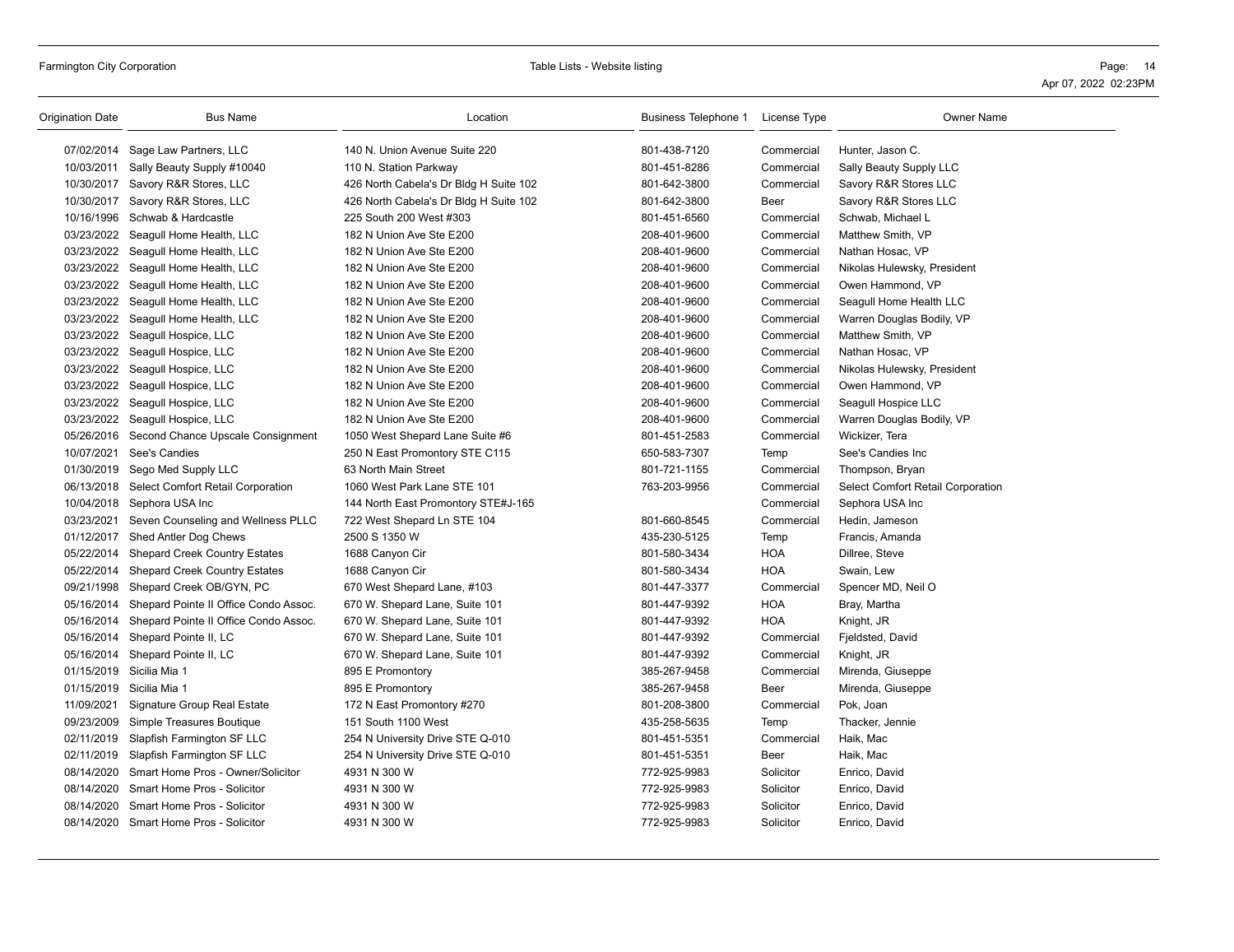| <b>Origination Date</b> | <b>Bus Name</b>                                   | Location                        | Business Telephone 1 License Type |            | Owner Name                        |
|-------------------------|---------------------------------------------------|---------------------------------|-----------------------------------|------------|-----------------------------------|
|                         | 08/14/2020 Smart Home Pros - Solicitor            | 4931 N 300 W                    | 772-925-9983                      | Solicitor  | Enrico, David                     |
|                         | 08/14/2020 Smart Home Pros - Solicitor            | 4931 N 300 W                    | 772-925-9983                      | Solicitor  | Enrico, David                     |
|                         | 08/14/2020 Smart Home Pros - Solicitor            | 4931 N 300 W                    | 772-925-9983                      | Solicitor  | Enrico, David                     |
|                         | 08/14/2020 Smart Home Pros - Solicitor            | 4931 N 300 W                    | 772-925-9983                      | Solicitor  | Enrico, David                     |
| 08/14/2020              | Smart Home Pros - Solicitor                       | 4931 N 300 W                    | 772-925-9983                      | Solicitor  | Enrico, David                     |
|                         | 08/14/2020 Smart Home Pros - Solicitor            | 4931 N 300 W                    | 772-925-9983                      | Solicitor  | Enrico, David                     |
| 08/14/2020              | Smart Home Pros - Solicitor                       | 4931 N 300 W                    | 772-925-9983                      | Solicitor  | Enrico, David                     |
|                         | 08/14/2020 Smart Home Pros - Solicitor            | 4931 N 300 W                    | 772-925-9983                      | Solicitor  | Enrico, David                     |
|                         | 08/14/2020 Smart Home Pros - Solicitor            | 4931 N 300 W                    | 772-925-9983                      | Solicitor  | Enrico, David                     |
|                         | 08/14/2020 Smart Home Pros - Solicitor            | 4931 N 300 W                    | 772-925-9983                      | Solicitor  | Enrico, David                     |
|                         | 08/14/2020 Smart Home Pros - Solicitor            | 4931 N 300 W                    | 772-925-9983                      | Solicitor  | Enrico, David                     |
|                         | 08/14/2020 Smart Home Pros - Solicitor            | 4931 N 300 W                    | 772-925-9983                      | Solicitor  | Enrico, David                     |
|                         | 08/14/2020 Smart Home Pros - Solicitor            | 4931 N 300 W                    | 772-925-9983                      | Solicitor  | Enrico, David                     |
|                         | 08/14/2020 Smart Home Pros - Solicitor            | 4931 N 300 W                    | 772-925-9983                      | Solicitor  | Enrico, David                     |
| 08/14/2020              | Smart Home Pros - Solicitor                       | 4931 N 300 W                    | 772-925-9983                      | Solicitor  | Enrico, David                     |
|                         | 08/14/2020 Smart Home Pros - Solicitor            | 4931 N 300 W                    | 772-925-9983                      | Solicitor  | Enrico, David                     |
|                         | 08/14/2020 Smart Home Pros - Solicitor            | 4931 N 300 W                    | 772-925-9983                      | Solicitor  | Enrico, David                     |
|                         | 08/14/2020 Smart Home Pros - Solicitor            | 4931 N 300 W                    | 772-925-9983                      | Solicitor  | Enrico, David                     |
| 08/14/2020              | Smart Home Pros - Solicitor                       | 4931 N 300 W                    | 772-925-9983                      | Solicitor  | Enrico, David                     |
|                         | 01/01/1988 Smith's Food Store #135                | 1316 N Highway 89               | 801-451-0581                      | Commercial | Smiths Food & Drug Centers        |
|                         | 01/01/1988 Smith's Food Store #135                | 1316 N Highway 89               | 801-451-0581                      | Beer       | Smiths Food & Drug Centers        |
|                         | 01/01/2005 Smith's Fuel Center #135               | 1316 N Highway 89               | 801-451-0581                      | Commercial | Smiths Food & Drug Centers        |
|                         | 11/14/2018 So Cal Pizza Holdings LLC              | 1060 W Park Lane STE 103        | 951-284-7407                      | Commercial | So Cal Pizza Holdings LLC         |
|                         | 05/10/2017 So Heavenly Ice Cream                  | 992 N 1100 W                    | 801-628-6229                      | Mobile     | Adams, Jana                       |
| 12/16/2016 Solar City   |                                                   | 12382 S Frontrunner Blvd        | 801-913-2398                      | Solicitor  | Nelson, Bryce                     |
|                         | 01/09/2017 Solar City (Solicitor)                 | 313 E 12800 S                   | 801-209-4210                      | Solicitor  | Nelson, Bryce                     |
|                         | 09/30/2016 South Davis Psychological Services     | 240 N East Promontory Ste.200   | 801-934-3373                      | Temp       | Ahern, Jonathan                   |
| 01/02/2014              | South Davis Soccer Association                    | 1224 S. 650 West                | 801-726-3870                      | Non-profit | South Davis Soccer Association    |
|                         | 07/16/2018 Southwestern Brakis Educational System | 733 W 500 N                     | 435-695-3747                      | Solicitor  | Brakis, Rihards                   |
|                         | 04/19/2018 Sparrow Electric                       | 7174 S 400 W                    | 385-244-0355                      | Temp       | Lee, Bryan                        |
|                         | 02/22/2018 Spendlove Plumbing INC                 | 1262 S 650 W STE 1C             | 801-244-2371                      | Commercial | Spendlove, Christopher Thomas     |
|                         | 06/28/2018 Spirit Halloween Superstores LLC       | 220 N Station Parkway           | 609-645-3300                      | Temp       | Spirit Halloween                  |
| 11/19/2020              | Sprint Spectrum LP                                | 310 W Union Ave                 | 845-356-8390 x288                 | Commercial | Weians, Larry                     |
|                         | 02/22/2002 SREIT Rose Cove SLC, L.L.C             | 847 N Shepard Creek Parkway     | 801-451-7673                      | Commercial | <b>SREIT Rose Cove SLC, LLC</b>   |
|                         | 01/20/2012 SS Prop, LLC                           | 1379 North 1075 West, Suite 224 | 801-451-4827                      | Commercial | Chilcote, Sean                    |
|                         | 01/20/2012 SS Prop, LLC                           | 1379 North 1075 West, Suite 224 | 801-451-4827                      | Commercial | Chilcote, Sharla                  |
|                         | 11/20/2015 SSA Prop LLC                           | 1379 N 1075 W Suite 224         | 801-451-4827                      | Commercial | Chilcote, Michael Sean            |
| 09/14/2000 Star Nails   |                                                   | 130 N. Station Parkway          | 801-451-2223                      | Commercial | Chea, Malay                       |
|                         | 11/04/2016 Starbucks #19032                       | 332 W Union Ave.                | 801-450-4991                      | Commercial | <b>Starbucks Corporation</b>      |
|                         | 10/04/2021 Starbucks/Smiths Food and Drug         | 1316 N Hwy 89                   | 801-451-0581                      | Commercial | Smiths Food and Drug              |
|                         | 05/18/2009 Station Park CenterCal, LLC            | 140 N Union Ave #225            | 801-451-5993                      | Commercial | <b>Station Park CenterCal LLC</b> |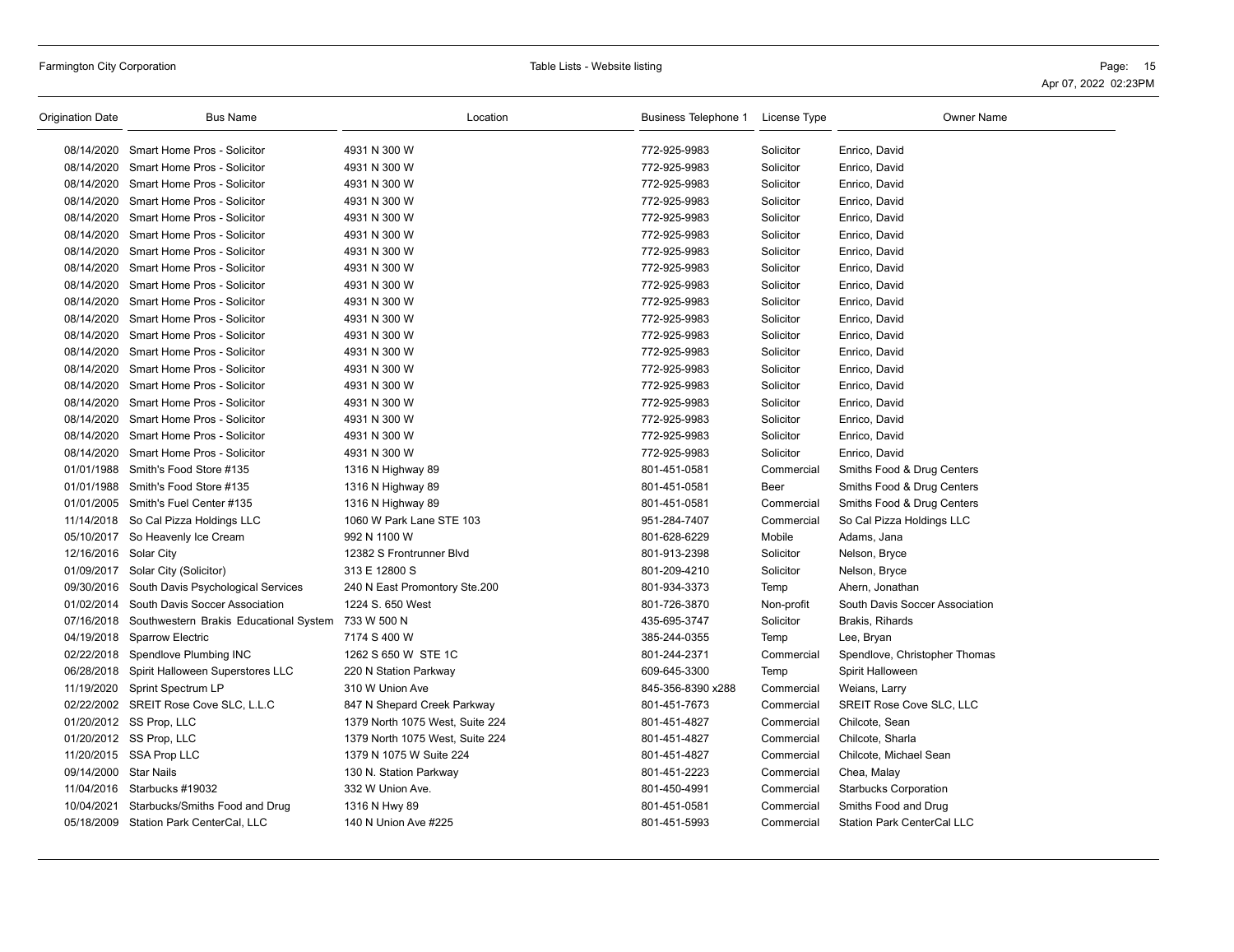| Origination Date    | <b>Bus Name</b>                             | Location                       | Business Telephone 1 | License Type | <b>Owner Name</b>                    |
|---------------------|---------------------------------------------|--------------------------------|----------------------|--------------|--------------------------------------|
|                     | 12/17/2018 Station Park Dental LLC          | 1060 W Park Lane STE 110       | 801-497-1332         | Commercial   | Allen, Ryan B                        |
|                     | 12/11/2013 Station Park Medspa LLC          | 320 West Union Avenue          | 801-890-6405         | Commercial   | Brinton, Matthew                     |
|                     | 11/30/2018 Steuart Companies LLC            | <b>Station Park Kiosk</b>      | 608-850-6520         | Temp         | <b>Steuart Companies LLC</b>         |
|                     | 04/23/2014 Stone Hen LLC                    | 240 South 200 West             | 801-451-5365         | Commercial   | Thomas, David G                      |
|                     | 09/22/2020 Storm Shield Roofing - Solicitor | 6975 S Unions Park Ave STE 600 | 385-302-1691         | Solicitor    | Salazar, Melvin                      |
| 09/22/2020          | Storm Shield Roofing - Solicitor            | 6975 S Union Park Ave STE 600  | 385-302-1691         | Solicitor    | Salazar, Melvin                      |
|                     | 09/22/2020 Storm Shield Roofing-Solicitor   | 6975 S Union Parak Ave STE 600 | 385-302-1691         | Solicitor    | Salazar, Melvin                      |
|                     | 04/07/2020 Streiff Marketing LLC            | 1353 North 1075 West           | 801-336-4189         | Commercial   | Streiff, Jason                       |
|                     | 03/23/2022 Structura Body Therapies, Inc    | 1401 N 1075 W Ste 220          | 801-897-8711         | Commercial   | Jason and Nancy Prince               |
|                     | 03/23/2022 Structura Institute, LLC         | 1433 N 1075 W Ste 100          | 801-897-8710         | Commercial   | Jason and Nancy Prince               |
| 03/08/2021          | Summit Food Service LLC                     | 800 West State St              | 601-664-3236         | Commercial   | Summit Food Service LLC              |
|                     | 09/07/2012 Sushi Monster Farmington LLC     | 935 West Promontory Suite G130 | 801-451-2880         | Commercial   | Wu, Ling                             |
|                     | 09/07/2012 Sushi Monster Farmington LLC     | 935 West Promontory Suite G130 | 801-451-2880         | Beer         | Wu, Ling                             |
|                     | 10/26/2020 Tai Smith LLC                    | 121 W 200 S                    | 801-540-9521         | Commercial   | Smith, Tai                           |
|                     | 04/01/2014 Tammy's Nails #2                 | 1284 N Highway 89              | 801-451-1290         | Commercial   | Do, Alvin                            |
|                     | 04/01/2014 Tammy's Nails #2                 | 1284 N Highway 89              | 801-451-1290         | Commercial   | Nguyen, Le                           |
| 07/14/2021          | <b>Tanner Memorial Clinic</b>               | 444 Bourne Circle STE 101      | 801-773-4840         | Commercial   | Meek, Steven C                       |
| 07/14/2021          | <b>Tanner Memorial Clinic</b>               | 444 Bourne Circle STE 101      | 801-773-4840         | Commercial   | Schaeling, Mike                      |
| 07/14/2021          | <b>Tanner Memorial Clinic</b>               | 444 Bourne Circle STE 101      | 801-773-4840         | Commercial   | Stewart, Ryan                        |
| 07/14/2021          | <b>Tanner Memorial Clinic</b>               | 444 Bourne Circle STE 101      | 801-773-4840         | Commercial   | <b>Tanner Clinic</b>                 |
|                     | 11/19/2019 Tech to Life LLC                 | 240 N East Promontory STE 200  | 800-484-4320         | Temp         | Anderson, Joanna                     |
| 06/04/2021          | <b>Teton Toys</b>                           | 146 North Central Avenue       | 801-447-9073         | Commercial   | Gardner IV, Warren Sanders           |
| 06/28/2018          | Texas Twister Drink                         | 829 N 600 E                    | 385-208-8955         | Temp         | Gonzalez, Danny                      |
|                     | 08/18/2014 The Blogger Network, LLC         | 42 North 650 West STE B        | 801-447-9538         | Commercial   | Enroll Media LLC                     |
|                     | 08/18/2014 The Blogger Network, LLC         | 42 North 650 West STE B        | 801-447-9538         | Commercial   | The Blogger Network                  |
|                     | 10/27/2014 The Buckle, Inc.                 | 185 N. West Promontory         | 308-236-8491         | Commercial   | The Buckle Inc.                      |
|                     | 09/06/2013 The Dogroom                      | 88 South 200 East              | 801-447-9554         | Commercial   | Hervon, Dave                         |
|                     | 07/17/2008 The Good Spray, LLC              | 1358 N Highway 89              | 801-447-9040         | Commercial   | King, Sydney                         |
|                     | 02/25/2013 The Habit Restaurants, LLC       | 260 N. Union Avenue            | 949-851-8881         | Commercial   | Bendel CEO, Russ                     |
|                     | 01/26/2022 The Lovesac Company              | 861 W East Promontory          | 845-325-3600         | Commercial   | Publicly Traded Nasdaq Symbol "LOVE" |
| 09/08/2021          | The Piano Place Farmington LLC              | 828 Shepard Lane               | 801-893-2417         | Commercial   | Davies, Brady                        |
| 09/08/2021          | The Sherwin-Williams Company                | 1084 W Park Lane               | 216-566-3173         | Commercial   | The Sherwin-Williams Company         |
|                     | 06/16/2017 The Warehouse LLC                | 950 S I-15 Frontage Rd         | 801-390-4784         | Fireworks    | <b>TNT Fireworks</b>                 |
|                     | 01/17/2012 Therapeutic Spa, LLC             | 630 W. Shepard Lane STE 101    | 801-447-8680         | Commercial   | Bray, Martha                         |
|                     | 03/13/2015 Therapy Soulutions, LLC          | 1371 N 1075 W STE 3            | 801-499-7133         | Commercial   | Allen, Michelle                      |
|                     | 11/28/2018 THORNBURG DYNAMICS INC           | 240 Promontory #200            | 800-284-3156         | Commercial   | Porter, Robert                       |
| 07/30/2021          | <b>Thurll Design LLC</b>                    | 240 N East Promontory Ste 200  | 801-675-0313         | Commercial   | Geilman, Zakary Frank                |
|                     | 06/05/2018 Tiny Town Preschool              | 2087 Stampede Drive            | 801-200-6572         | Preschool    | Daly, Lyndi                          |
| 11/11/2020          | TMBC LLC                                    | 391 N Cabela's Dr              | 801-939-3700         | Commercial   | Tracker Marine Retail LLC            |
| 05/16/2014 T-Mobile |                                             | 310 W. Union Avenue            | 630-857-2106         | Commercial   | T-Mobile West, LLC                   |
|                     | 12/11/2017 T-Mobile Financial LLC           | 310 W Union Ave                | 630-857-2106         | Commercial   | Legere CEO, John                     |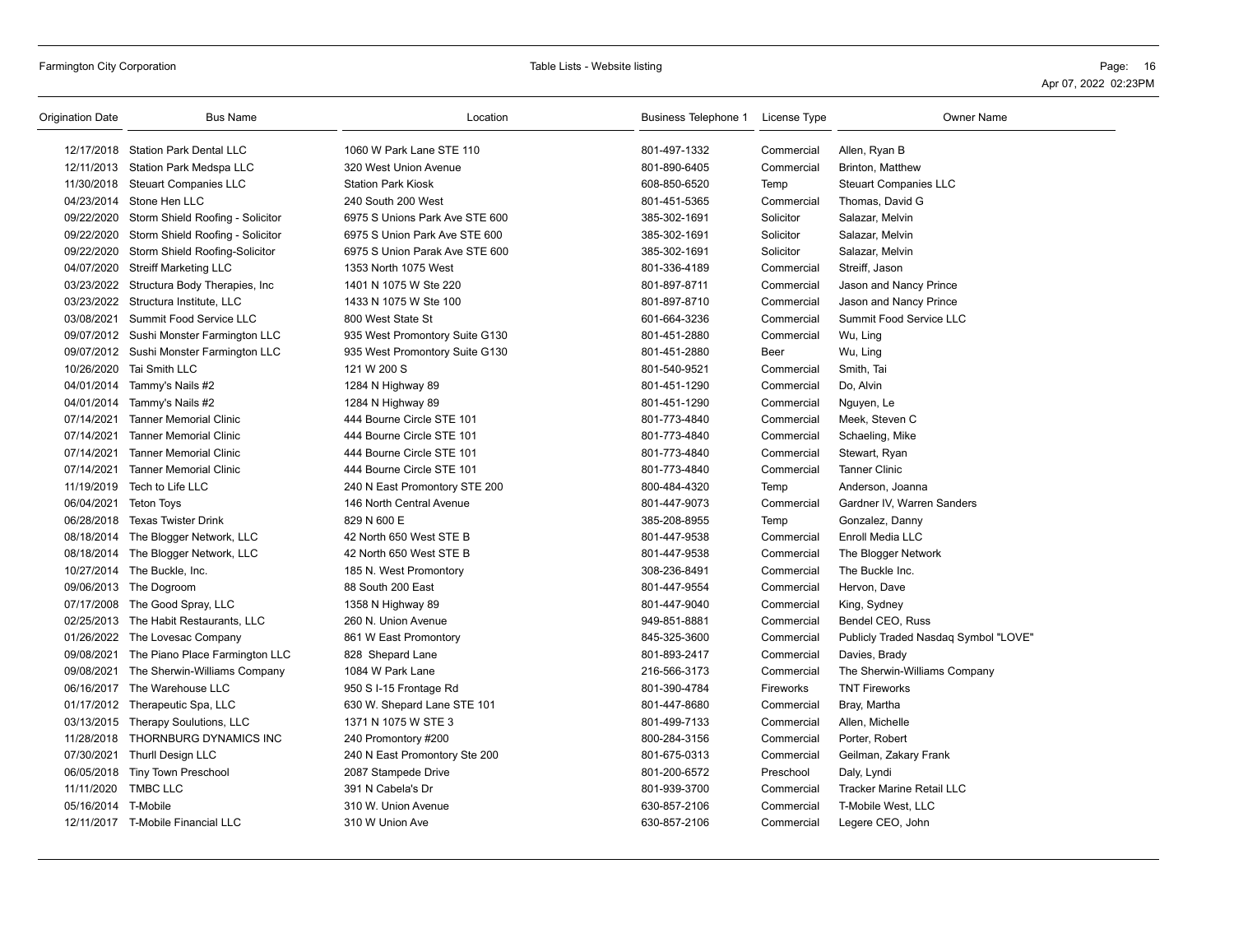Farmington City Corporation **Page:** 17 **Page: 17** Table Lists - Website listing **Page: 17** Page: 17 Apr 07, 2022 02:23PM

| 12/11/2017 T-Mobile Leasing LLC<br>310 W Union Ave<br>630-857-2106<br>Commercial<br>Legere CEO, John<br>02/02/2016<br>Tobin's Elite Academy of Martial Arts<br>1328 N Hwy 89<br>801-920-2442<br>Commercial<br>Tobin, Mike<br>06/08/2006 Top Stop Convenience Store<br>35 South 100 East<br>801-451-0066<br>Commercial<br><b>Wind River Petroleum</b><br>06/08/2006 Top Stop Convenience Store<br>35 South 100 East<br>801-451-0066<br>Beer<br>Wind River Petroleum<br>01/01/2016 Torrid #5245<br>140 N Station Parkway Sp#1135<br>801-451-7009<br>Commercial<br><b>Torrid LLC</b><br>01/17/2007 TRB Holdings, LLC<br>801-447-8248<br>1361 N Highway 89 #110<br>Commercial<br><b>Brenchley, Robert</b><br>801-544-8172<br>12/02/2013 Tricked Out Services<br>260 N. East Promontory<br>Commercial<br>Gilland, James<br>11/19/2019<br>Triskelion Synergy INC<br>910 Forbush PI STE B-110<br>385-988-3937<br>Commercial<br>Estrada, Michael<br>01/01/2016 Trooper LLC<br>722 W Shepard Lane STE 101<br>801-451-8886<br>Commercial<br>Patterson, Inez<br>01/01/2016 Trooper LLC<br>722 W Shepard Lane STE 101<br>801-451-8886<br>Commercial<br>Patterson, John<br>04/24/2018 TruePointe Holdings Inc<br>801-774-5300<br>670 W Shepard Lane STE 101<br>Commercial<br>Stapley, Logan<br>10/06/2020<br><b>Tucanos FMUT LLLP</b><br>265 West Promontory<br>303-237-1340<br>Commercial<br>Oldham, Stephen<br>10/06/2020 Tucanos FMUT LLLP<br>303-237-1340<br>265 West Promontory<br>Beer<br>Oldham, Stephen<br>02/25/2021 Tula Health INC<br>686 N Arbinger Way STE 300<br>866 750-5742<br>Commercial<br>Derrick, David<br>01/01/2012 TURN Community Services, Inc.<br>1438 North Highway 89 100/110<br>801-359-8876<br>Commercial<br><b>TURN Community Services</b><br>08/29/2013 Twigs Station Park, LLC<br>509-466-4800<br>155 N. East Promontory Space B-130<br>Commercial<br>Blackwell, Jayne<br>08/29/2013 Twigs Station Park, LLC<br>155 N. East Promontory Space B-130<br>509-466-4800<br>Commercial<br>Blackwell, Jeff<br>08/29/2013 Twigs Station Park, LLC<br>155 N. East Promontory Space B-130<br>509-466-4800<br>Commercial<br>Blackwell, Trevor<br>08/29/2013 Twigs Station Park, LLC<br>155 N. East Promontory Space B-130<br>509-466-4800<br>Beer<br>Blackwell, Jayne<br>08/29/2013 Twigs Station Park, LLC<br>155 N. East Promontory Space B-130<br>Beer<br>Blackwell, Jeff<br>509-466-4800<br>08/29/2013 Twigs Station Park, LLC<br>155 N. East Promontory Space B-130<br>509-466-4800<br><b>Blackwell, Trevor</b><br>Beer<br>08/12/2020 Udo LLC<br>182 N Union Ave<br>385-424-1100<br>Commercial<br>Lift Business Consulting<br>08/12/2020 Udo LLC<br>182 N Union Ave<br>385-424-1100<br>Commercial<br><b>Pinnacle Health Services</b><br>08/12/2020 Udo LLC<br>182 N Union Ave<br>385-424-1100<br>Commercial<br>Vero Intellectual Property<br>07/13/2011 Ulta Beauty<br>320 N. Station Parkway<br>331-253-3460<br>Commercial<br>Ulta Salon Cosmetics & Fragrance<br>01/21/2021<br>Unbounded Prime LLC<br>240 E Promontory Ste 200<br>801-335-5691<br>Commercial<br>Werny, Matthew<br>01/21/2021<br><b>Unbounded Prime LLC</b><br>240 E Promontory Ste 200<br>801-335-5691<br>Werny, Shannon<br>Commercial<br>12/21/2016 UNI Farmington Behavioral Health Clinic<br>291 South 200 West<br>801-213-3770<br>Non-profit<br>VanVranken, Ross<br>09/13/2016 University Healthcare, Farmington Health<br>801-213-3200<br>University of Utah Heatlh Care<br>165 North University Ave<br>Non-profit<br>08/10/2015 University of Utah Moran Eye Center<br>801-779-7804<br>165 N. University Ave<br>Non-profit<br>University of Utah Heatlh Care<br>01/30/2009<br>US Bank- Farmington Smith's Branch<br>801-451-8349<br>Commercial<br>Davis, Richard<br>1316 N Highway 89<br>02/10/2021 Useometry LLC<br>240 N East Promontory STE 200<br>801-923-2121<br>Commercial<br>Owen, Wesley<br>04/11/2013 Utah Behavioral Health Services<br>1433 N. 1075 West<br>801-389-0561<br>McCarty: M.A. LMFT BCC BCPC, Eric<br>Commercial<br>01/29/2018 Utah Cardiology PC<br>444 W Bourne Circle Ste 200<br>801-397-3000<br>Commercial<br>Olsen, Stephanie L<br>12/20/2000 Utah First Federal Credit Union<br>1155 West Park Lane<br>801-320-2600<br>Moody President, Darin B.<br>Commercial<br>03/04/2019 Utah Home Fitness LLC<br>270 N Central Ave K-115<br>630-776-1742<br>Commercial<br>Egbert, Scott<br>10/25/2017 Utah Imaging Associates<br>1433 N 1075 W Ste.104<br>801-298-1300<br>Commercial<br>Hathaway, Peter<br>10/25/2017<br><b>Utah Imaging Associates</b><br>1433 N 1075 W Ste.104<br>Kirkham, Jason<br>801-298-1300<br>Commercial<br>10/25/2017<br>1433 N 1075 W Ste.104<br>801-298-1300<br>Utah Imaging Associates<br>Commercial<br>O'Neil, Kathleen<br>801-745-0745<br>12/01/2021<br>Utah Life Real Estate Group, LLC<br>1173 N Shepard Creek Prkwy<br>Commercial<br>Bengtzen, Spring<br>04/06/2021 Utah Payee Services<br>Commercial | Origination Date | <b>Bus Name</b> | Location                 | Business Telephone 1 License Type | <b>Owner Name</b> |
|----------------------------------------------------------------------------------------------------------------------------------------------------------------------------------------------------------------------------------------------------------------------------------------------------------------------------------------------------------------------------------------------------------------------------------------------------------------------------------------------------------------------------------------------------------------------------------------------------------------------------------------------------------------------------------------------------------------------------------------------------------------------------------------------------------------------------------------------------------------------------------------------------------------------------------------------------------------------------------------------------------------------------------------------------------------------------------------------------------------------------------------------------------------------------------------------------------------------------------------------------------------------------------------------------------------------------------------------------------------------------------------------------------------------------------------------------------------------------------------------------------------------------------------------------------------------------------------------------------------------------------------------------------------------------------------------------------------------------------------------------------------------------------------------------------------------------------------------------------------------------------------------------------------------------------------------------------------------------------------------------------------------------------------------------------------------------------------------------------------------------------------------------------------------------------------------------------------------------------------------------------------------------------------------------------------------------------------------------------------------------------------------------------------------------------------------------------------------------------------------------------------------------------------------------------------------------------------------------------------------------------------------------------------------------------------------------------------------------------------------------------------------------------------------------------------------------------------------------------------------------------------------------------------------------------------------------------------------------------------------------------------------------------------------------------------------------------------------------------------------------------------------------------------------------------------------------------------------------------------------------------------------------------------------------------------------------------------------------------------------------------------------------------------------------------------------------------------------------------------------------------------------------------------------------------------------------------------------------------------------------------------------------------------------------------------------------------------------------------------------------------------------------------------------------------------------------------------------------------------------------------------------------------------------------------------------------------------------------------------------------------------------------------------------------------------------------------------------------------------------------------------------------------------------------------------------------------------------------------------------------------------------------------------------------------------------------------------------------------------------------------------------------------------------------------------------------------------------------------------------------------------------------------------------------------------------------------------------------------------------------------------------------------------------------------------------------------------------------------------------------------------------------------------------------------------------------------------------------------------------------------------------------------------------------------------------|------------------|-----------------|--------------------------|-----------------------------------|-------------------|
|                                                                                                                                                                                                                                                                                                                                                                                                                                                                                                                                                                                                                                                                                                                                                                                                                                                                                                                                                                                                                                                                                                                                                                                                                                                                                                                                                                                                                                                                                                                                                                                                                                                                                                                                                                                                                                                                                                                                                                                                                                                                                                                                                                                                                                                                                                                                                                                                                                                                                                                                                                                                                                                                                                                                                                                                                                                                                                                                                                                                                                                                                                                                                                                                                                                                                                                                                                                                                                                                                                                                                                                                                                                                                                                                                                                                                                                                                                                                                                                                                                                                                                                                                                                                                                                                                                                                                                                                                                                                                                                                                                                                                                                                                                                                                                                                                                                                                                                                              |                  |                 |                          |                                   |                   |
|                                                                                                                                                                                                                                                                                                                                                                                                                                                                                                                                                                                                                                                                                                                                                                                                                                                                                                                                                                                                                                                                                                                                                                                                                                                                                                                                                                                                                                                                                                                                                                                                                                                                                                                                                                                                                                                                                                                                                                                                                                                                                                                                                                                                                                                                                                                                                                                                                                                                                                                                                                                                                                                                                                                                                                                                                                                                                                                                                                                                                                                                                                                                                                                                                                                                                                                                                                                                                                                                                                                                                                                                                                                                                                                                                                                                                                                                                                                                                                                                                                                                                                                                                                                                                                                                                                                                                                                                                                                                                                                                                                                                                                                                                                                                                                                                                                                                                                                                              |                  |                 |                          |                                   |                   |
|                                                                                                                                                                                                                                                                                                                                                                                                                                                                                                                                                                                                                                                                                                                                                                                                                                                                                                                                                                                                                                                                                                                                                                                                                                                                                                                                                                                                                                                                                                                                                                                                                                                                                                                                                                                                                                                                                                                                                                                                                                                                                                                                                                                                                                                                                                                                                                                                                                                                                                                                                                                                                                                                                                                                                                                                                                                                                                                                                                                                                                                                                                                                                                                                                                                                                                                                                                                                                                                                                                                                                                                                                                                                                                                                                                                                                                                                                                                                                                                                                                                                                                                                                                                                                                                                                                                                                                                                                                                                                                                                                                                                                                                                                                                                                                                                                                                                                                                                              |                  |                 |                          |                                   |                   |
|                                                                                                                                                                                                                                                                                                                                                                                                                                                                                                                                                                                                                                                                                                                                                                                                                                                                                                                                                                                                                                                                                                                                                                                                                                                                                                                                                                                                                                                                                                                                                                                                                                                                                                                                                                                                                                                                                                                                                                                                                                                                                                                                                                                                                                                                                                                                                                                                                                                                                                                                                                                                                                                                                                                                                                                                                                                                                                                                                                                                                                                                                                                                                                                                                                                                                                                                                                                                                                                                                                                                                                                                                                                                                                                                                                                                                                                                                                                                                                                                                                                                                                                                                                                                                                                                                                                                                                                                                                                                                                                                                                                                                                                                                                                                                                                                                                                                                                                                              |                  |                 |                          |                                   |                   |
|                                                                                                                                                                                                                                                                                                                                                                                                                                                                                                                                                                                                                                                                                                                                                                                                                                                                                                                                                                                                                                                                                                                                                                                                                                                                                                                                                                                                                                                                                                                                                                                                                                                                                                                                                                                                                                                                                                                                                                                                                                                                                                                                                                                                                                                                                                                                                                                                                                                                                                                                                                                                                                                                                                                                                                                                                                                                                                                                                                                                                                                                                                                                                                                                                                                                                                                                                                                                                                                                                                                                                                                                                                                                                                                                                                                                                                                                                                                                                                                                                                                                                                                                                                                                                                                                                                                                                                                                                                                                                                                                                                                                                                                                                                                                                                                                                                                                                                                                              |                  |                 |                          |                                   |                   |
|                                                                                                                                                                                                                                                                                                                                                                                                                                                                                                                                                                                                                                                                                                                                                                                                                                                                                                                                                                                                                                                                                                                                                                                                                                                                                                                                                                                                                                                                                                                                                                                                                                                                                                                                                                                                                                                                                                                                                                                                                                                                                                                                                                                                                                                                                                                                                                                                                                                                                                                                                                                                                                                                                                                                                                                                                                                                                                                                                                                                                                                                                                                                                                                                                                                                                                                                                                                                                                                                                                                                                                                                                                                                                                                                                                                                                                                                                                                                                                                                                                                                                                                                                                                                                                                                                                                                                                                                                                                                                                                                                                                                                                                                                                                                                                                                                                                                                                                                              |                  |                 |                          |                                   |                   |
|                                                                                                                                                                                                                                                                                                                                                                                                                                                                                                                                                                                                                                                                                                                                                                                                                                                                                                                                                                                                                                                                                                                                                                                                                                                                                                                                                                                                                                                                                                                                                                                                                                                                                                                                                                                                                                                                                                                                                                                                                                                                                                                                                                                                                                                                                                                                                                                                                                                                                                                                                                                                                                                                                                                                                                                                                                                                                                                                                                                                                                                                                                                                                                                                                                                                                                                                                                                                                                                                                                                                                                                                                                                                                                                                                                                                                                                                                                                                                                                                                                                                                                                                                                                                                                                                                                                                                                                                                                                                                                                                                                                                                                                                                                                                                                                                                                                                                                                                              |                  |                 |                          |                                   |                   |
|                                                                                                                                                                                                                                                                                                                                                                                                                                                                                                                                                                                                                                                                                                                                                                                                                                                                                                                                                                                                                                                                                                                                                                                                                                                                                                                                                                                                                                                                                                                                                                                                                                                                                                                                                                                                                                                                                                                                                                                                                                                                                                                                                                                                                                                                                                                                                                                                                                                                                                                                                                                                                                                                                                                                                                                                                                                                                                                                                                                                                                                                                                                                                                                                                                                                                                                                                                                                                                                                                                                                                                                                                                                                                                                                                                                                                                                                                                                                                                                                                                                                                                                                                                                                                                                                                                                                                                                                                                                                                                                                                                                                                                                                                                                                                                                                                                                                                                                                              |                  |                 |                          |                                   |                   |
|                                                                                                                                                                                                                                                                                                                                                                                                                                                                                                                                                                                                                                                                                                                                                                                                                                                                                                                                                                                                                                                                                                                                                                                                                                                                                                                                                                                                                                                                                                                                                                                                                                                                                                                                                                                                                                                                                                                                                                                                                                                                                                                                                                                                                                                                                                                                                                                                                                                                                                                                                                                                                                                                                                                                                                                                                                                                                                                                                                                                                                                                                                                                                                                                                                                                                                                                                                                                                                                                                                                                                                                                                                                                                                                                                                                                                                                                                                                                                                                                                                                                                                                                                                                                                                                                                                                                                                                                                                                                                                                                                                                                                                                                                                                                                                                                                                                                                                                                              |                  |                 |                          |                                   |                   |
|                                                                                                                                                                                                                                                                                                                                                                                                                                                                                                                                                                                                                                                                                                                                                                                                                                                                                                                                                                                                                                                                                                                                                                                                                                                                                                                                                                                                                                                                                                                                                                                                                                                                                                                                                                                                                                                                                                                                                                                                                                                                                                                                                                                                                                                                                                                                                                                                                                                                                                                                                                                                                                                                                                                                                                                                                                                                                                                                                                                                                                                                                                                                                                                                                                                                                                                                                                                                                                                                                                                                                                                                                                                                                                                                                                                                                                                                                                                                                                                                                                                                                                                                                                                                                                                                                                                                                                                                                                                                                                                                                                                                                                                                                                                                                                                                                                                                                                                                              |                  |                 |                          |                                   |                   |
|                                                                                                                                                                                                                                                                                                                                                                                                                                                                                                                                                                                                                                                                                                                                                                                                                                                                                                                                                                                                                                                                                                                                                                                                                                                                                                                                                                                                                                                                                                                                                                                                                                                                                                                                                                                                                                                                                                                                                                                                                                                                                                                                                                                                                                                                                                                                                                                                                                                                                                                                                                                                                                                                                                                                                                                                                                                                                                                                                                                                                                                                                                                                                                                                                                                                                                                                                                                                                                                                                                                                                                                                                                                                                                                                                                                                                                                                                                                                                                                                                                                                                                                                                                                                                                                                                                                                                                                                                                                                                                                                                                                                                                                                                                                                                                                                                                                                                                                                              |                  |                 |                          |                                   |                   |
|                                                                                                                                                                                                                                                                                                                                                                                                                                                                                                                                                                                                                                                                                                                                                                                                                                                                                                                                                                                                                                                                                                                                                                                                                                                                                                                                                                                                                                                                                                                                                                                                                                                                                                                                                                                                                                                                                                                                                                                                                                                                                                                                                                                                                                                                                                                                                                                                                                                                                                                                                                                                                                                                                                                                                                                                                                                                                                                                                                                                                                                                                                                                                                                                                                                                                                                                                                                                                                                                                                                                                                                                                                                                                                                                                                                                                                                                                                                                                                                                                                                                                                                                                                                                                                                                                                                                                                                                                                                                                                                                                                                                                                                                                                                                                                                                                                                                                                                                              |                  |                 |                          |                                   |                   |
|                                                                                                                                                                                                                                                                                                                                                                                                                                                                                                                                                                                                                                                                                                                                                                                                                                                                                                                                                                                                                                                                                                                                                                                                                                                                                                                                                                                                                                                                                                                                                                                                                                                                                                                                                                                                                                                                                                                                                                                                                                                                                                                                                                                                                                                                                                                                                                                                                                                                                                                                                                                                                                                                                                                                                                                                                                                                                                                                                                                                                                                                                                                                                                                                                                                                                                                                                                                                                                                                                                                                                                                                                                                                                                                                                                                                                                                                                                                                                                                                                                                                                                                                                                                                                                                                                                                                                                                                                                                                                                                                                                                                                                                                                                                                                                                                                                                                                                                                              |                  |                 |                          |                                   |                   |
|                                                                                                                                                                                                                                                                                                                                                                                                                                                                                                                                                                                                                                                                                                                                                                                                                                                                                                                                                                                                                                                                                                                                                                                                                                                                                                                                                                                                                                                                                                                                                                                                                                                                                                                                                                                                                                                                                                                                                                                                                                                                                                                                                                                                                                                                                                                                                                                                                                                                                                                                                                                                                                                                                                                                                                                                                                                                                                                                                                                                                                                                                                                                                                                                                                                                                                                                                                                                                                                                                                                                                                                                                                                                                                                                                                                                                                                                                                                                                                                                                                                                                                                                                                                                                                                                                                                                                                                                                                                                                                                                                                                                                                                                                                                                                                                                                                                                                                                                              |                  |                 |                          |                                   |                   |
|                                                                                                                                                                                                                                                                                                                                                                                                                                                                                                                                                                                                                                                                                                                                                                                                                                                                                                                                                                                                                                                                                                                                                                                                                                                                                                                                                                                                                                                                                                                                                                                                                                                                                                                                                                                                                                                                                                                                                                                                                                                                                                                                                                                                                                                                                                                                                                                                                                                                                                                                                                                                                                                                                                                                                                                                                                                                                                                                                                                                                                                                                                                                                                                                                                                                                                                                                                                                                                                                                                                                                                                                                                                                                                                                                                                                                                                                                                                                                                                                                                                                                                                                                                                                                                                                                                                                                                                                                                                                                                                                                                                                                                                                                                                                                                                                                                                                                                                                              |                  |                 |                          |                                   |                   |
|                                                                                                                                                                                                                                                                                                                                                                                                                                                                                                                                                                                                                                                                                                                                                                                                                                                                                                                                                                                                                                                                                                                                                                                                                                                                                                                                                                                                                                                                                                                                                                                                                                                                                                                                                                                                                                                                                                                                                                                                                                                                                                                                                                                                                                                                                                                                                                                                                                                                                                                                                                                                                                                                                                                                                                                                                                                                                                                                                                                                                                                                                                                                                                                                                                                                                                                                                                                                                                                                                                                                                                                                                                                                                                                                                                                                                                                                                                                                                                                                                                                                                                                                                                                                                                                                                                                                                                                                                                                                                                                                                                                                                                                                                                                                                                                                                                                                                                                                              |                  |                 |                          |                                   |                   |
|                                                                                                                                                                                                                                                                                                                                                                                                                                                                                                                                                                                                                                                                                                                                                                                                                                                                                                                                                                                                                                                                                                                                                                                                                                                                                                                                                                                                                                                                                                                                                                                                                                                                                                                                                                                                                                                                                                                                                                                                                                                                                                                                                                                                                                                                                                                                                                                                                                                                                                                                                                                                                                                                                                                                                                                                                                                                                                                                                                                                                                                                                                                                                                                                                                                                                                                                                                                                                                                                                                                                                                                                                                                                                                                                                                                                                                                                                                                                                                                                                                                                                                                                                                                                                                                                                                                                                                                                                                                                                                                                                                                                                                                                                                                                                                                                                                                                                                                                              |                  |                 |                          |                                   |                   |
|                                                                                                                                                                                                                                                                                                                                                                                                                                                                                                                                                                                                                                                                                                                                                                                                                                                                                                                                                                                                                                                                                                                                                                                                                                                                                                                                                                                                                                                                                                                                                                                                                                                                                                                                                                                                                                                                                                                                                                                                                                                                                                                                                                                                                                                                                                                                                                                                                                                                                                                                                                                                                                                                                                                                                                                                                                                                                                                                                                                                                                                                                                                                                                                                                                                                                                                                                                                                                                                                                                                                                                                                                                                                                                                                                                                                                                                                                                                                                                                                                                                                                                                                                                                                                                                                                                                                                                                                                                                                                                                                                                                                                                                                                                                                                                                                                                                                                                                                              |                  |                 |                          |                                   |                   |
|                                                                                                                                                                                                                                                                                                                                                                                                                                                                                                                                                                                                                                                                                                                                                                                                                                                                                                                                                                                                                                                                                                                                                                                                                                                                                                                                                                                                                                                                                                                                                                                                                                                                                                                                                                                                                                                                                                                                                                                                                                                                                                                                                                                                                                                                                                                                                                                                                                                                                                                                                                                                                                                                                                                                                                                                                                                                                                                                                                                                                                                                                                                                                                                                                                                                                                                                                                                                                                                                                                                                                                                                                                                                                                                                                                                                                                                                                                                                                                                                                                                                                                                                                                                                                                                                                                                                                                                                                                                                                                                                                                                                                                                                                                                                                                                                                                                                                                                                              |                  |                 |                          |                                   |                   |
|                                                                                                                                                                                                                                                                                                                                                                                                                                                                                                                                                                                                                                                                                                                                                                                                                                                                                                                                                                                                                                                                                                                                                                                                                                                                                                                                                                                                                                                                                                                                                                                                                                                                                                                                                                                                                                                                                                                                                                                                                                                                                                                                                                                                                                                                                                                                                                                                                                                                                                                                                                                                                                                                                                                                                                                                                                                                                                                                                                                                                                                                                                                                                                                                                                                                                                                                                                                                                                                                                                                                                                                                                                                                                                                                                                                                                                                                                                                                                                                                                                                                                                                                                                                                                                                                                                                                                                                                                                                                                                                                                                                                                                                                                                                                                                                                                                                                                                                                              |                  |                 |                          |                                   |                   |
|                                                                                                                                                                                                                                                                                                                                                                                                                                                                                                                                                                                                                                                                                                                                                                                                                                                                                                                                                                                                                                                                                                                                                                                                                                                                                                                                                                                                                                                                                                                                                                                                                                                                                                                                                                                                                                                                                                                                                                                                                                                                                                                                                                                                                                                                                                                                                                                                                                                                                                                                                                                                                                                                                                                                                                                                                                                                                                                                                                                                                                                                                                                                                                                                                                                                                                                                                                                                                                                                                                                                                                                                                                                                                                                                                                                                                                                                                                                                                                                                                                                                                                                                                                                                                                                                                                                                                                                                                                                                                                                                                                                                                                                                                                                                                                                                                                                                                                                                              |                  |                 |                          |                                   |                   |
|                                                                                                                                                                                                                                                                                                                                                                                                                                                                                                                                                                                                                                                                                                                                                                                                                                                                                                                                                                                                                                                                                                                                                                                                                                                                                                                                                                                                                                                                                                                                                                                                                                                                                                                                                                                                                                                                                                                                                                                                                                                                                                                                                                                                                                                                                                                                                                                                                                                                                                                                                                                                                                                                                                                                                                                                                                                                                                                                                                                                                                                                                                                                                                                                                                                                                                                                                                                                                                                                                                                                                                                                                                                                                                                                                                                                                                                                                                                                                                                                                                                                                                                                                                                                                                                                                                                                                                                                                                                                                                                                                                                                                                                                                                                                                                                                                                                                                                                                              |                  |                 |                          |                                   |                   |
|                                                                                                                                                                                                                                                                                                                                                                                                                                                                                                                                                                                                                                                                                                                                                                                                                                                                                                                                                                                                                                                                                                                                                                                                                                                                                                                                                                                                                                                                                                                                                                                                                                                                                                                                                                                                                                                                                                                                                                                                                                                                                                                                                                                                                                                                                                                                                                                                                                                                                                                                                                                                                                                                                                                                                                                                                                                                                                                                                                                                                                                                                                                                                                                                                                                                                                                                                                                                                                                                                                                                                                                                                                                                                                                                                                                                                                                                                                                                                                                                                                                                                                                                                                                                                                                                                                                                                                                                                                                                                                                                                                                                                                                                                                                                                                                                                                                                                                                                              |                  |                 |                          |                                   |                   |
|                                                                                                                                                                                                                                                                                                                                                                                                                                                                                                                                                                                                                                                                                                                                                                                                                                                                                                                                                                                                                                                                                                                                                                                                                                                                                                                                                                                                                                                                                                                                                                                                                                                                                                                                                                                                                                                                                                                                                                                                                                                                                                                                                                                                                                                                                                                                                                                                                                                                                                                                                                                                                                                                                                                                                                                                                                                                                                                                                                                                                                                                                                                                                                                                                                                                                                                                                                                                                                                                                                                                                                                                                                                                                                                                                                                                                                                                                                                                                                                                                                                                                                                                                                                                                                                                                                                                                                                                                                                                                                                                                                                                                                                                                                                                                                                                                                                                                                                                              |                  |                 |                          |                                   |                   |
|                                                                                                                                                                                                                                                                                                                                                                                                                                                                                                                                                                                                                                                                                                                                                                                                                                                                                                                                                                                                                                                                                                                                                                                                                                                                                                                                                                                                                                                                                                                                                                                                                                                                                                                                                                                                                                                                                                                                                                                                                                                                                                                                                                                                                                                                                                                                                                                                                                                                                                                                                                                                                                                                                                                                                                                                                                                                                                                                                                                                                                                                                                                                                                                                                                                                                                                                                                                                                                                                                                                                                                                                                                                                                                                                                                                                                                                                                                                                                                                                                                                                                                                                                                                                                                                                                                                                                                                                                                                                                                                                                                                                                                                                                                                                                                                                                                                                                                                                              |                  |                 |                          |                                   |                   |
|                                                                                                                                                                                                                                                                                                                                                                                                                                                                                                                                                                                                                                                                                                                                                                                                                                                                                                                                                                                                                                                                                                                                                                                                                                                                                                                                                                                                                                                                                                                                                                                                                                                                                                                                                                                                                                                                                                                                                                                                                                                                                                                                                                                                                                                                                                                                                                                                                                                                                                                                                                                                                                                                                                                                                                                                                                                                                                                                                                                                                                                                                                                                                                                                                                                                                                                                                                                                                                                                                                                                                                                                                                                                                                                                                                                                                                                                                                                                                                                                                                                                                                                                                                                                                                                                                                                                                                                                                                                                                                                                                                                                                                                                                                                                                                                                                                                                                                                                              |                  |                 |                          |                                   |                   |
|                                                                                                                                                                                                                                                                                                                                                                                                                                                                                                                                                                                                                                                                                                                                                                                                                                                                                                                                                                                                                                                                                                                                                                                                                                                                                                                                                                                                                                                                                                                                                                                                                                                                                                                                                                                                                                                                                                                                                                                                                                                                                                                                                                                                                                                                                                                                                                                                                                                                                                                                                                                                                                                                                                                                                                                                                                                                                                                                                                                                                                                                                                                                                                                                                                                                                                                                                                                                                                                                                                                                                                                                                                                                                                                                                                                                                                                                                                                                                                                                                                                                                                                                                                                                                                                                                                                                                                                                                                                                                                                                                                                                                                                                                                                                                                                                                                                                                                                                              |                  |                 |                          |                                   |                   |
|                                                                                                                                                                                                                                                                                                                                                                                                                                                                                                                                                                                                                                                                                                                                                                                                                                                                                                                                                                                                                                                                                                                                                                                                                                                                                                                                                                                                                                                                                                                                                                                                                                                                                                                                                                                                                                                                                                                                                                                                                                                                                                                                                                                                                                                                                                                                                                                                                                                                                                                                                                                                                                                                                                                                                                                                                                                                                                                                                                                                                                                                                                                                                                                                                                                                                                                                                                                                                                                                                                                                                                                                                                                                                                                                                                                                                                                                                                                                                                                                                                                                                                                                                                                                                                                                                                                                                                                                                                                                                                                                                                                                                                                                                                                                                                                                                                                                                                                                              |                  |                 |                          |                                   |                   |
|                                                                                                                                                                                                                                                                                                                                                                                                                                                                                                                                                                                                                                                                                                                                                                                                                                                                                                                                                                                                                                                                                                                                                                                                                                                                                                                                                                                                                                                                                                                                                                                                                                                                                                                                                                                                                                                                                                                                                                                                                                                                                                                                                                                                                                                                                                                                                                                                                                                                                                                                                                                                                                                                                                                                                                                                                                                                                                                                                                                                                                                                                                                                                                                                                                                                                                                                                                                                                                                                                                                                                                                                                                                                                                                                                                                                                                                                                                                                                                                                                                                                                                                                                                                                                                                                                                                                                                                                                                                                                                                                                                                                                                                                                                                                                                                                                                                                                                                                              |                  |                 |                          |                                   |                   |
|                                                                                                                                                                                                                                                                                                                                                                                                                                                                                                                                                                                                                                                                                                                                                                                                                                                                                                                                                                                                                                                                                                                                                                                                                                                                                                                                                                                                                                                                                                                                                                                                                                                                                                                                                                                                                                                                                                                                                                                                                                                                                                                                                                                                                                                                                                                                                                                                                                                                                                                                                                                                                                                                                                                                                                                                                                                                                                                                                                                                                                                                                                                                                                                                                                                                                                                                                                                                                                                                                                                                                                                                                                                                                                                                                                                                                                                                                                                                                                                                                                                                                                                                                                                                                                                                                                                                                                                                                                                                                                                                                                                                                                                                                                                                                                                                                                                                                                                                              |                  |                 |                          |                                   |                   |
|                                                                                                                                                                                                                                                                                                                                                                                                                                                                                                                                                                                                                                                                                                                                                                                                                                                                                                                                                                                                                                                                                                                                                                                                                                                                                                                                                                                                                                                                                                                                                                                                                                                                                                                                                                                                                                                                                                                                                                                                                                                                                                                                                                                                                                                                                                                                                                                                                                                                                                                                                                                                                                                                                                                                                                                                                                                                                                                                                                                                                                                                                                                                                                                                                                                                                                                                                                                                                                                                                                                                                                                                                                                                                                                                                                                                                                                                                                                                                                                                                                                                                                                                                                                                                                                                                                                                                                                                                                                                                                                                                                                                                                                                                                                                                                                                                                                                                                                                              |                  |                 |                          |                                   |                   |
|                                                                                                                                                                                                                                                                                                                                                                                                                                                                                                                                                                                                                                                                                                                                                                                                                                                                                                                                                                                                                                                                                                                                                                                                                                                                                                                                                                                                                                                                                                                                                                                                                                                                                                                                                                                                                                                                                                                                                                                                                                                                                                                                                                                                                                                                                                                                                                                                                                                                                                                                                                                                                                                                                                                                                                                                                                                                                                                                                                                                                                                                                                                                                                                                                                                                                                                                                                                                                                                                                                                                                                                                                                                                                                                                                                                                                                                                                                                                                                                                                                                                                                                                                                                                                                                                                                                                                                                                                                                                                                                                                                                                                                                                                                                                                                                                                                                                                                                                              |                  |                 |                          |                                   |                   |
|                                                                                                                                                                                                                                                                                                                                                                                                                                                                                                                                                                                                                                                                                                                                                                                                                                                                                                                                                                                                                                                                                                                                                                                                                                                                                                                                                                                                                                                                                                                                                                                                                                                                                                                                                                                                                                                                                                                                                                                                                                                                                                                                                                                                                                                                                                                                                                                                                                                                                                                                                                                                                                                                                                                                                                                                                                                                                                                                                                                                                                                                                                                                                                                                                                                                                                                                                                                                                                                                                                                                                                                                                                                                                                                                                                                                                                                                                                                                                                                                                                                                                                                                                                                                                                                                                                                                                                                                                                                                                                                                                                                                                                                                                                                                                                                                                                                                                                                                              |                  |                 |                          |                                   |                   |
|                                                                                                                                                                                                                                                                                                                                                                                                                                                                                                                                                                                                                                                                                                                                                                                                                                                                                                                                                                                                                                                                                                                                                                                                                                                                                                                                                                                                                                                                                                                                                                                                                                                                                                                                                                                                                                                                                                                                                                                                                                                                                                                                                                                                                                                                                                                                                                                                                                                                                                                                                                                                                                                                                                                                                                                                                                                                                                                                                                                                                                                                                                                                                                                                                                                                                                                                                                                                                                                                                                                                                                                                                                                                                                                                                                                                                                                                                                                                                                                                                                                                                                                                                                                                                                                                                                                                                                                                                                                                                                                                                                                                                                                                                                                                                                                                                                                                                                                                              |                  |                 |                          |                                   |                   |
|                                                                                                                                                                                                                                                                                                                                                                                                                                                                                                                                                                                                                                                                                                                                                                                                                                                                                                                                                                                                                                                                                                                                                                                                                                                                                                                                                                                                                                                                                                                                                                                                                                                                                                                                                                                                                                                                                                                                                                                                                                                                                                                                                                                                                                                                                                                                                                                                                                                                                                                                                                                                                                                                                                                                                                                                                                                                                                                                                                                                                                                                                                                                                                                                                                                                                                                                                                                                                                                                                                                                                                                                                                                                                                                                                                                                                                                                                                                                                                                                                                                                                                                                                                                                                                                                                                                                                                                                                                                                                                                                                                                                                                                                                                                                                                                                                                                                                                                                              |                  |                 |                          |                                   |                   |
|                                                                                                                                                                                                                                                                                                                                                                                                                                                                                                                                                                                                                                                                                                                                                                                                                                                                                                                                                                                                                                                                                                                                                                                                                                                                                                                                                                                                                                                                                                                                                                                                                                                                                                                                                                                                                                                                                                                                                                                                                                                                                                                                                                                                                                                                                                                                                                                                                                                                                                                                                                                                                                                                                                                                                                                                                                                                                                                                                                                                                                                                                                                                                                                                                                                                                                                                                                                                                                                                                                                                                                                                                                                                                                                                                                                                                                                                                                                                                                                                                                                                                                                                                                                                                                                                                                                                                                                                                                                                                                                                                                                                                                                                                                                                                                                                                                                                                                                                              |                  |                 |                          |                                   |                   |
|                                                                                                                                                                                                                                                                                                                                                                                                                                                                                                                                                                                                                                                                                                                                                                                                                                                                                                                                                                                                                                                                                                                                                                                                                                                                                                                                                                                                                                                                                                                                                                                                                                                                                                                                                                                                                                                                                                                                                                                                                                                                                                                                                                                                                                                                                                                                                                                                                                                                                                                                                                                                                                                                                                                                                                                                                                                                                                                                                                                                                                                                                                                                                                                                                                                                                                                                                                                                                                                                                                                                                                                                                                                                                                                                                                                                                                                                                                                                                                                                                                                                                                                                                                                                                                                                                                                                                                                                                                                                                                                                                                                                                                                                                                                                                                                                                                                                                                                                              |                  |                 |                          |                                   |                   |
|                                                                                                                                                                                                                                                                                                                                                                                                                                                                                                                                                                                                                                                                                                                                                                                                                                                                                                                                                                                                                                                                                                                                                                                                                                                                                                                                                                                                                                                                                                                                                                                                                                                                                                                                                                                                                                                                                                                                                                                                                                                                                                                                                                                                                                                                                                                                                                                                                                                                                                                                                                                                                                                                                                                                                                                                                                                                                                                                                                                                                                                                                                                                                                                                                                                                                                                                                                                                                                                                                                                                                                                                                                                                                                                                                                                                                                                                                                                                                                                                                                                                                                                                                                                                                                                                                                                                                                                                                                                                                                                                                                                                                                                                                                                                                                                                                                                                                                                                              |                  |                 |                          |                                   |                   |
|                                                                                                                                                                                                                                                                                                                                                                                                                                                                                                                                                                                                                                                                                                                                                                                                                                                                                                                                                                                                                                                                                                                                                                                                                                                                                                                                                                                                                                                                                                                                                                                                                                                                                                                                                                                                                                                                                                                                                                                                                                                                                                                                                                                                                                                                                                                                                                                                                                                                                                                                                                                                                                                                                                                                                                                                                                                                                                                                                                                                                                                                                                                                                                                                                                                                                                                                                                                                                                                                                                                                                                                                                                                                                                                                                                                                                                                                                                                                                                                                                                                                                                                                                                                                                                                                                                                                                                                                                                                                                                                                                                                                                                                                                                                                                                                                                                                                                                                                              |                  |                 |                          |                                   |                   |
|                                                                                                                                                                                                                                                                                                                                                                                                                                                                                                                                                                                                                                                                                                                                                                                                                                                                                                                                                                                                                                                                                                                                                                                                                                                                                                                                                                                                                                                                                                                                                                                                                                                                                                                                                                                                                                                                                                                                                                                                                                                                                                                                                                                                                                                                                                                                                                                                                                                                                                                                                                                                                                                                                                                                                                                                                                                                                                                                                                                                                                                                                                                                                                                                                                                                                                                                                                                                                                                                                                                                                                                                                                                                                                                                                                                                                                                                                                                                                                                                                                                                                                                                                                                                                                                                                                                                                                                                                                                                                                                                                                                                                                                                                                                                                                                                                                                                                                                                              |                  |                 |                          |                                   |                   |
|                                                                                                                                                                                                                                                                                                                                                                                                                                                                                                                                                                                                                                                                                                                                                                                                                                                                                                                                                                                                                                                                                                                                                                                                                                                                                                                                                                                                                                                                                                                                                                                                                                                                                                                                                                                                                                                                                                                                                                                                                                                                                                                                                                                                                                                                                                                                                                                                                                                                                                                                                                                                                                                                                                                                                                                                                                                                                                                                                                                                                                                                                                                                                                                                                                                                                                                                                                                                                                                                                                                                                                                                                                                                                                                                                                                                                                                                                                                                                                                                                                                                                                                                                                                                                                                                                                                                                                                                                                                                                                                                                                                                                                                                                                                                                                                                                                                                                                                                              |                  |                 | 991 Shepard Lane STE 210 | 801-917-4082                      | Haslam, Michael   |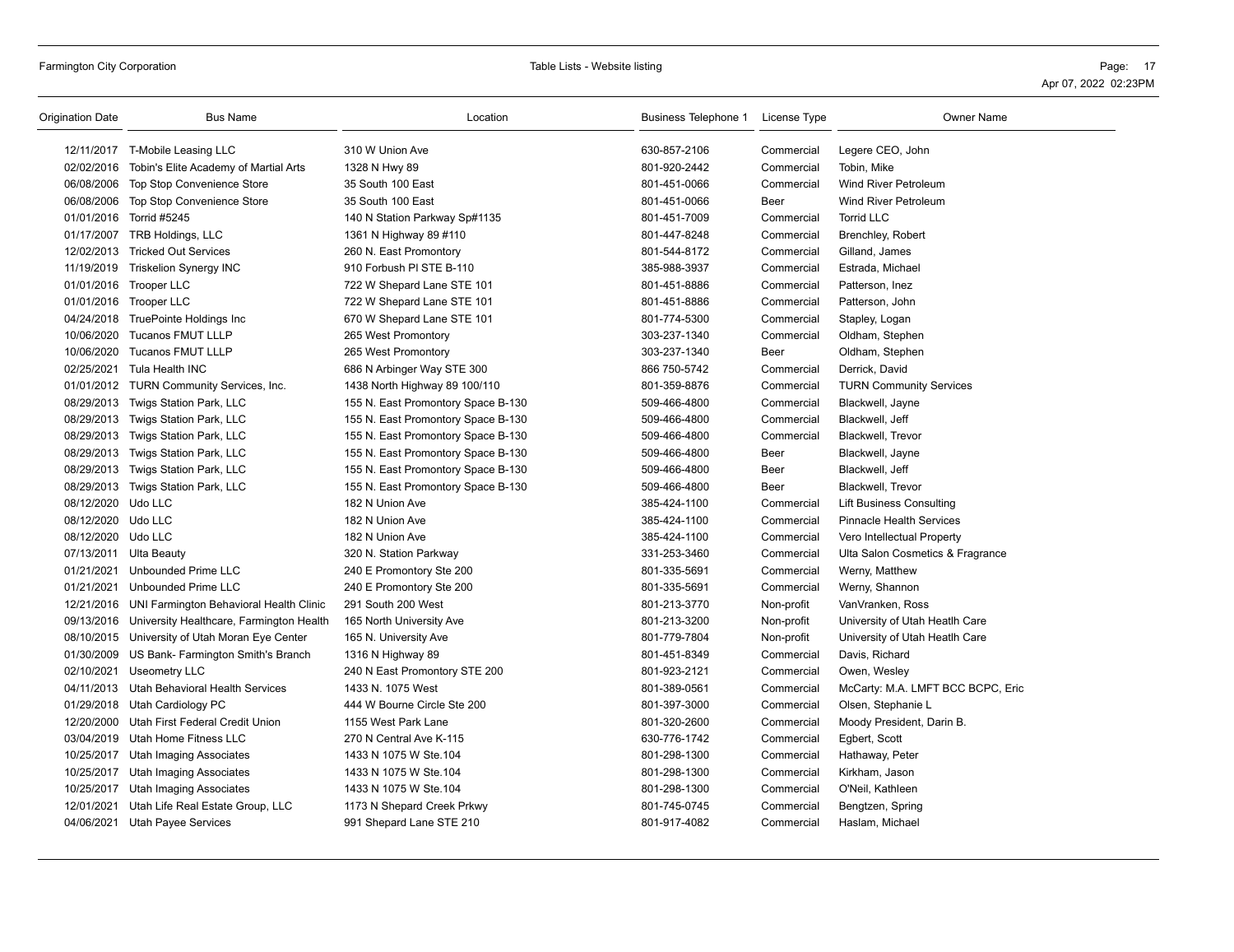| Origination Date | <b>Bus Name</b>                               | Location                          | Business Telephone 1 | License Type | <b>Owner Name</b>                     |
|------------------|-----------------------------------------------|-----------------------------------|----------------------|--------------|---------------------------------------|
|                  | 01/20/2017 VF Outdoor LLC                     | 145 N West Promontory Space F-115 | 336-424-6236         | Commercial   | <b>VF Outdoor LLC</b>                 |
|                  | 07/18/2014 Victoria's Secret Stores LLC #1703 | 42 North 650 West                 | 801-451-7114         | Commercial   | Victoria Secret Stores LLC            |
|                  | 08/18/2021 Vietopia Bistro INC                | 905 W Forbush Place               | 515-710-5952         | Commercial   | Doan, Lam                             |
|                  | 11/15/2016 Viewpoint Eyecare                  | 991 Shepard Lane Suite #105       | 801-923-3145         | Commercial   | Bibo, Andrew L                        |
|                  | 08/04/2020 Viive Events LLC                   | 1262 S 650 W 2B                   | 801-703-8790         | Commercial   | Dunn, Drew                            |
|                  | 06/16/2015 Vitality Chiropractic PLLC         | 63 N. Main St.                    | 801-390-3411         | Commercial   | Thompson, Bryan                       |
|                  | 04/30/2019 Vivant Solar (Solicitor)           | 1800 W Ashton Blvd                | 8001-216-3927        | Solicitor    | Bywater, David                        |
|                  | 06/09/2016 Vivint Solar Developer LLC         | 584 E 1100 S #1                   | 855-877-2974         | Solicitor    | Bywater, David                        |
|                  | 01/19/2016 Voyant Legal PLLC                  | 991 Shepard Lane STE 210          | 801-951-0500         | Commercial   | Croxford, Nathan                      |
|                  | 01/19/2016 Voyant Legal PLLC                  | 991 Shepard Lane STE 210          | 801-951-0500         | Commercial   | Haslam Law PLLC & Rising Phoenix PLLC |
|                  | 07/31/2015 Waffle Love                        | 767 S Auto Mall Dr.#9             | 801-923-3588         | Mobile       | Terry, Adam                           |
|                  | 12/22/2020 Waffled LLC                        | 125 N East Promontory             | 801-725-6481         | Commercial   | Taylor, Zachary                       |
|                  | 06/13/2016 Wallace Automotive Group, LLC      | 555 West Bourne Circle            | 801-842-7305         | Commercial   | Wallace, Aaron S.                     |
| 11/08/2021       | Walters and Mason Retail INC                  | 195 W Promontory                  | 865-288-7700         | Commercial   | Mason, Brian                          |
| 11/08/2021       | Walters and Mason Retail INC                  | 195 W Promontory                  | 865-288-7700         | Commercial   | Walters, Aaron                        |
| 11/08/2021       | Walters and Mason Retail INC                  | 140 N West Union Ave              | 865-288-7700         | Commercial   | Mason, Brian                          |
| 11/08/2021       | Walters and Mason Retail INC                  | 140 N West Union Ave              | 865-288-7700         | Commercial   | Walters, Aaron                        |
|                  | 01/12/1988 Wasatch Chiropractic Clinic        | 352 South 200 West #2             | 801-451-7900         | Commercial   | Hendrick DC, Sidney A                 |
| 06/17/2021       | Wasatch Family Therapy                        | 1371 North 1075 West STE 5        | 801-944-4555         | Commercial   | Hanks, Julie A                        |
|                  | 01/01/2016 Wasatch Foot and Ankle Institute   | 473 W Bourne Circle, STE 2        | 702-878-4809         | Commercial   | Campbell, Jason                       |
|                  | 01/01/2016 Wasatch Foot and Ankle Institute   | 473 W Bourne Circle, STE 2        | 702-878-4809         | Commercial   | Frost, Colby                          |
|                  | 07/29/2017 Wasatch Peak Medical LLC           | 170 N Union Ave Build F Suite 100 | 801-451-9759         | Commercial   | Ashby, Eric                           |
|                  | 10/05/2015 Wasatch Pediatrics, INC            | 491 W Bourne Circle               | 801-939-9111         | Commercial   | Wasatch Pediatrics, INC               |
|                  | 06/05/2018 Wasatch Therapy Inc                | 42 North 650 West                 | 801-447-9627         | Commercial   | Ita'aehau, Melissa                    |
|                  | 11/08/2018 Wasatch West Contracting LLC       | 1262 South 650 West               | 801-820-5320         | Commercial   | Tyrrell, JD                           |
|                  | 01/14/2003 Watkins Financial Services, Inc.   | 722 W Shepard Lane #103           | 801-451-6367         | Commercial   | Watkins, Christopher M                |
|                  | 03/24/2017 Waxing the City                    | 150 N Central Ave                 | 801-447-9550         | Commercial   | Ford, Allyson                         |
|                  | 09/25/2020 WCFS Bowl of Farmington LLC        | 256 N University Dr STE Q-013     | 435-612-6200         | Commercial   | Wagner, Aaron                         |
|                  | 08/26/2015 Weber State University             | 240 N. East Promontory Suite 300  | 801-395-3482         | Non-profit   | State of Utah Board of Regents        |
|                  | 02/25/2022 Weller Restaurant Consulting, LLC  | 1352 Foxglove Rd                  | 385-888-9531         | Mobile       | Jan Weller                            |
|                  | 12/17/2003 Wells Fargo Bank                   | 12 W State                        | 801-451-8767         | Commercial   | Wells Fargo Bank                      |
|                  | 02/04/2014 Wells Fargo Clearing Services LLC  | 12 West State Street              | 314-875-8719         | Commercial   | Wells Fargo Advisors LLC              |
|                  | 01/01/2018 West One Finance LLC               | 286 S 200 W STE 220               | 801-405-7420         | Commercial   | Merrill, Vincent L                    |
|                  | 01/01/2018 West One Finance LLC               | 286 S 200 W STE 220               | 801-405-7420         | Commercial   | Perry, James C                        |
|                  | 04/25/2017 Whisperwood Leasing LLC            | 722 W Shepard Lane Suite 105      | 801-510-0283         | Commercial   | Rhodes, Jon                           |
|                  | 01/22/2020 Winger Bros Mgmt LLC               | 504 N Station Pkwy                | 801-784-5888         | Commercial   | Winger Bros Mgmt                      |
|                  | 01/14/2003 WMW Management, Inc.               | 722 W Shepard Lane, #103          | 801-451-9500         | Commercial   | Watkins, W. Mack                      |
| 10/21/2011       | World of Jeans & Tops, Inc.                   | 170 N. Station Parkway            | 949-609-5599         | Commercial   | Thomas, Ed                            |
|                  | 05/24/2021 Y&L International                  | 210 N West Promontory             | 801-712-2913         | Commercial   | Yu, Haiming                           |
| 05/18/2021       | Z&A LLC                                       | 180 North Union Ave STE E5        | 801-451-8881         | Commercial   | Van Emmerik, Ashley                   |
|                  | 01/02/2020 Zao Stores LLC                     | 1026 West Park Lane,              | 801-628-4259         | Commercial   | Duffin, Dave                          |